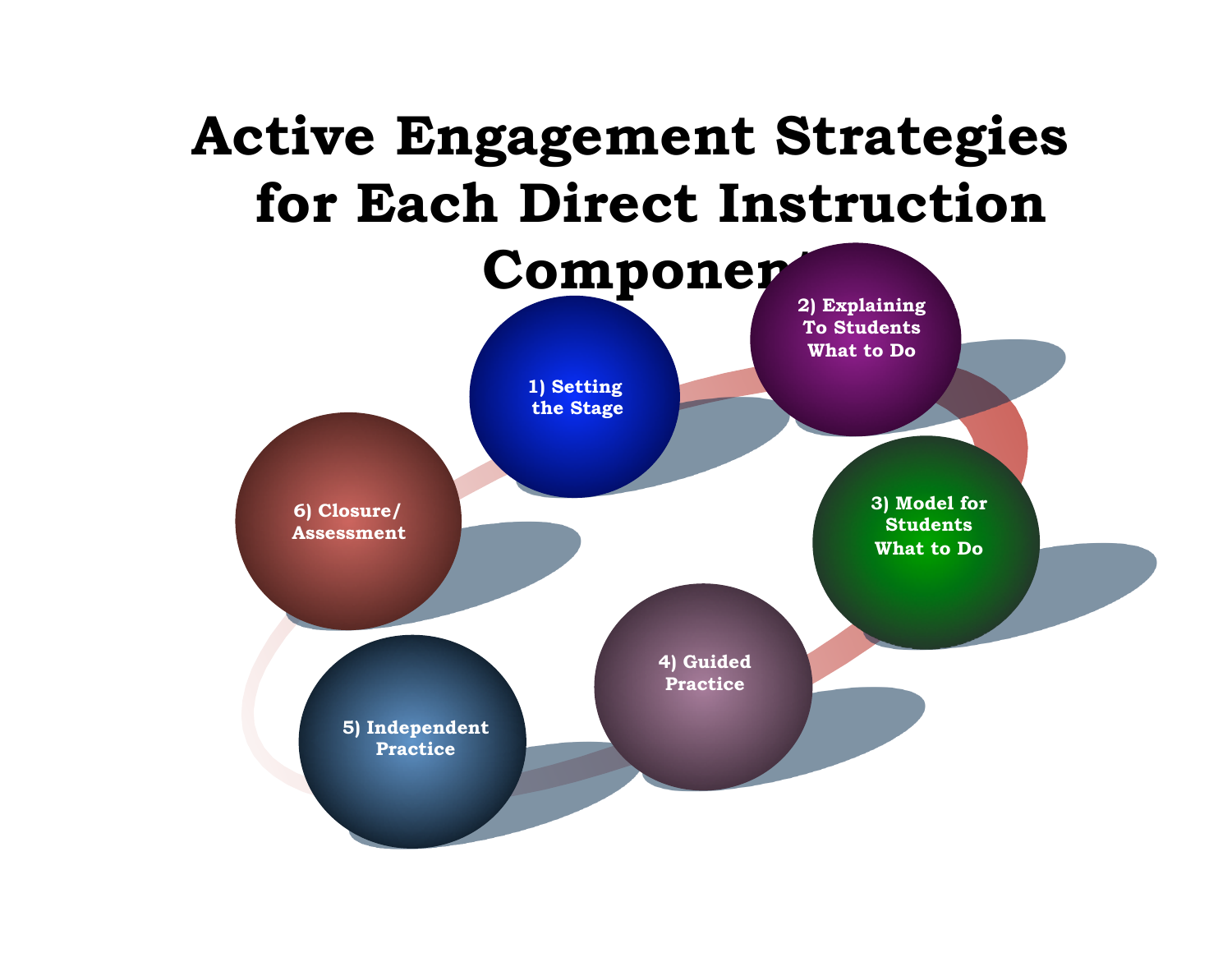## **Active Engagement Strategies for Each Direct Instruction Component**

### **The six components of Direct Instruction include:**

- **1. Setting the Stage**
- **2. Explaining to Students What to Do**
- **3. Model for Students What to Do**
- **4. Guided Practice**
- **5. Independent Practice**
- **6. Closure/Assessment**

**In this packet are a variety of Active Engagement strategies to use with each component. Many strategies can be used with more than one component. The strategy will be described the first time it comes up in the component list, and referenced in the later components. Also in the packet will be references to the research materials and books from which the strategies are taken.**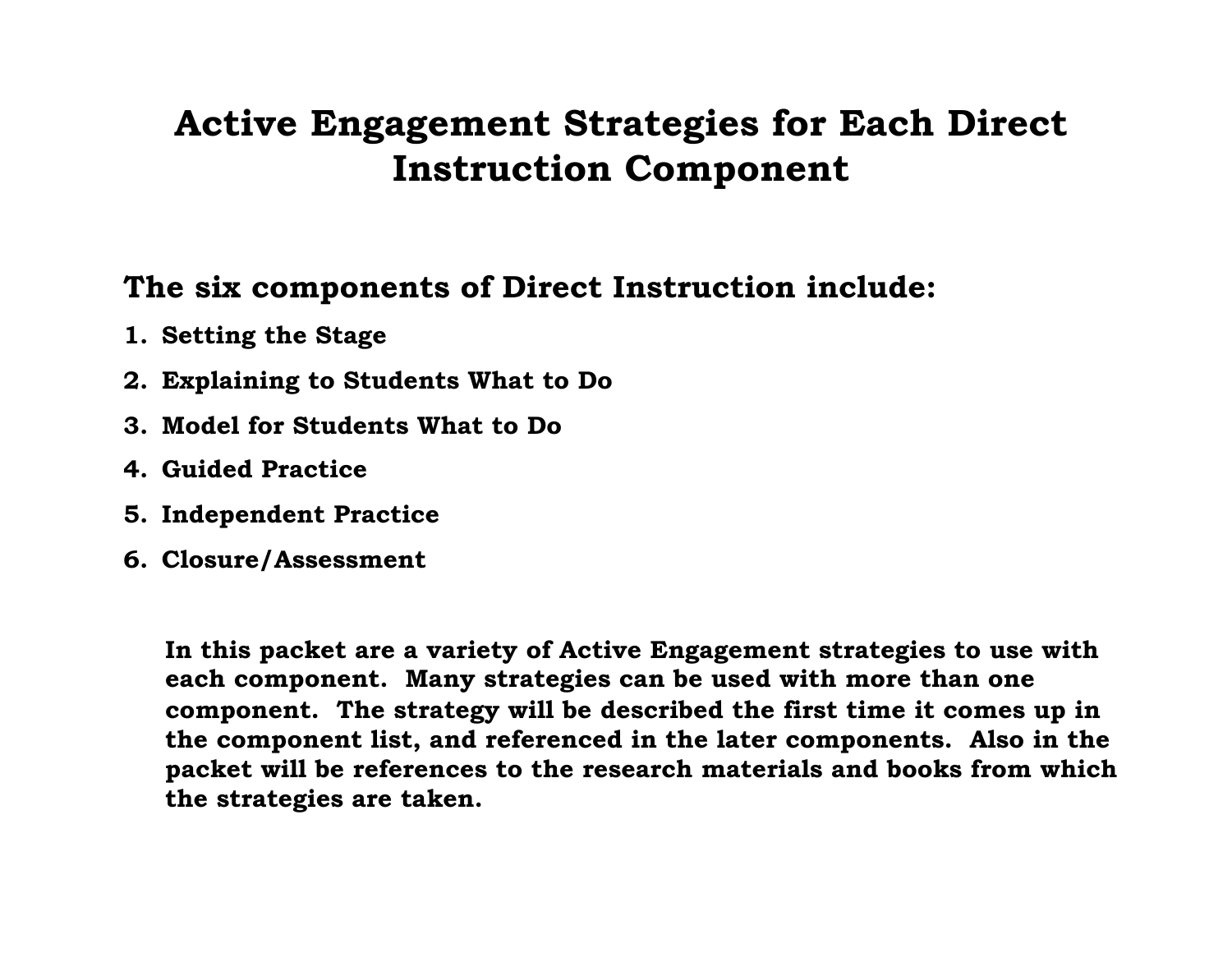## **Check For Understanding**

#### *Should be Done During Every Component, Along the Way!*

| <b>Title</b>                                         | Page   | <b>Book</b>                              | <b>Description of Strategy</b>                                                                                                                                                                                                                                                                                    |
|------------------------------------------------------|--------|------------------------------------------|-------------------------------------------------------------------------------------------------------------------------------------------------------------------------------------------------------------------------------------------------------------------------------------------------------------------|
| <b>Three Column</b><br><b>Charts</b>                 | p. 105 | Just ASK<br>Publications, by ASK<br>Inc. | What I knew<br>What I now know<br>What I still don't know/wish I knew                                                                                                                                                                                                                                             |
| <b>Signal Cards</b>                                  | p. 109 | Same as above                            | Teacher can use whatever cards desired, but an easy<br>place to start is with red, green, and yellow cards –<br>this way students can signal if they are lost,<br>confused, fully understand, complete, run-on, or<br>fragments, saturated, semi-surated, or unsaturated,<br>etc.                                 |
| <b>Manipulatives</b><br>For sorting/<br>categorizing | p. 110 | Same as above                            | Index cards, strips of paper, or other objects can be<br>moved and arranged to help teachers know who<br>understands vocabulary terms, definitions, scientific<br>terms, categorizing, etc.                                                                                                                       |
| Mini White Boards,<br>Slates, Think Pads,<br>etc.    | p. 111 | Same as above                            | Teacher can see at a glance who understands or has<br>the correct answer or not when at a teacher signal,<br>every student holds up their mini white board, slate,<br>or pad.                                                                                                                                     |
| <b>Five Card Draw</b>                                | p. 87  | Same as above                            | Students work in groups to review content. Prepare<br>cards with vocabulary words, geographic locations,<br>components of mathematical equations, etc. As kids<br>enter room, they take a card. They move about room<br>to find four other students who "fit" their category.<br>The review begins at that point. |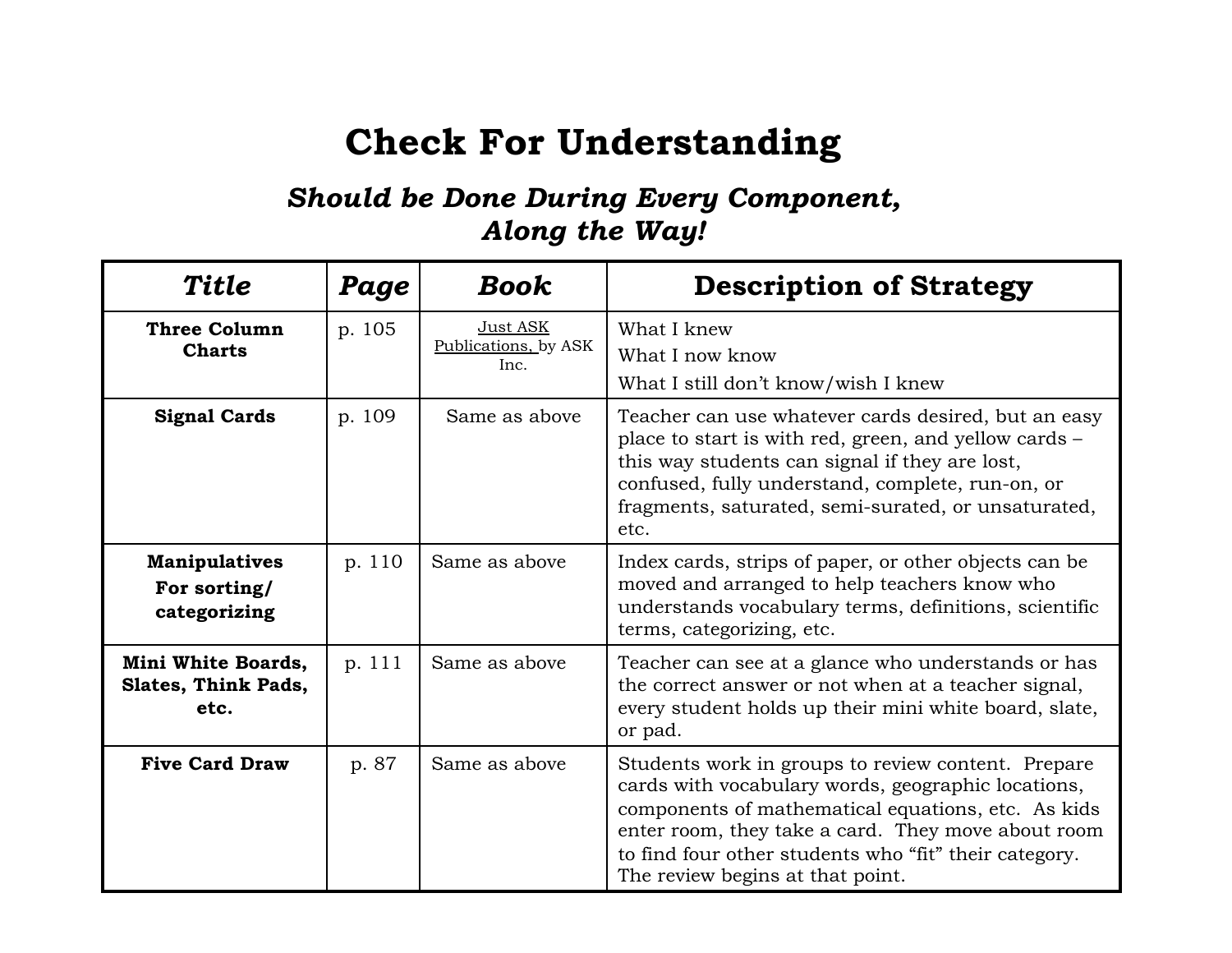## **Check For Understanding**

#### *Should be Done During Every Component, Along the Way!*

| <b>Title</b>                                   | Page  | <b>Book</b>                                                                                               | <b>Description of Strategy</b>                                                                                                                                                                                                                                                           |
|------------------------------------------------|-------|-----------------------------------------------------------------------------------------------------------|------------------------------------------------------------------------------------------------------------------------------------------------------------------------------------------------------------------------------------------------------------------------------------------|
| I have the Question,<br>Who has the<br>Answer? | p. 85 | Just ASK<br>Publications, by ASK<br>Inc.                                                                  | Each student has an answer card. A student turns<br>over a question card from the center pile. The<br>student reads the question and the student with the<br>answer reads their card aloud. If the student was<br>correct, then that person gets to turn over the next<br>question card. |
| <b>Response Cards</b>                          | p. 46 | Formative<br><b>Assessment</b><br>Techniques for<br>Your Classroom by<br>Douglas Fisher and<br>Nancy Frey | Response cards are index cards, signs, dry-erase<br>boards, magnetic boards, or other items that are<br>simultaneously held up by all students in class to<br>indicate their response to a question or problem<br>presented by the teacher.                                              |
| <b>Hand Signals</b>                            | p. 48 | Same as above                                                                                             | Similar to response cards, hand signals require<br>engagement from the whole group and allow the<br>teacher to check for understanding in large groups of<br>students.                                                                                                                   |
|                                                |       |                                                                                                           |                                                                                                                                                                                                                                                                                          |
|                                                |       |                                                                                                           |                                                                                                                                                                                                                                                                                          |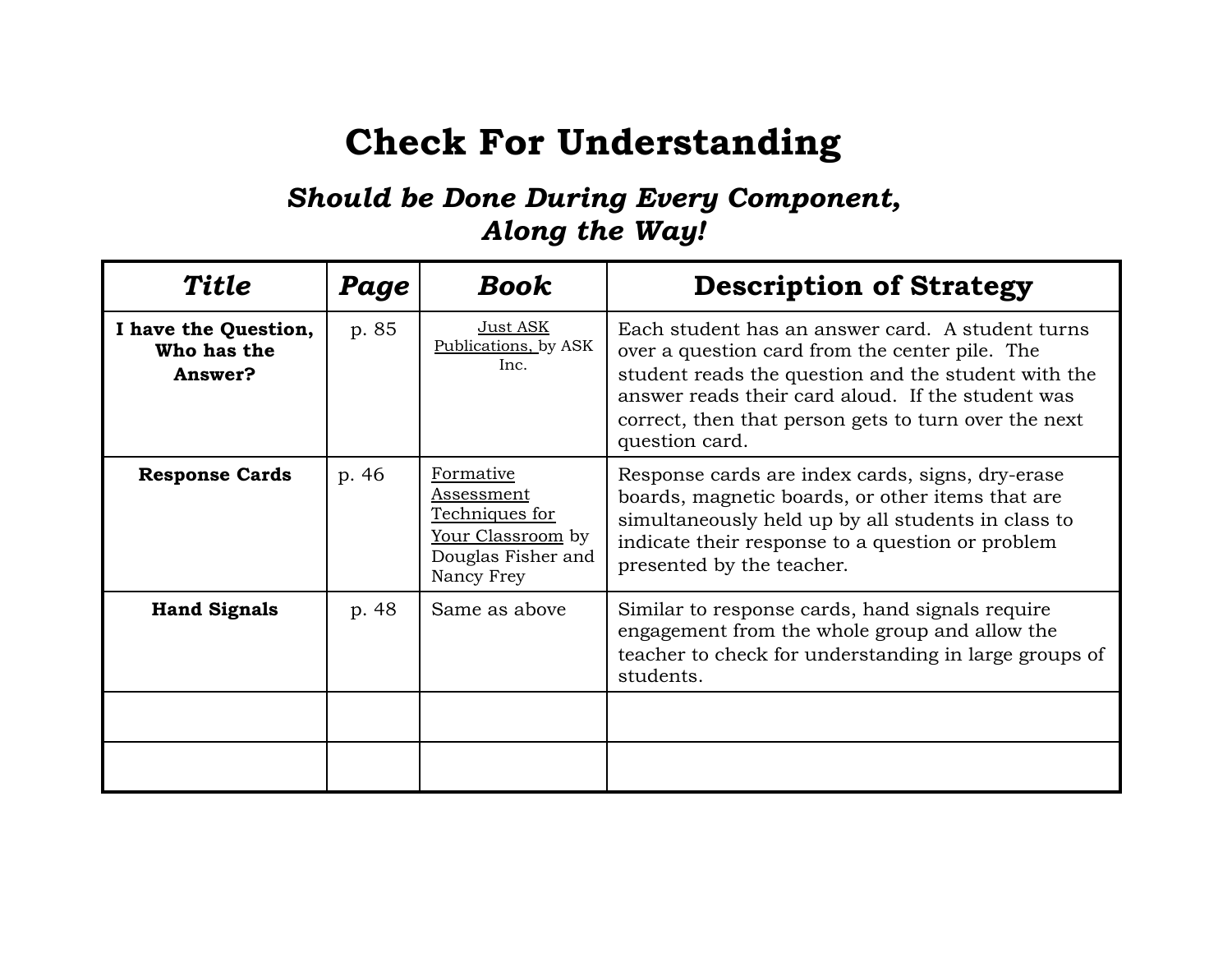## **Active Engagement Strategies for Each Direct Instruction**

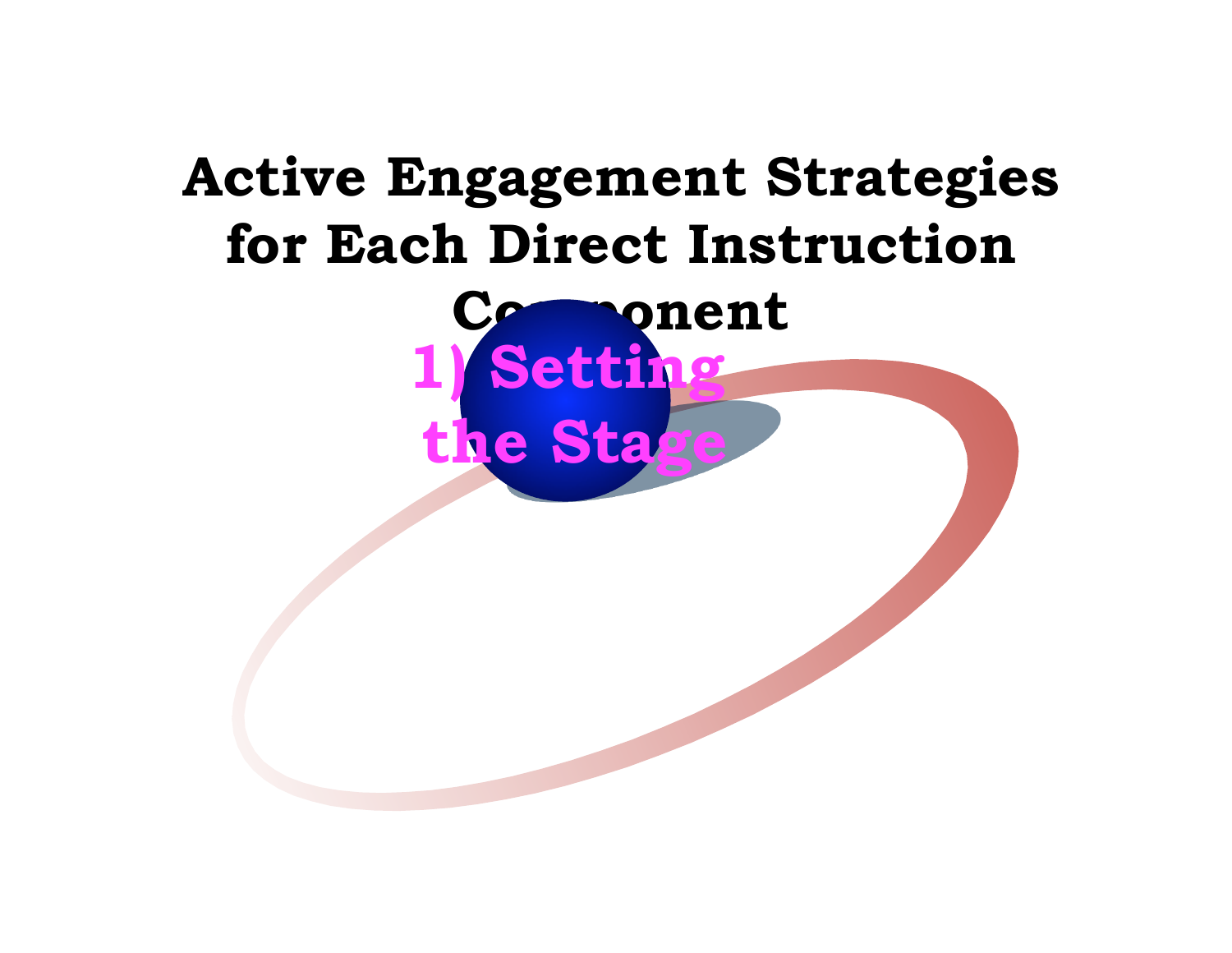| Title                   | Page     | Book                                    | <b>Description of the Strategy</b>                                                                                                                                                                                                                             |
|-------------------------|----------|-----------------------------------------|----------------------------------------------------------------------------------------------------------------------------------------------------------------------------------------------------------------------------------------------------------------|
| Quick Scans             | p. 43-45 | 50 Strategies<br>for Active<br>Teaching | A quick check around the room to gain insight into<br>whether students have considerable background<br>knowledge on the topic, some, or little - many different<br>options - colored dots, fingers, a "target", book look,<br>etc. (see page 224 for template) |
| <b>Quick Writes</b>     | p.48-49  | 50<br>Strategies                        | Students quickly write about a topic to activate<br>relevant experiences or background knowledge on a<br>topic                                                                                                                                                 |
| <b>Quick Draws</b>      | p. 50-52 | Same as above                           | Students quickly draw in response to a prompt before<br>studying a topic                                                                                                                                                                                       |
| Idea Share              | p. 53-55 | Same as above                           | Students generate and share an idea related to a topic<br>based on their experiences (see p. 225 for template)                                                                                                                                                 |
| Partner Share           | p. 56    | Same as above                           | Students share what they know and anticipate new<br>additions to what they know (see p. 226-227 for<br>templates)                                                                                                                                              |
| Group Graphs            | p. 58-61 | Same as above                           | Students identify or gather information about a topic<br>they will soon be studying and construct a graph<br>representing the collective data from the class (see p.<br>228-229 for templates)                                                                 |
| <b>Overheard Quotes</b> | p. 62-65 | Same as above                           | Students circulate to hear a variety of quotes related to<br>the topic under study and then analyze and identify<br>patterns in the quotes (see p. 230 for template)                                                                                           |
| True-False Sorts        | p. 66-68 | Same as above                           | Students work in small groups to sort statements into<br>two stacks: statements that are true and those that are<br>false                                                                                                                                      |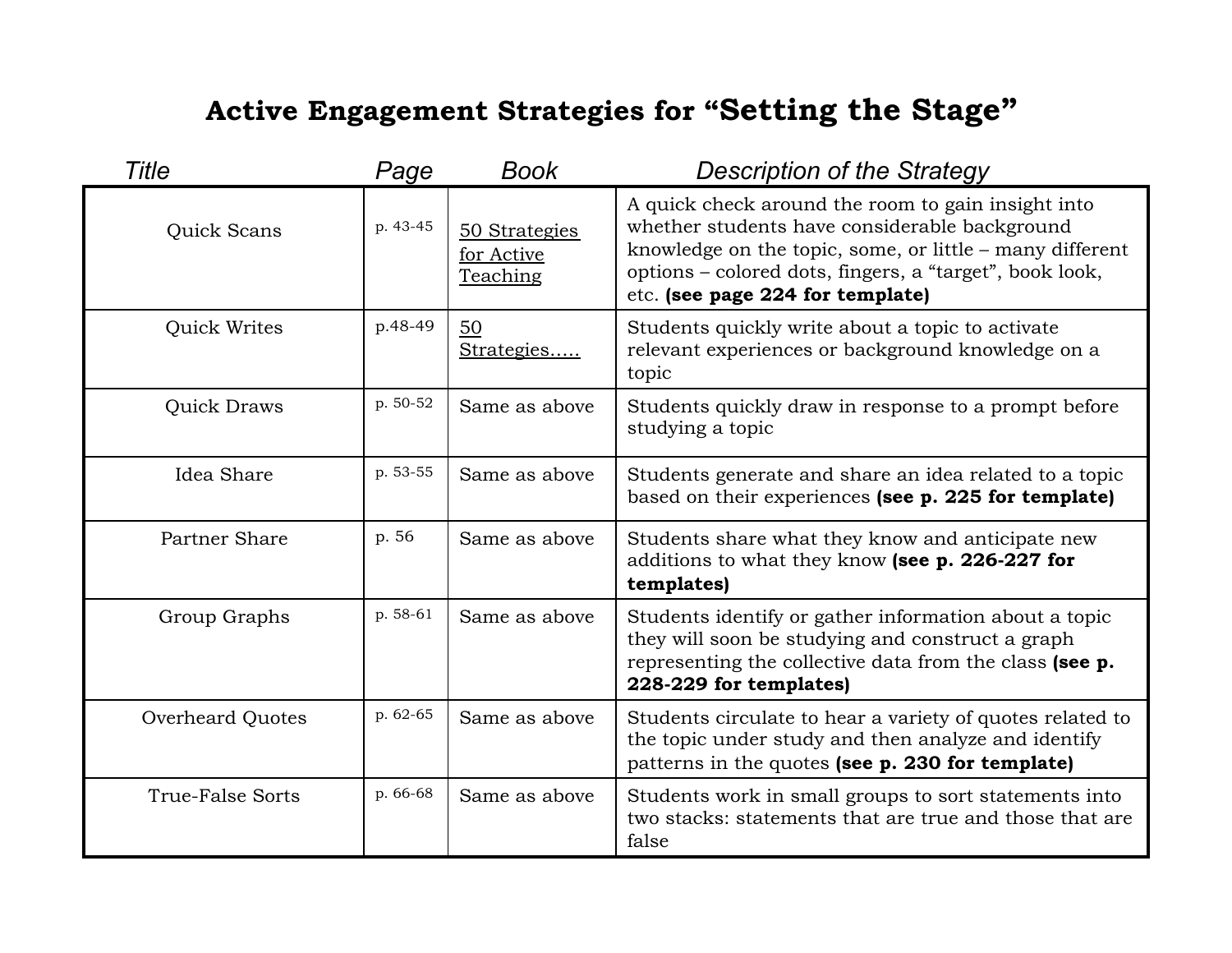| <b>Title</b>                   | Page     | <b>Book</b>                                                          | <b>Description of the Strategy</b>                                                                                                                                                                      |
|--------------------------------|----------|----------------------------------------------------------------------|---------------------------------------------------------------------------------------------------------------------------------------------------------------------------------------------------------|
| Carousel                       | p. 87-89 | 50 Strategies<br>for Active<br>Teaching                              | Students respond with written brainstorming notes to<br>topics or prompts on charts posted around the room                                                                                              |
| <b>Magnetic Quotes</b>         | p.90-92  | 50<br>Strategies                                                     | Students read quotes/statements/ideas posted around<br>the room, move to stand by one that interests them,<br>and respond/discuss with peers                                                            |
| Question Only                  | p.112    | Same as above                                                        | Students ask questions about an upcoming topic of<br>study (see pages 112-117 for details)                                                                                                              |
| Object-based Inquiry           | p. 124   | Same as above                                                        | Teacher presents objects and initial questions, then<br>elicits questions that can be answered through<br>empirical study                                                                               |
| Photo Analysis                 | p. 134   | Same as above                                                        | Teacher obtains one or more photograph related to the<br>topic/lesson and develops questions/prompts to lead<br>students in analyzing the images                                                        |
| <b>Content Links</b>           | p. 173   | Same as above                                                        | Students given a card with a word or short phrase,<br>hold up their cards for peers to see as they circulate<br>around the room and try to find someone with a card<br>that fits with theirs            |
| Take a Stand                   | p. 99    | <b>Instruction for All</b><br><b>Students</b> by Paula<br>Rutherford | (see page 99 for details) Purpose is to motivate<br>students through controversy, give students a purpose<br>for reading, and to use students' experience base to<br>involve them in new learning       |
| <b>Exclusion Brainstorming</b> | p. 100   | Same as above                                                        | (see page 100 for details) Purpose is to predict and set a<br>focus for learning, to find out what students think they<br>know about a topic, and to build skills for analyzing<br>possible connections |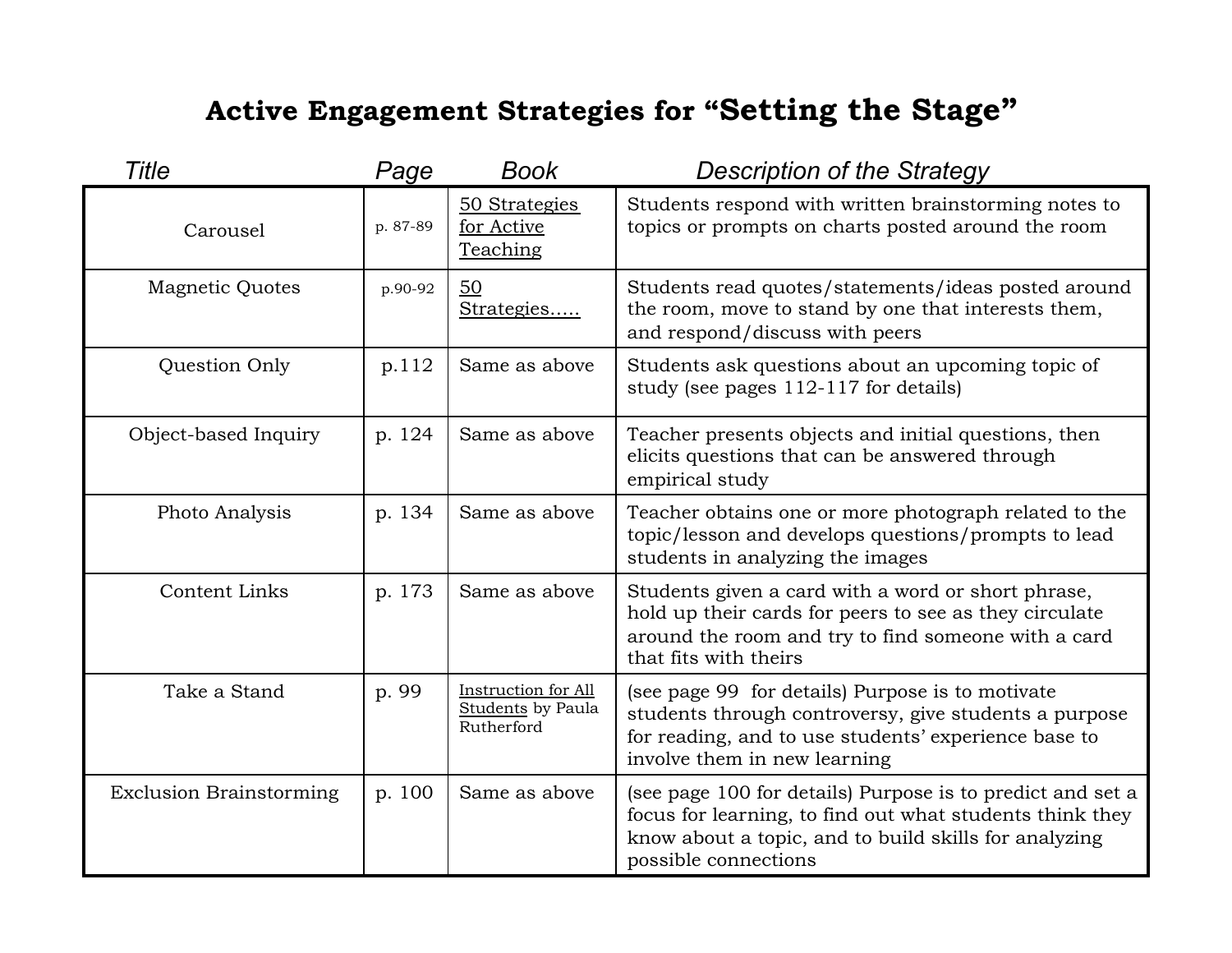| Title                                            | Page    | Book                                                                   | <b>Description of the Strategy</b>                                                                                                                                                                                                                                                                 |
|--------------------------------------------------|---------|------------------------------------------------------------------------|----------------------------------------------------------------------------------------------------------------------------------------------------------------------------------------------------------------------------------------------------------------------------------------------------|
| <b>All Hands on Deck</b>                         | p. 86   | Just ASK<br>Publications,<br>ASK, Inc.                                 | Purpose is to promote participation by all students in a<br>brainstorming session, focus students on topic, and to find out<br>what kids know already<br>Process – use of chart paper, index cards, and small groups of                                                                            |
|                                                  |         |                                                                        | students<br>For details, variations, and description, see page 86                                                                                                                                                                                                                                  |
| <b>Stir the Class</b>                            | p. 98   | Same as above                                                          | Process – have students write three reasons, three causes, three<br>points of interest about the topic to be studied. They move from<br>student to student sharing their ideas. Possible ideas, see page<br>98                                                                                     |
| <b>Take a Stand</b><br><b>Facts and Folklore</b> | p.101   | Same as above                                                          | Purpose is to discover what students "know" correctly and<br>incorrectly about a topic and to differentiate between truth and<br>fiction for concepts with much information in both forms                                                                                                          |
| <b>Walking Tour</b>                              | p.106-7 | Same as above                                                          | Purpose is to introduce complex texts, ideas, or discrepancies, to<br>emphasize key ideas of content, and to raise curiosity and<br>speculation.                                                                                                                                                   |
|                                                  |         |                                                                        | Process – use of charts and "touring groups" of students to go<br>around the room "touring" the charts.                                                                                                                                                                                            |
|                                                  |         |                                                                        | To see variations and details, see pages 106-107                                                                                                                                                                                                                                                   |
| <b>Think Pad</b>                                 |         | Cooperative<br>Learning, by<br>Kagan, S. San<br>Clemente, CA,<br>1994. | In teams, students quickly generate ideas on thinkpad slips,<br>announcing them to teammates and placing them in the center of<br>the table. After brainstorming, ideas can be sorted with graphic<br>organizers like mind-maps or Venn diagrams.                                                  |
| <b>Mind Mapping</b>                              |         | Same as Above                                                          | Students create a visual map of their ideas. Teacher give topic,<br>like Geometry. Students write the word of draw picture of it in<br>center. Radiating from main idea are related ideas, icons, arrows,<br>symbols, and codes used to represent main idea and interrelation<br>of related ideas. |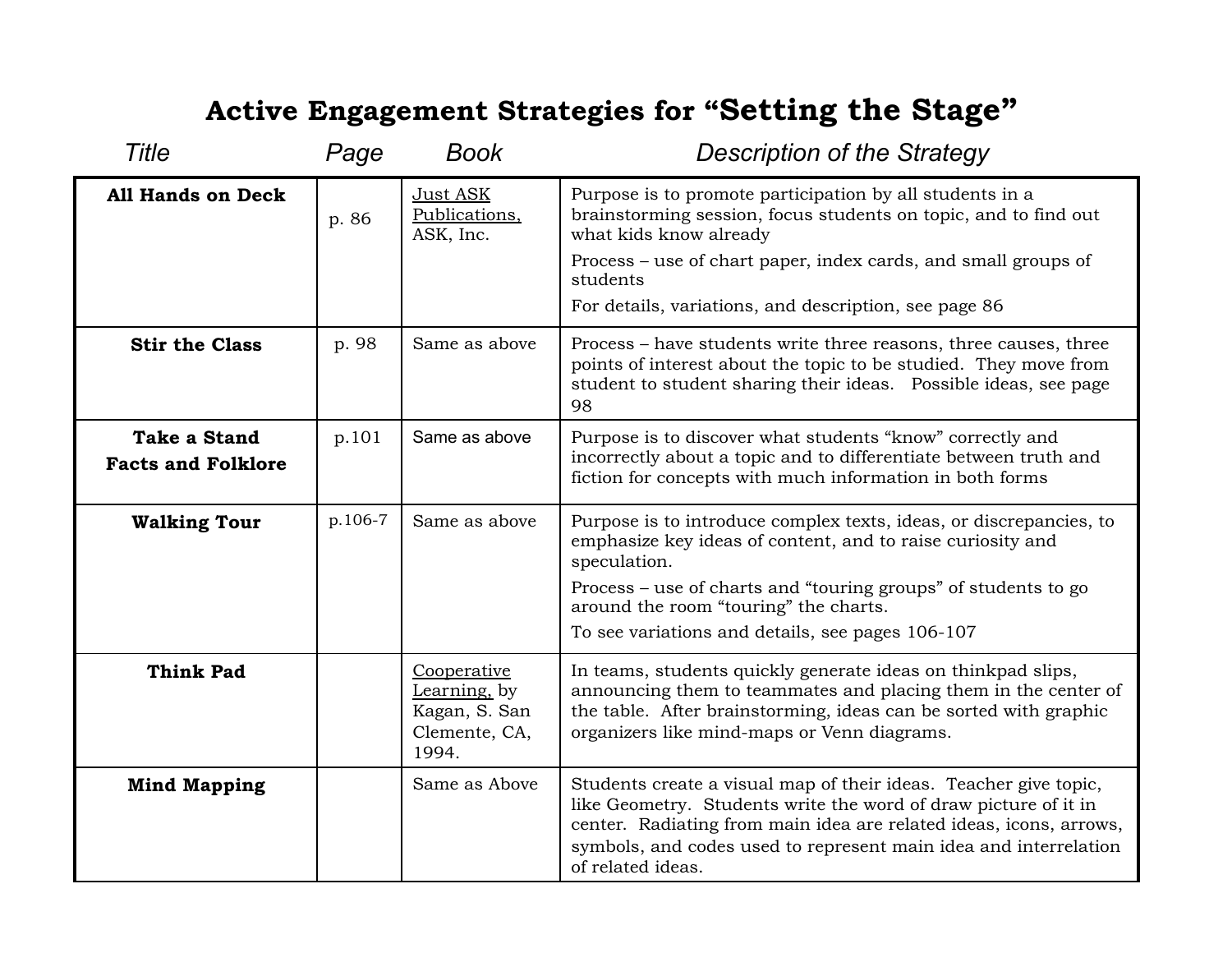| Title                                | Page     | Book                                                          | <b>Description of the Strategy</b>                                                                                                                                                                                                                                                                                                                                                                                                              |
|--------------------------------------|----------|---------------------------------------------------------------|-------------------------------------------------------------------------------------------------------------------------------------------------------------------------------------------------------------------------------------------------------------------------------------------------------------------------------------------------------------------------------------------------------------------------------------------------|
| Anticipation Reaction Guide          | p. 102   | Instruction for All<br><b>Students</b> by Paula<br>Rutherford | (see page 102 for full directions and also at the end<br>of this section of the packet for additional<br>information) Respond to several statements before<br>students read a passage/story/book with true or false.<br>Read the selection and then respond again on guide to<br>see how opinion/knowledge has changed.                                                                                                                         |
| Personal Opinion Guide               | p.103    | Same as above                                                 | (see page 103 for details) Before reading read a series of<br>statements and mark your opinion on each. While<br>reading, look for issues in the story that are relevant to<br>the statements. After reading, re-read the statements<br>and compare your reactions                                                                                                                                                                              |
| Three Column Charts or<br><b>KWL</b> | p.105    | Same as above                                                 | (See page 105 for details) Purpose is to access prior<br>knowledge through brainstorming, identify student<br>interest, check for understanding, track student<br>learning – three columns of writing for student – what I<br>knew, what I now know, what I still don't know or what<br>I want to know                                                                                                                                          |
| <b>Important Words</b>               | p. 69-70 | 50 Strategies<br>for Active<br>Teaching                       | Students select 10 words that they consider the most<br>important to the topic of the lesson or unit of study<br>(see p. 232 for template)                                                                                                                                                                                                                                                                                                      |
| Graffiti                             | p. 82    | <u>Just ASK</u><br>Publications,<br>ASK, Inc.                 | This is great for brainstorming. Write problems,<br>sentences, ideas to brainstorm on pieces of large chart<br>paper around the room. Students move from chart to<br>chart in a small group. Each group works on a<br>different question and ultimately post the charts and<br>have students react to the statements and predict<br>(See page 82 for more details and also the end of this<br>section of the packet for additional information) |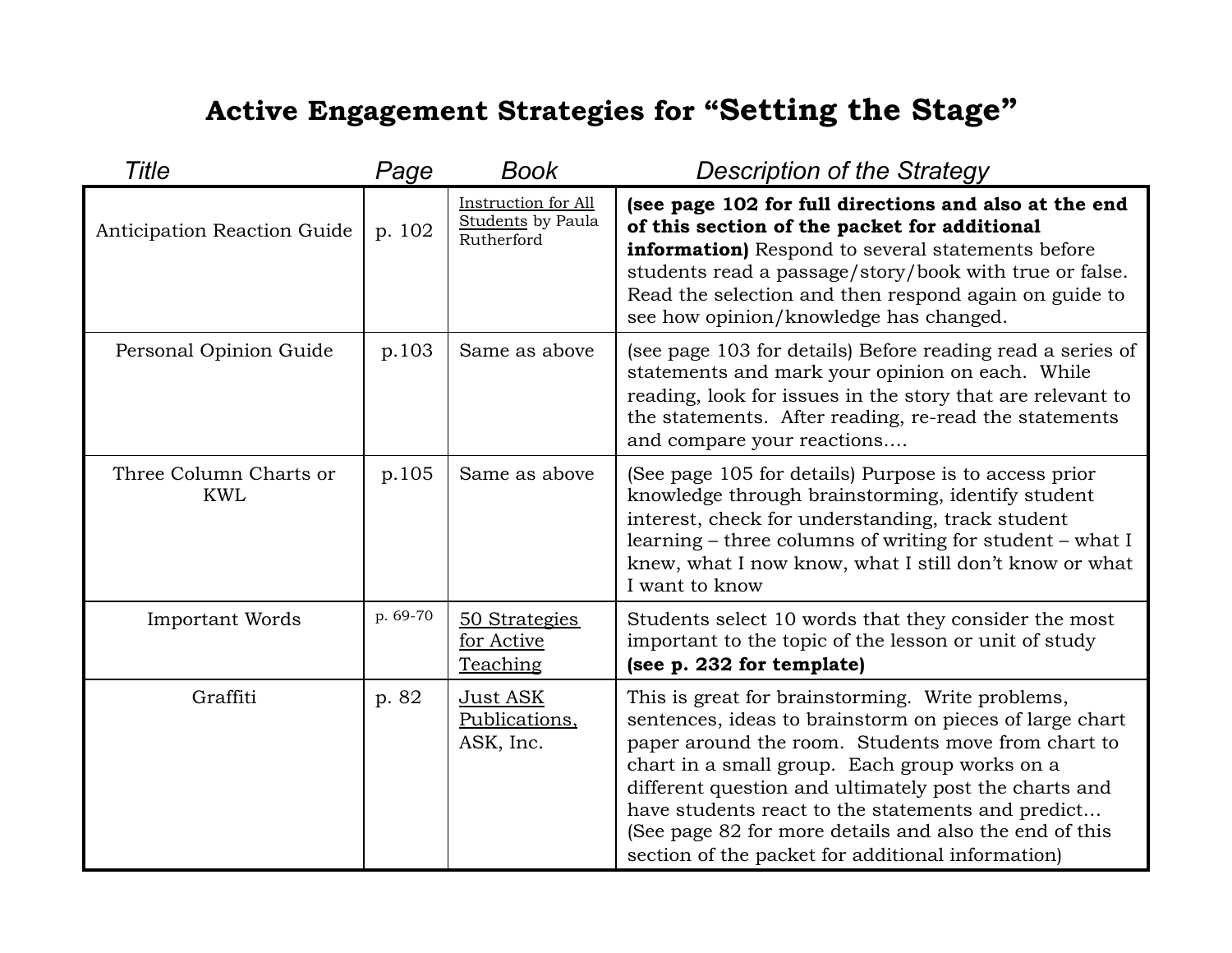| Title                                   | Page  | <b>Book</b>                                    | <b>Description of the Strategy</b>                                                                                                                                                                                                                                                                                                                                                        |
|-----------------------------------------|-------|------------------------------------------------|-------------------------------------------------------------------------------------------------------------------------------------------------------------------------------------------------------------------------------------------------------------------------------------------------------------------------------------------------------------------------------------------|
| Previewing the chapter or<br>selection  |       | Kate Kinsella, San<br>Francisco State          | Actively teach students how to pre-read the headings,<br>introduction, text structure, predict, etc. (See end of<br>this section for more details)                                                                                                                                                                                                                                        |
| Structured use of academic<br>language  |       | Same as above                                  | Teacher clearly structures student use of academic<br>language; modeling an appropriate academic response,<br>providing sentence starters with target vocabulary and<br>syntax, building in partner rehearsal before whole class<br>reporting                                                                                                                                             |
| Provide clear instructions<br>and model |       | Same                                           | Regularly stop teaching to orchestrate student<br>response to instruction such as "tell your partner, list<br>ideas, act out something, etc."                                                                                                                                                                                                                                             |
| All Hands on Deck                       | p. 86 | Just ASK<br>Publications,<br>ASK, Inc.         | This is helpful to get students involved in a<br>brainstorming process about a topic about to be<br>studied. Students use index cards and in 60-90<br>seconds, students brainstorm ideas about subsets on<br>cards and add to charts about the room. (See page 86<br>in the book for more details and variations)                                                                         |
| Read Around the Text                    |       | Spotlight on<br>Comprehension<br>By Linda Hoyt | Steps:<br>Look at any pictures provided. What ideas are presented?<br>1.<br>Read the captions<br>2.<br>Look at the maps, charts, and graphs. Discuss.<br>3.<br>Look at the titles and headings. What is big idea?<br>4.<br>Read the first and last lines of each paragraph for<br>5.<br>information.<br>6.<br>Ask questions. What do you wonder about? Give yourself<br>a reason to read. |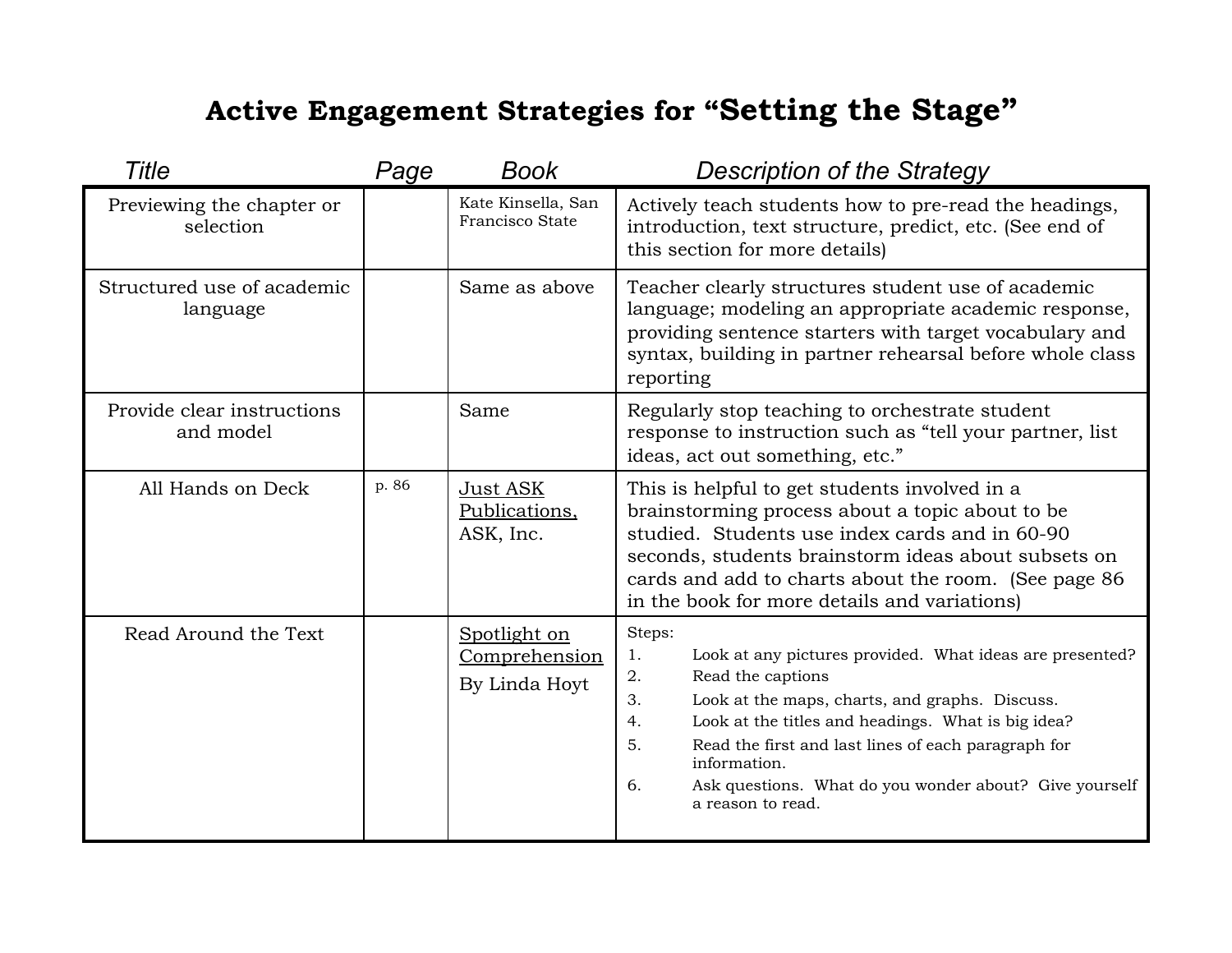| Title                      | Page Book                                                                                                        | <b>Description of the Strategy</b>                                                                                                                                                                                                                                                                                                                                                                                                                                                                                                                                                                                                                                                                                                                                                                                                                                                                                                                                                                                                                                                                                                                                                                                                                                                                                                                                                                                                                                                                                                                                                                                                                                                                                                                                                                                                                                                                                                                                                                                                                                                                                                                                                                                                                                  |
|----------------------------|------------------------------------------------------------------------------------------------------------------|---------------------------------------------------------------------------------------------------------------------------------------------------------------------------------------------------------------------------------------------------------------------------------------------------------------------------------------------------------------------------------------------------------------------------------------------------------------------------------------------------------------------------------------------------------------------------------------------------------------------------------------------------------------------------------------------------------------------------------------------------------------------------------------------------------------------------------------------------------------------------------------------------------------------------------------------------------------------------------------------------------------------------------------------------------------------------------------------------------------------------------------------------------------------------------------------------------------------------------------------------------------------------------------------------------------------------------------------------------------------------------------------------------------------------------------------------------------------------------------------------------------------------------------------------------------------------------------------------------------------------------------------------------------------------------------------------------------------------------------------------------------------------------------------------------------------------------------------------------------------------------------------------------------------------------------------------------------------------------------------------------------------------------------------------------------------------------------------------------------------------------------------------------------------------------------------------------------------------------------------------------------------|
| Contextual<br>Redefinition | Content<br><b>Area</b><br>Literacy:<br>An<br>Integrated<br>Approach.<br>Readance,<br>Bean, &<br>Baldwin,<br>1998 | Often, grade-level narrative and informational texts do not consistently offer<br>adequate contextual support for students. Without conscientiously planned<br>prereading preparation for critical vocabulary, vulnerable readers are more apt<br>to receive hasty drafts of definitions with no visual support, entrusting<br>comprehension and retention of critical vocabulary to their auditory memory.<br>* Contextual Redefinition is a teacher-directed prereading strategy that<br>introduces critical lesson vocabulary in context that help define words by<br>giving words dynamic associations.<br>• It encourages kids to draw on prior knowledge to predict meanings. When<br>strategic readers see an unfamiliar word, they try to figure out its meaning<br>using syntactic (word order) and semantic (word part) clues and then, if need<br>be, a dictionary or glossary.<br>• Finally, they return to the original context to make better sense of both the<br>word and the context.<br>• It is a simple format. Steps: 1. Identify words that students MUST<br>understand 2. Present each target word visually, have students guess<br>meaning. Students discuss their clues, come to consensus on predictions 3.<br>After definitions recorded, present words in sentences created. Present one<br>or more sentences that provide reasonable clues 4. Kids revise initial<br>predictions, encouraging them to identify part of speech and context clues.<br>This can be done in small groups. This is the analyzation time. Kids follow<br>steps: a. Read to the end of the sentence. b. identify the part of speech. c.<br>pronounce the word and see if it reminds you of another word you know. d.<br>look at the parts of the word. See if there are word roots or prefixes. Check on<br>suffixes and inflections. e. check if there is an example, synonym or antonym<br>that can help. f. Substitute another word you know that would seem to fit<br>logically. 5. Kids use dictionaries in order to confirm the definitions. 6. Have<br>a volunteer write the definition on the board. 7. Wrap it up by pointing out to<br>kids that trying to figure out an unfamiliar word by just focusing on the word<br>in isolation makes it hard. |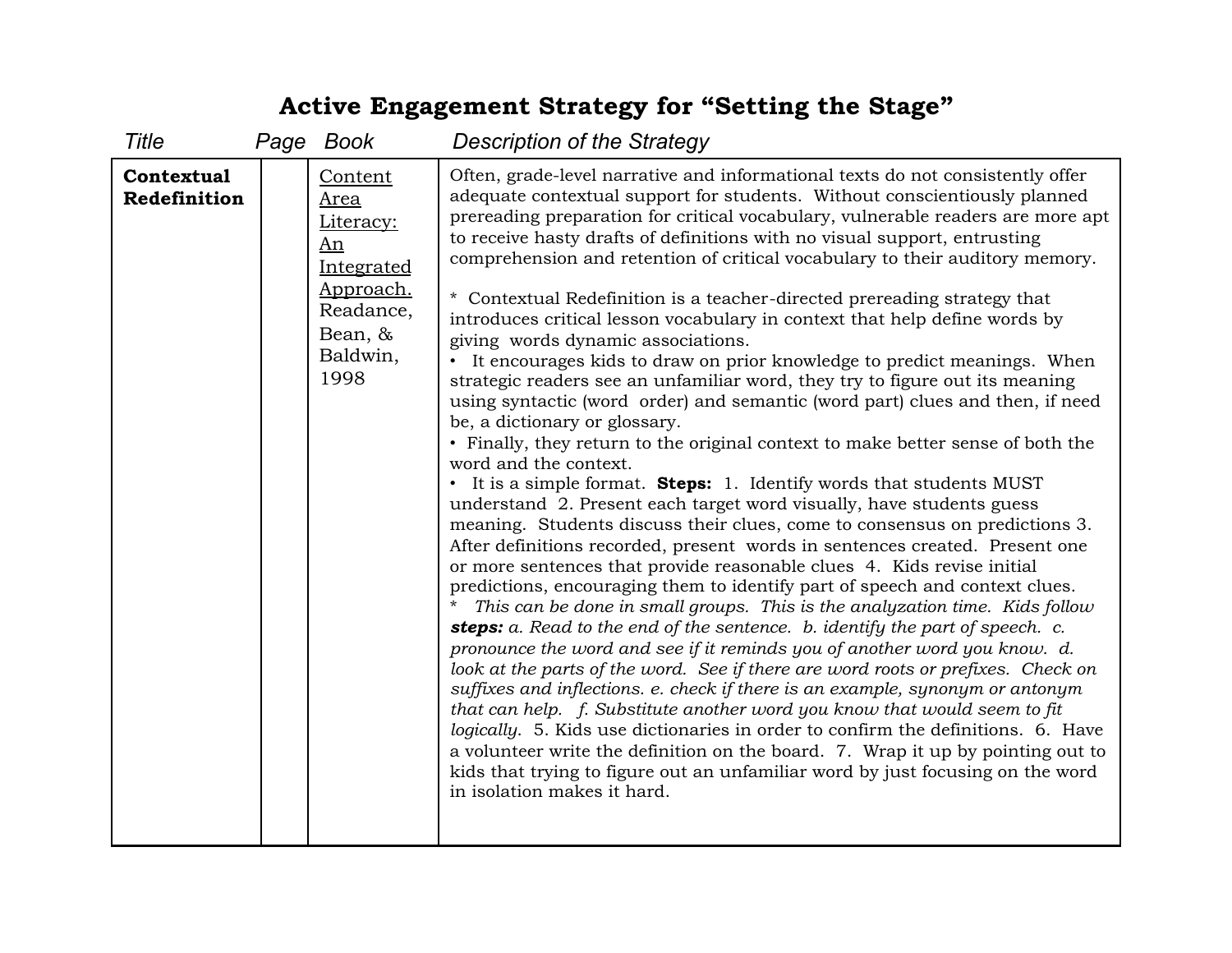| Title                        | Page<br>Book                      | Description of the Strategy                                                                                                                                                                                                                                                                                                                                                                                                                                                                                                                                                                                                                                                                                                                                                                                                                                                                                                                                                                                                                                                                                                                                                                                                                                                                                                                                                                                                                                                                                                                                                                                                                                                                                                                                                                                                                                                                                                                                                                                                                                                                                                                                                                                                                                         |
|------------------------------|-----------------------------------|---------------------------------------------------------------------------------------------------------------------------------------------------------------------------------------------------------------------------------------------------------------------------------------------------------------------------------------------------------------------------------------------------------------------------------------------------------------------------------------------------------------------------------------------------------------------------------------------------------------------------------------------------------------------------------------------------------------------------------------------------------------------------------------------------------------------------------------------------------------------------------------------------------------------------------------------------------------------------------------------------------------------------------------------------------------------------------------------------------------------------------------------------------------------------------------------------------------------------------------------------------------------------------------------------------------------------------------------------------------------------------------------------------------------------------------------------------------------------------------------------------------------------------------------------------------------------------------------------------------------------------------------------------------------------------------------------------------------------------------------------------------------------------------------------------------------------------------------------------------------------------------------------------------------------------------------------------------------------------------------------------------------------------------------------------------------------------------------------------------------------------------------------------------------------------------------------------------------------------------------------------------------|
| Possible<br><b>Sentences</b> | Stahl &<br><b>Kapinus</b><br>1991 | <b>Possible Sentences</b> is a prereading vocabulary instructional strategy that encourages<br>kids to predict an author's use of language in a text passage, and evaluate initial<br>predictions against actual text.<br>Alone or in a group, students write original sentences using new terms from an<br>assigned reading, after receiving contextualized definitions. Kids read assigned<br>passage and search for sentences reflecting similarities and differences in their use of<br>the words. Possible Sentences is flexible and engaging that can provide clear purpose<br>before reading, focus student thinking during reading, and give a framework for<br>thinking back and integrating key ideas after reading. <b>STEPS:</b> 1. Select 6-8 words<br>from assigned text. They should be central concepts and related words. 2. Select<br>then, four to six words with which students are very likely to be quite familiar. 3.<br>Place the list of ten to twelve words on the board. Pronounce words several times, and<br>provide brief definitions as needed. 4. Model how to combine two or more words from<br>the list into a "possible sentence" including your thinking. 5. Challenge students to<br>devise sentences containing two or more words from list. This may be done<br>independently or together. 6. Write sentences on board, both accurate and<br>inaccurate, so students can copy. 7. After a few sentences, they read the entire<br>passage once. 8. After completing an initial reading, students search through passage<br>to verify sentences on board. They revisit possible sentences and discuss whether they<br>could be true based on the passage read or how a sentence could be modified to make<br>it more accurate.<br><b>Independent Work:</b> Write two possible sentences that could reasonably appear in the<br>reading selection on infectious diseases. Include two or more words from the<br>vocabulary list in your sentences. Example sentence: LYME DISEASE is caught by<br>drinking from polluted streams and is highly CONTAGIOUS. After reading the passage,<br>revise your sentences so that they are accurate. Example: LYME DISEASE is not<br>CONTAGIOUS, it is caught from the bite of a deer tic. |
|                              |                                   |                                                                                                                                                                                                                                                                                                                                                                                                                                                                                                                                                                                                                                                                                                                                                                                                                                                                                                                                                                                                                                                                                                                                                                                                                                                                                                                                                                                                                                                                                                                                                                                                                                                                                                                                                                                                                                                                                                                                                                                                                                                                                                                                                                                                                                                                     |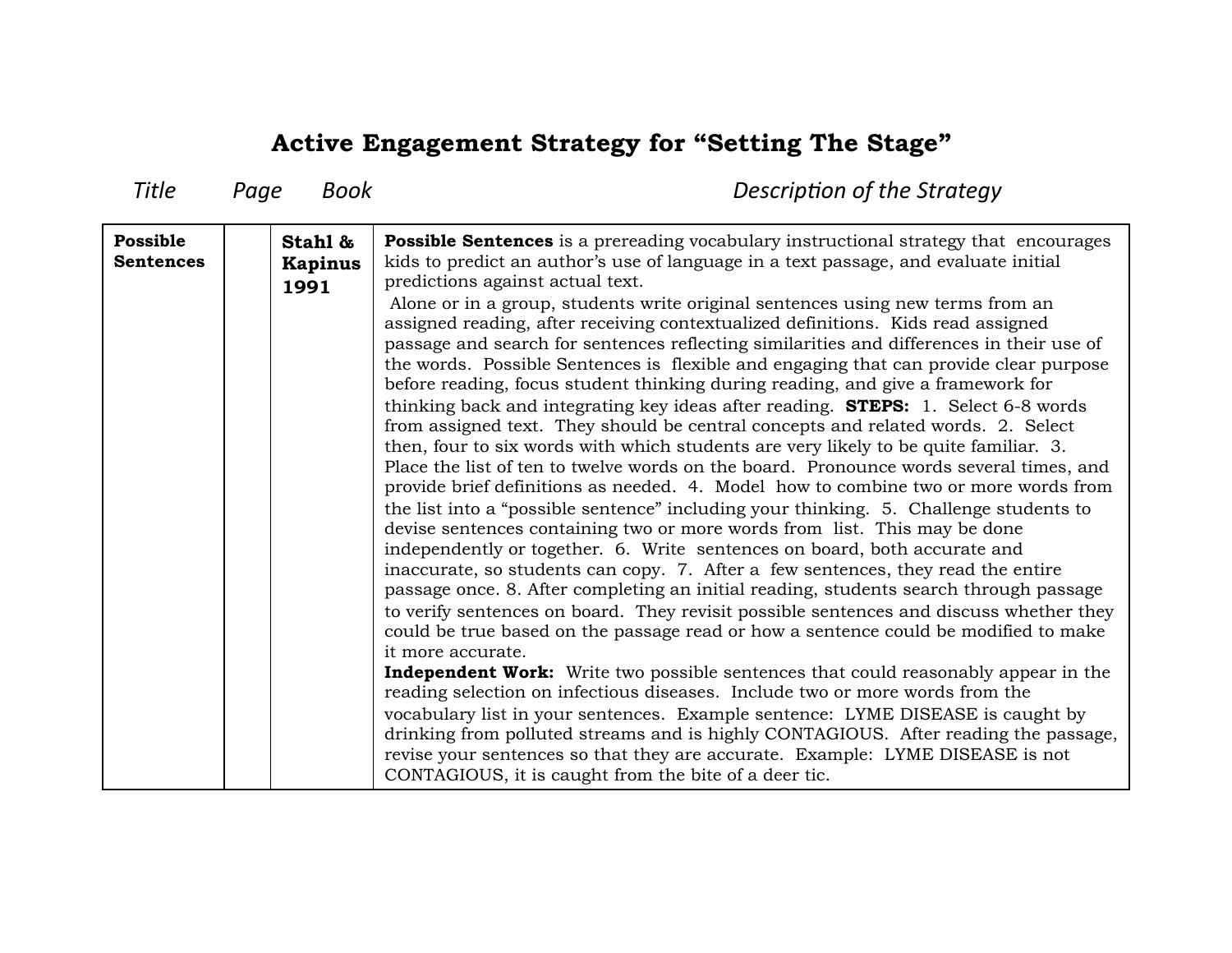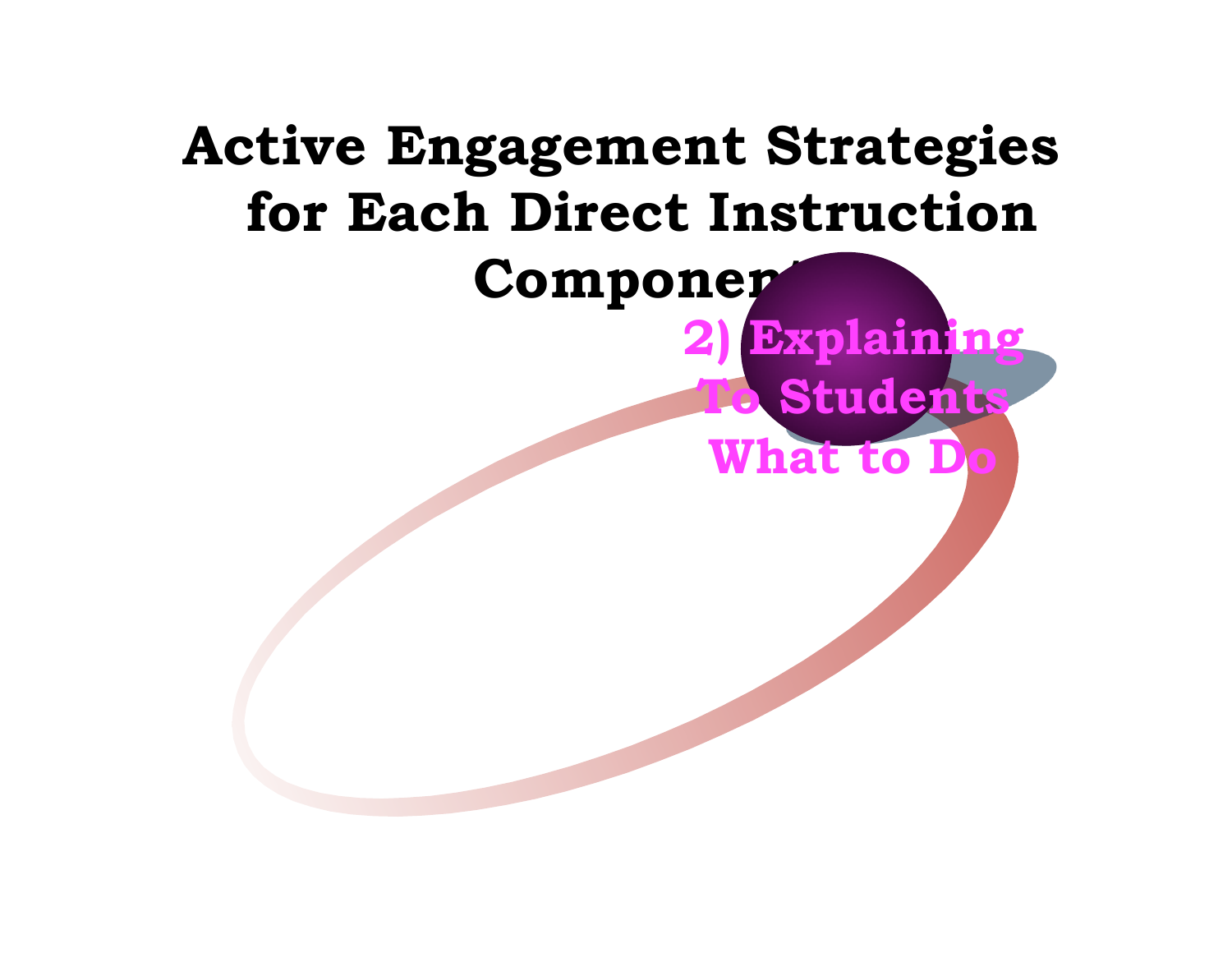#### **Active Engagement Strategies for "Explaining to Students What to Do"**

| <b>Title</b>                     | Page | <b>Book</b>                                                                                     | Description of the Strategy                                                                                                                                                                                                                                                                                                                                                                                                                                                                                                                                                                                                                                                                                                                                                                                                                                                                                                                                                                                                                                                                                                                                                                                                                                                                                                                                                                                                                             |
|----------------------------------|------|-------------------------------------------------------------------------------------------------|---------------------------------------------------------------------------------------------------------------------------------------------------------------------------------------------------------------------------------------------------------------------------------------------------------------------------------------------------------------------------------------------------------------------------------------------------------------------------------------------------------------------------------------------------------------------------------------------------------------------------------------------------------------------------------------------------------------------------------------------------------------------------------------------------------------------------------------------------------------------------------------------------------------------------------------------------------------------------------------------------------------------------------------------------------------------------------------------------------------------------------------------------------------------------------------------------------------------------------------------------------------------------------------------------------------------------------------------------------------------------------------------------------------------------------------------------------|
| <b>Vocabulary</b><br>Development |      | Vocabulary<br>Development,<br>S.A. Stahl,<br><b>Cambridge MA:</b><br><b>Brookline</b><br>Books. | These brief vocabulary strategies are designed to efficiently introduce<br>two kinds of words $-1$ . words that are new to kids but represent<br>familiar concepts like transform for change, and 2. non-essential<br>words that are not critical "brick" (content specific) or<br>"mortar" (academic English) words but are worth clarifying.<br><b>.SYNONYMS:</b> provide a synonym that kids know to connect the new<br>word to a known word. e.g link stringent to the known word, strict.<br>• ANTONYMS: provide an antonym. While not all words have<br>antonyms, it is effective to contrast a known word that means<br>opposite the new word - can be funny as well e.g. outgoing to<br>contrast the new word introverted one can note that Austin Powers is<br>clearly NOT introverted.<br><b>•PARAPHRASE:</b> explain the meaning of a new word using words<br>students know, "in other words it means" require kids to use own<br>words to paraphrase recently learned vocabulary.<br><b>NON-EXAMPLES:</b> similar to using antonyms, providing non-<br>examples allows students to contrast meaning of a new word with a<br>known word. This can be an excellent form of informal assessment<br>when students are required to explain if the explanation provided is<br>an example or non-example. e.g after clarifying the meaning of tepid<br>in a passage, students are asked to indicate if boiling an egg uses<br>water that is tepid. |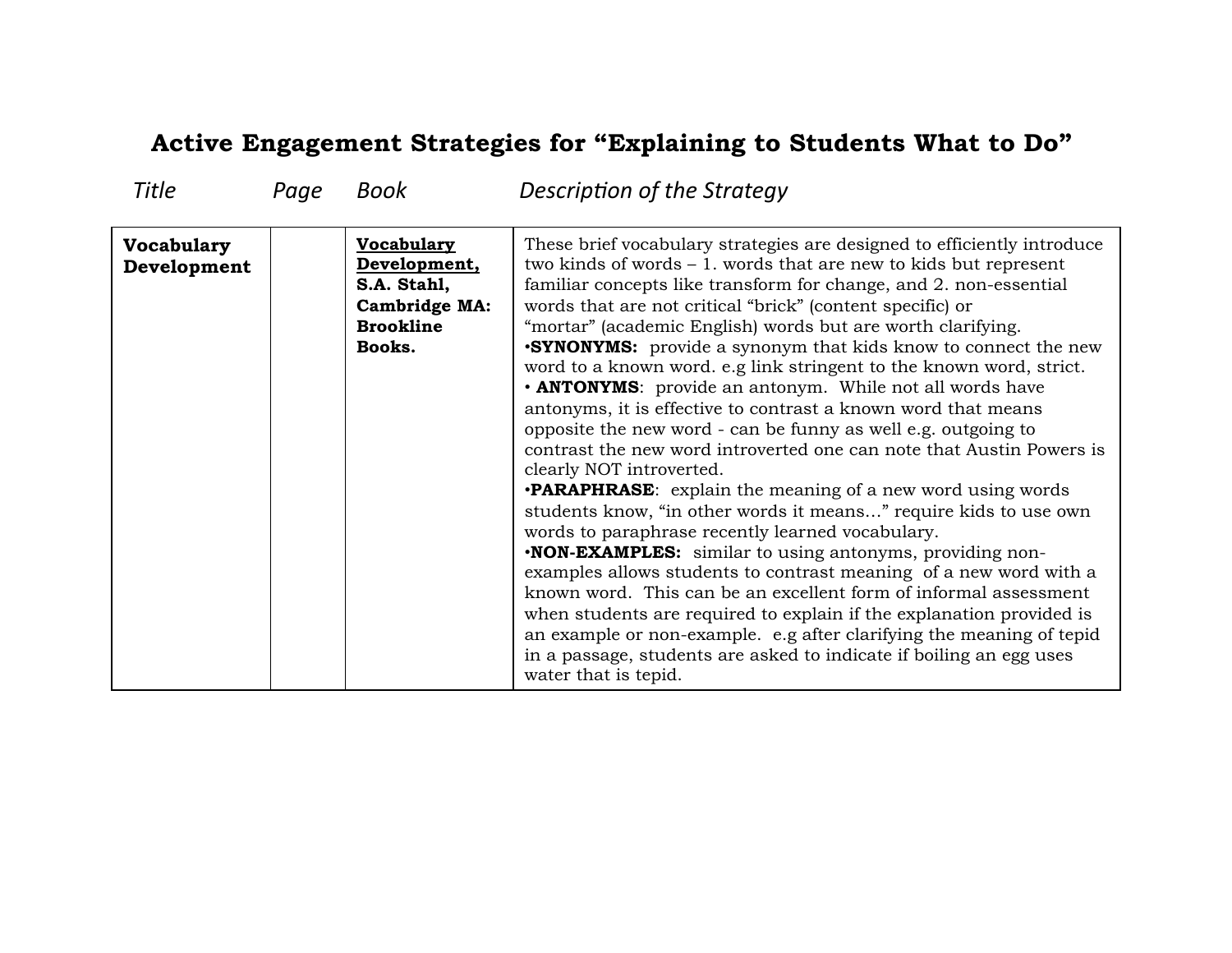## **Active Engagement Strategies for "Explaining to Students What to Do"**

| Title                  | Page | Book | <b>Description of the Strategy</b>                                                                                                                                                                                                                                                                                                                                                                                                                                                                                                                                                                                                                                                                                                                                                                                                                                                                                                                                |
|------------------------|------|------|-------------------------------------------------------------------------------------------------------------------------------------------------------------------------------------------------------------------------------------------------------------------------------------------------------------------------------------------------------------------------------------------------------------------------------------------------------------------------------------------------------------------------------------------------------------------------------------------------------------------------------------------------------------------------------------------------------------------------------------------------------------------------------------------------------------------------------------------------------------------------------------------------------------------------------------------------------------------|
| <b>Choral Response</b> |      |      | •Teacher says, "What did I just say?" ______ When the class all<br>says it together, it keeps kids engaged and thinking. Hold your<br>hand up to provide a cue as to when to respond together. Drop<br>your hand when ready for class to respond. Non-verbal choral<br>responses work also - "touch the wordput your finger under"<br>• Thumbs up/down<br>• Heads Together – students in groups or 3 or 4, students set time<br>limit for conversation around a question/topic, students discuss<br>answer and teacher randomly selects one to share answer of group                                                                                                                                                                                                                                                                                                                                                                                              |
| Partner Response       |      |      | One of the most valuable strategies we have to increase active<br>language use, attention, higher order thinking during instruction<br>• Teacher chooses partners<br>• Assign roles A and B or one and two - "Partner A, tell Partner B<br>two things we have learned about"<br>• "Turn to your neighbor and repeat "<br>• "Turn to your partner and predict"<br>• "Turn to your neighbor and tell them"<br>• Do this quickly – 15 seconds to 30 seconds<br>• Be sure to structure the academic language - have students use<br>sentence starters "I predict that"<br>•Think-Pair-Share – Assign partners, assign numbers 1 and 2,<br>assign the question, have partner 1 or 2 say answer<br>• Tell-Help-Check - follow steps 1-3 above, then chose one partner<br>to tell all they can remember about the topic or question, then the<br>remaining partner helps by adding more, then both partners check<br>and validate, correct or elaborate on their answers |
| Written Response       |      |      | Writing a quick response to a question frame or discussion item<br>before sharing with a neighbor or partner increases thinking,<br>accountability, focus, it provides the teacher with concrete<br>feedback, and connects written language to oral language                                                                                                                                                                                                                                                                                                                                                                                                                                                                                                                                                                                                                                                                                                      |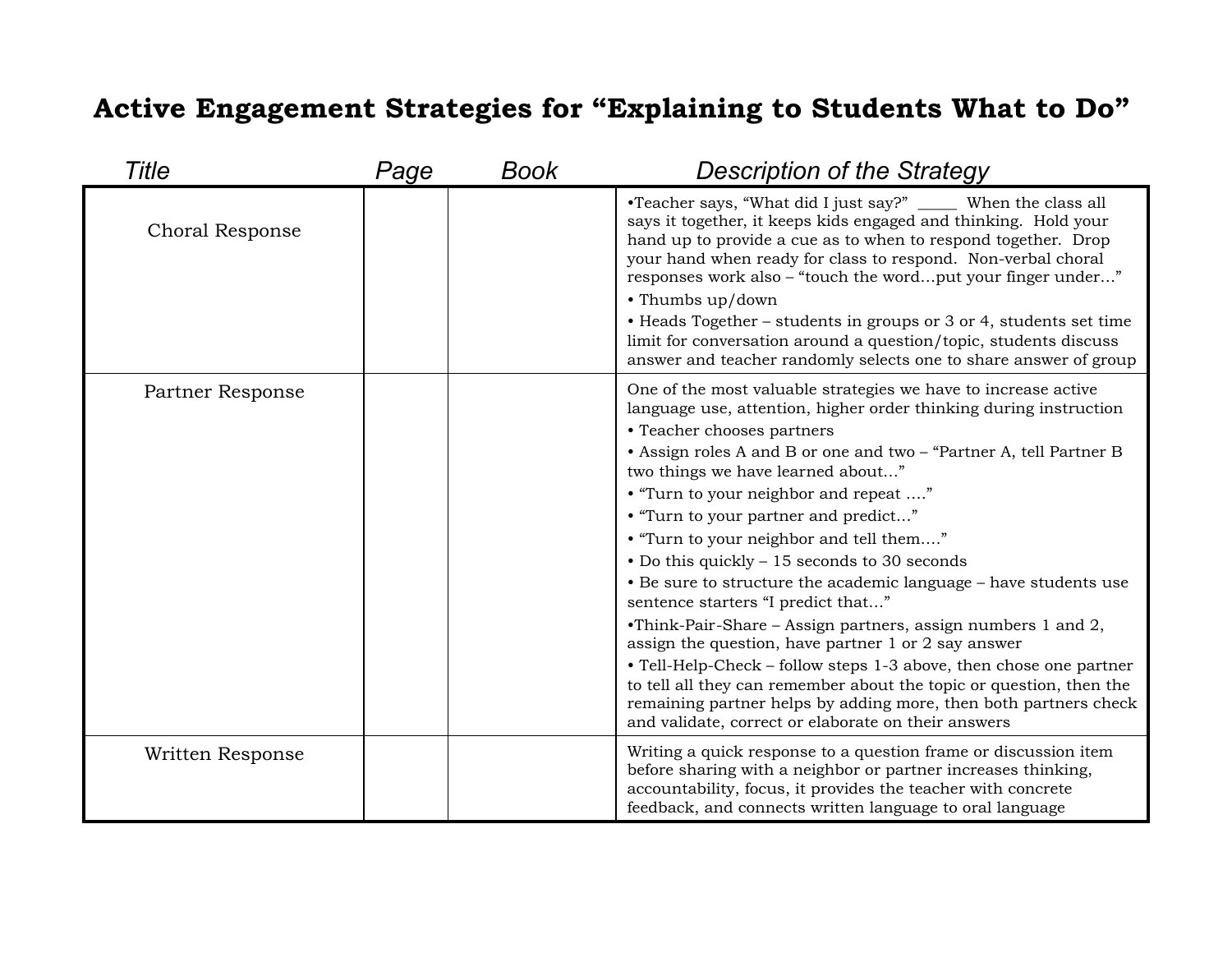#### **Active Engagement Strategies for "Explaining to Students What to Do"**

| Title                   | Page | Book | <b>Description of the Strategy</b>                                                                                                                                                                                                                                                                                                                                                                                                                                                                                                                                                                                                                                                                                                                                                         |
|-------------------------|------|------|--------------------------------------------------------------------------------------------------------------------------------------------------------------------------------------------------------------------------------------------------------------------------------------------------------------------------------------------------------------------------------------------------------------------------------------------------------------------------------------------------------------------------------------------------------------------------------------------------------------------------------------------------------------------------------------------------------------------------------------------------------------------------------------------|
| Individual Response     |      |      | • Use of mini white boards so teacher can see at a<br>glance who understands concept or problem - students<br>write their answer on a white board and then at<br>teacher direction, holds up their board to teacher<br>• Provide Think Time before asking students to respond<br>• Tell a partner first when I say Go!<br>•Toss a ball – the student who receives the ball<br>answers the question and then tosses it to someone<br>else to answer the next question<br>•Visual responses – give each student a card with green<br>on one side and red on the other. Give a problem - I'll<br>say a number, and then I'll give think time. When I say<br>'flash' show me red if the number is prime and green if<br>the number is composite. If you don't know, hold the<br>card sideways. |
| Random Call on Students |      |      | •Use playing cards<br>•Use popsicle sticks to call on students<br>$\bullet$ Use 3 X 5 cards                                                                                                                                                                                                                                                                                                                                                                                                                                                                                                                                                                                                                                                                                                |
|                         |      |      |                                                                                                                                                                                                                                                                                                                                                                                                                                                                                                                                                                                                                                                                                                                                                                                            |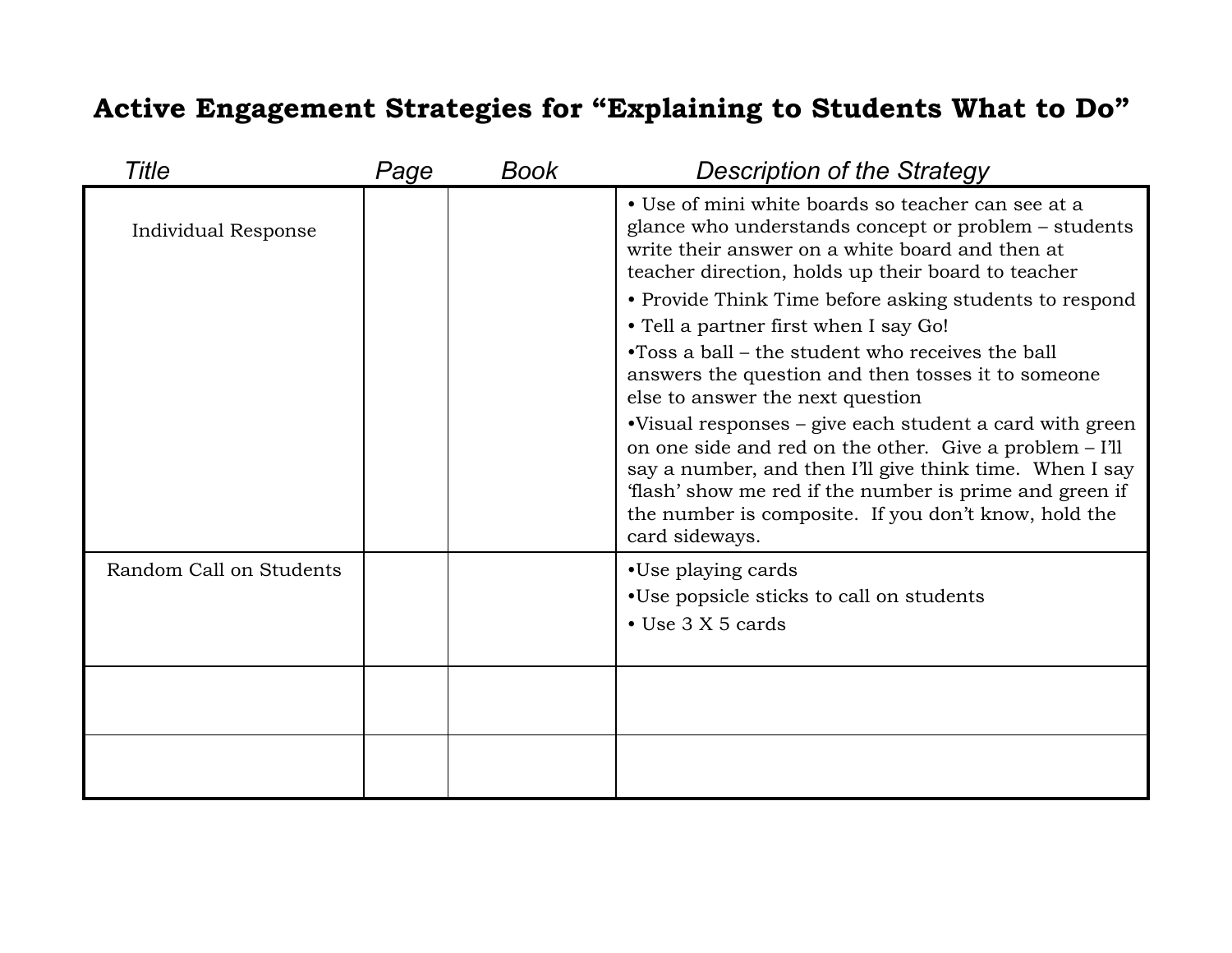## **Think (Write) – Pair – Share**

#### **(Partner Discussion and Review Strategy)**

**From page \_\_\_\_ of document – Explaining to Students What to Do** 

- $\triangleright$  Turn to your partner and number off, one and two.
- $\triangleright$  Listen carefully to the question asked by the teacher.
- $\triangleright$  Take a moment to consider your own answer and write it in your notebook.
- $\triangleright$  At the signal, turn and face your partner so you can discuss your answers face-to-face.
- $\triangleright$  Ones explain your answer and how you decided upon this response.
- $\triangleright$  Twos respond to your partner's answer by either
- 1. agreeing and explaining why
- 2. respectfully disagreeing and sharing your answer or
- 3. modifying and expanding your partner's answer.
- $\triangleright$  If your number is called, use your "public voice" and "reported speech" to share the ideas you and your partner discussed.
- (**Also see p.233 in 50 STRATEGIES FOR ACTIVE TEACHING for template)**

(Kinsella, SFSU, 7/03)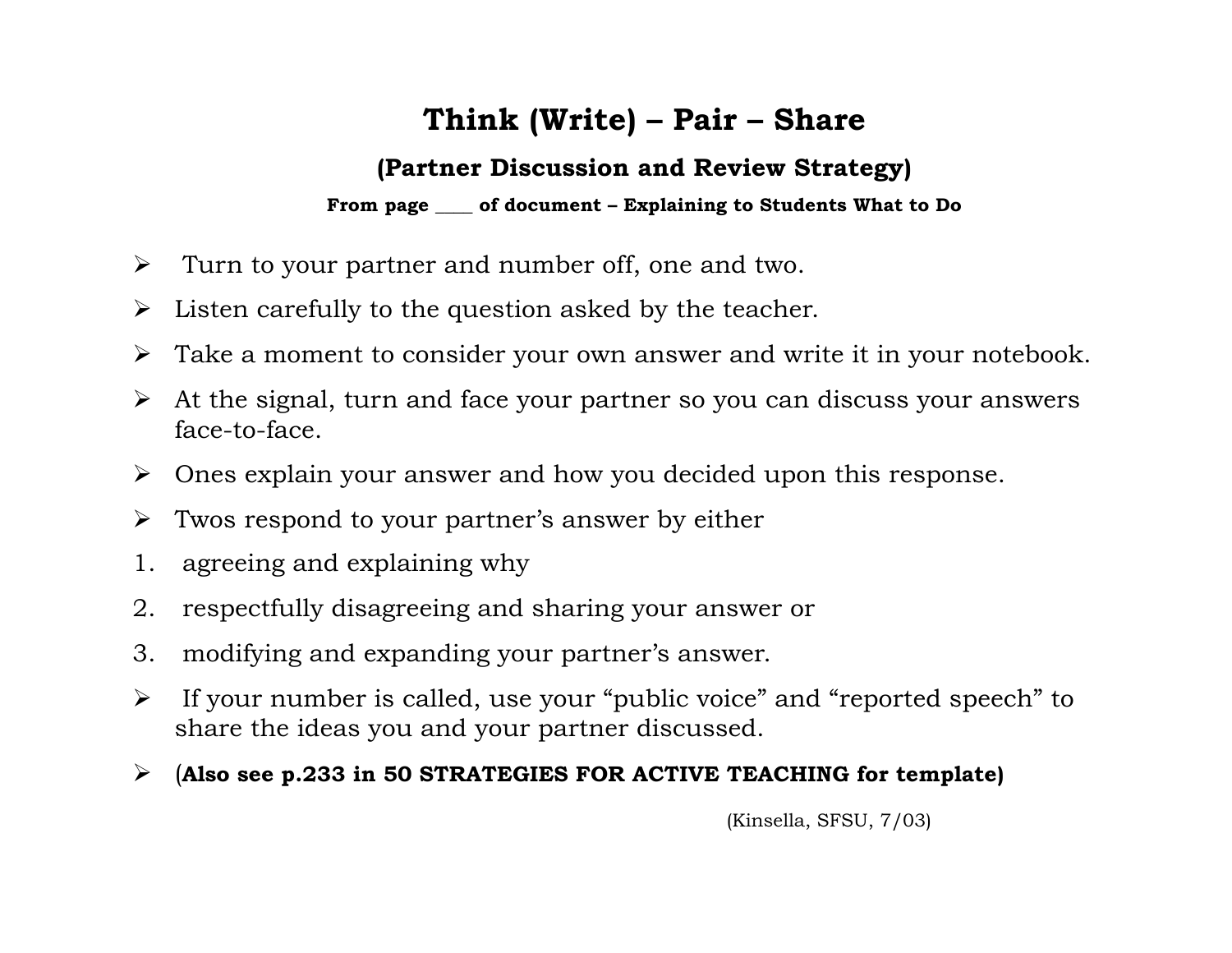## **Active Engagement Strategies for Each Direct Instruction Component**

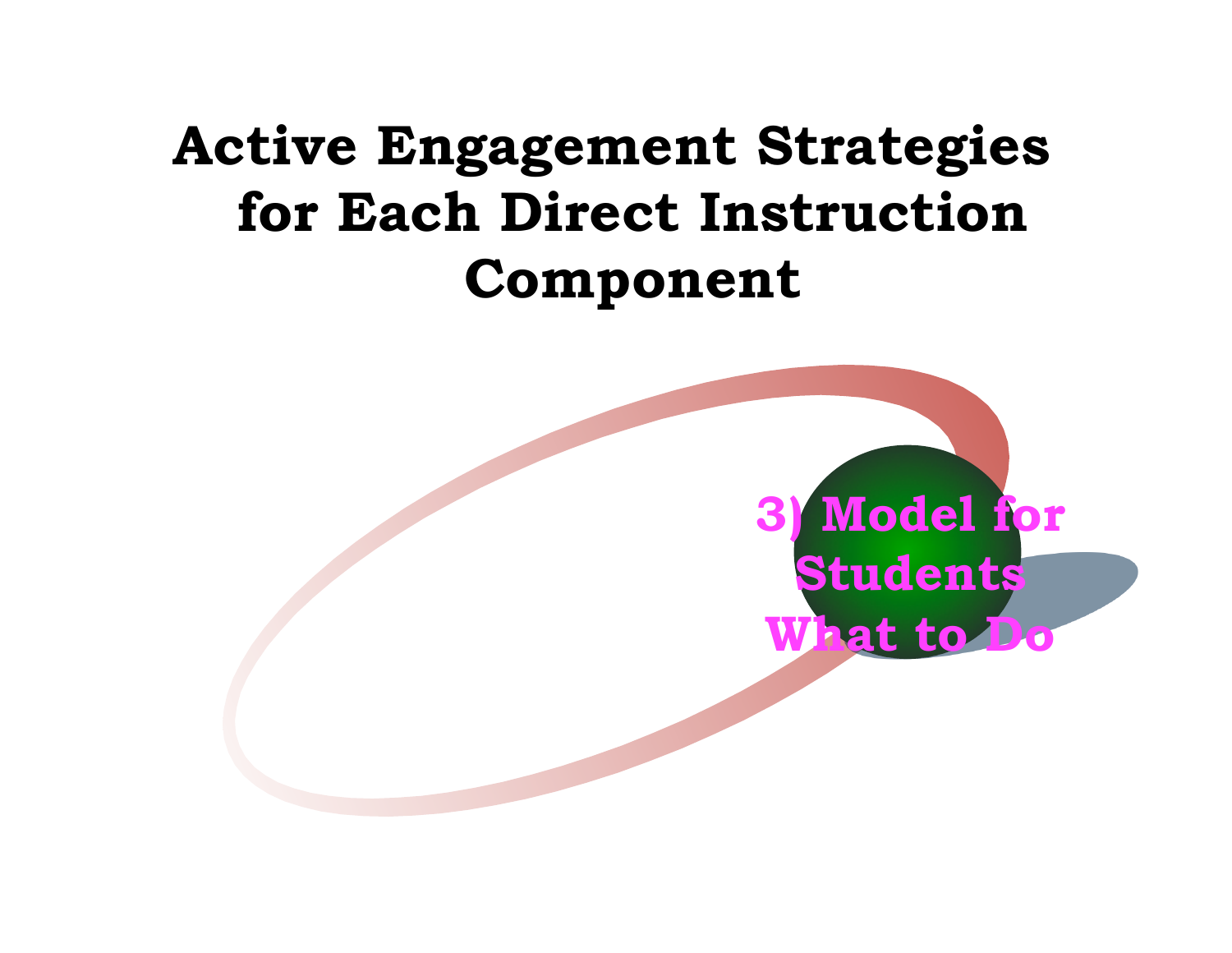## **Active Engagement Strategies for "Modeling for Students What to Do"**

| Title                                                         | Page | <b>Book</b>           | Description of the Strategy                                                                             |
|---------------------------------------------------------------|------|-----------------------|---------------------------------------------------------------------------------------------------------|
| How to effectively teach<br>students to Express an<br>Opinion |      | From Kate<br>Kinsella | • I think/believe that<br>•It seems to me that<br>•In my opinion                                        |
| <b>Asking for Clarification</b>                               |      | Same                  | • What do you mean?<br>.Will you explain that again?<br>•I have a question about that.                  |
| <b>Soliciting a Response</b>                                  |      | Same                  | • What do you think?<br>.We haven't heard from you yet.<br>•Do you agree:?<br>•What answer did you get? |
| <b>Individual Reporting</b>                                   |      | Same                  | •I discovered from _____ that ______<br>•I found out from _____ that _____<br>pointed out to me that    |
| <b>Disagreeing</b>                                            |      | From Kate<br>Kinsella | • I do not agree with you because<br>•I got a different answer than you.<br>•I see it another way.      |
| Affirming                                                     |      | Same                  | • That is an interesting idea.<br>•I hadn't thought of that.<br>•I see what you mean.                   |
| Predicting                                                    |      | Same                  | • I guess/predict/imagine that<br>•Based on, I infer that<br>•I hypothesize that                        |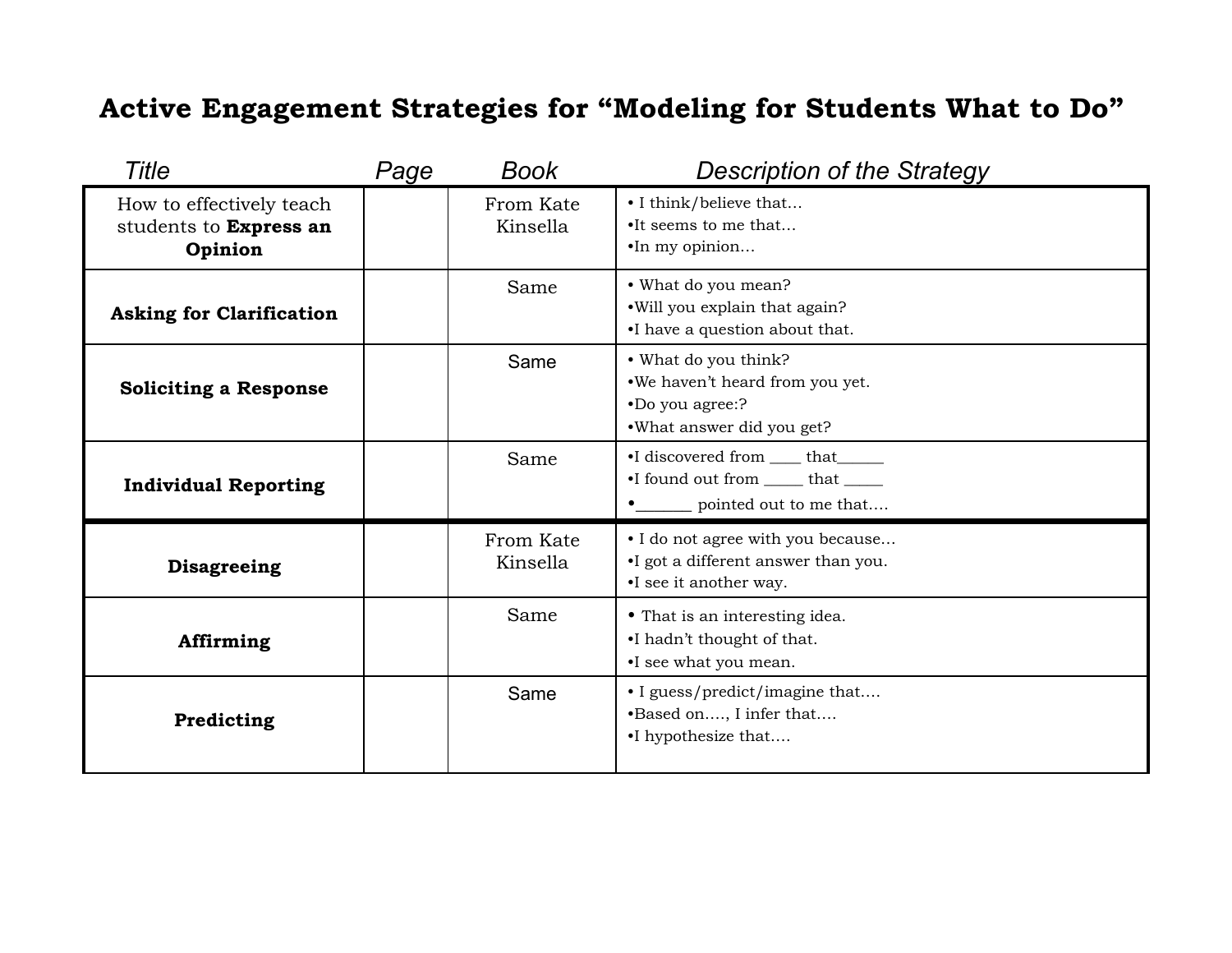#### **Self Monitoring & Fix-Up Strategies (Modeling and Independent Practice)**

Title Page Book Description of the Strategy

| Self<br>pp.<br>Monitoring<br>738<br>& Fix-Up<br>$-74$<br>Strategies<br>$\overline{\mathbf{7}}$ | Klinger,<br>J.K. &<br>Vaughn,<br>S. The<br>Reading<br>Teacher,<br>1999. | Competent strategic readers pay attention to the process of sense making. They can<br>apply various tactics to repair of fix problems in their reading. They are reflective and<br>self-aware as they read. They use habits of mind. They attend and follow the line of<br>reasoning/description in a text. Reading habits like this are best developed by<br>continual contextualized modeling and coaching during actual situations where kids are<br>having difficulty grasping the meaning of a text.<br><b>Steps:</b> 1. Model via thinking aloud as you read, how to identify WHERE a problem<br>with understanding is occurring, like with the meaning of a content specific vocabulary<br>word. e.g. "Wait a minute here, I have never heard of grapple, what is this?" 2. Model<br>how to identify WHAT the nature of the difficulty is. e.g. "Grapple could mean<br>something like a grappling hook, but that doesn't make sense here. I am not sure what<br>grapple means." 3. Model applying the various kind of "fix-up" strategies used by good<br>readers when they have a problem. * Look back through the text to find clues to<br>possible meaning. * Reread the section. * Break a problem word into parts and look for<br>known prefixes/suffixes/roots/stem words that are known. * Look forward in the text.<br>* Mark with a stickynote and come back to it later. * Ask a teacher or classmate. 4.<br>Clarify for kids the first key is to recognize when something is not making sense, even if<br>unsure what to do. 5. Remind kids these "fix-ups" will often be of little help, and often<br>kids may need to ask someone for help, but over time the metacognitive skills of self<br>monitoring coupled with practice will help. |
|------------------------------------------------------------------------------------------------|-------------------------------------------------------------------------|---------------------------------------------------------------------------------------------------------------------------------------------------------------------------------------------------------------------------------------------------------------------------------------------------------------------------------------------------------------------------------------------------------------------------------------------------------------------------------------------------------------------------------------------------------------------------------------------------------------------------------------------------------------------------------------------------------------------------------------------------------------------------------------------------------------------------------------------------------------------------------------------------------------------------------------------------------------------------------------------------------------------------------------------------------------------------------------------------------------------------------------------------------------------------------------------------------------------------------------------------------------------------------------------------------------------------------------------------------------------------------------------------------------------------------------------------------------------------------------------------------------------------------------------------------------------------------------------------------------------------------------------------------------------------------------------------------------------------------------------------------------|
|------------------------------------------------------------------------------------------------|-------------------------------------------------------------------------|---------------------------------------------------------------------------------------------------------------------------------------------------------------------------------------------------------------------------------------------------------------------------------------------------------------------------------------------------------------------------------------------------------------------------------------------------------------------------------------------------------------------------------------------------------------------------------------------------------------------------------------------------------------------------------------------------------------------------------------------------------------------------------------------------------------------------------------------------------------------------------------------------------------------------------------------------------------------------------------------------------------------------------------------------------------------------------------------------------------------------------------------------------------------------------------------------------------------------------------------------------------------------------------------------------------------------------------------------------------------------------------------------------------------------------------------------------------------------------------------------------------------------------------------------------------------------------------------------------------------------------------------------------------------------------------------------------------------------------------------------------------|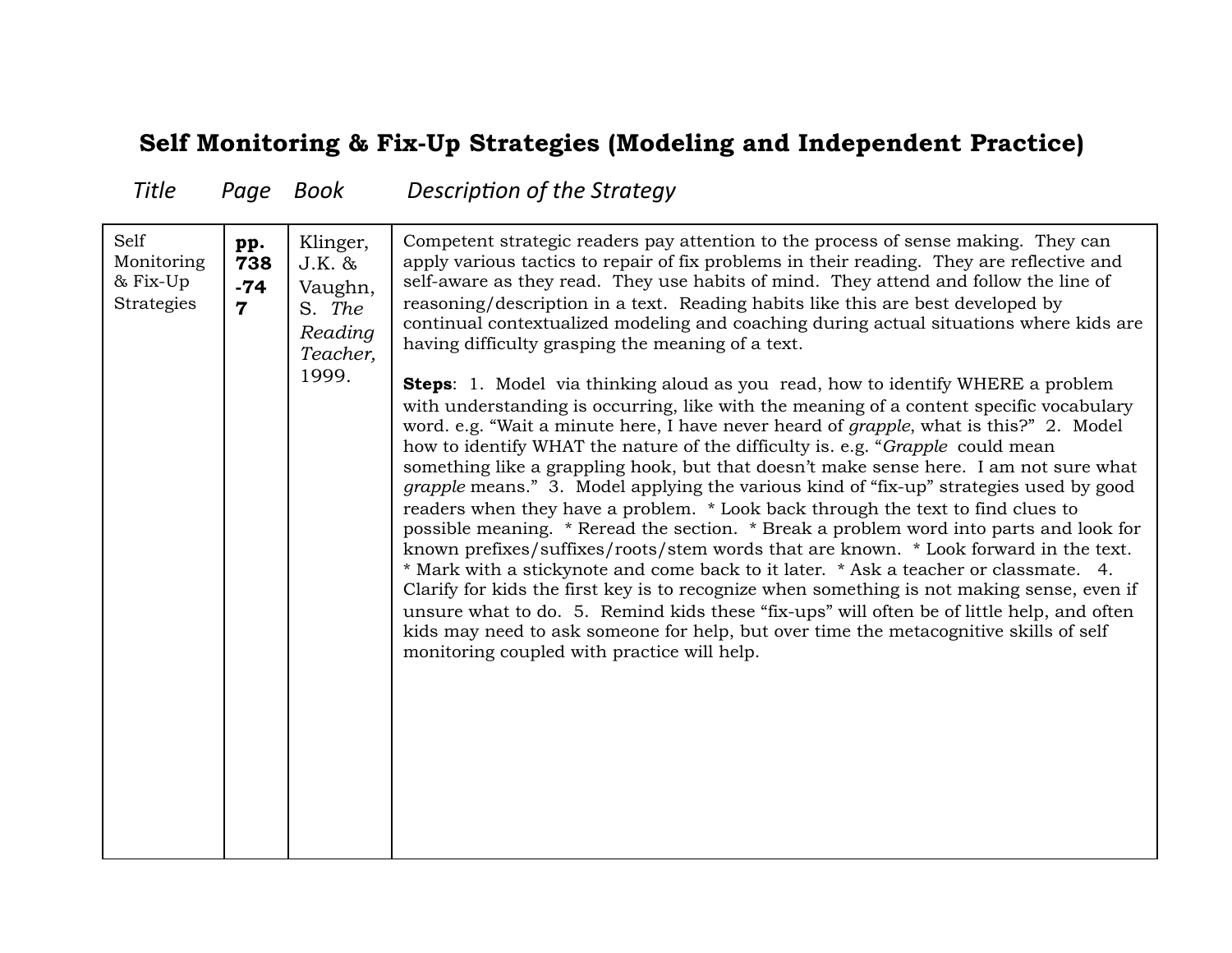#### **Active Engagement Strategies for "Modeling For Students What to Do"**

| <b>Title</b>                                                                    | Page  | Book                                                                                     | <b>Description of the Strategy</b>                                                                                                                                                                                                                                                                       |
|---------------------------------------------------------------------------------|-------|------------------------------------------------------------------------------------------|----------------------------------------------------------------------------------------------------------------------------------------------------------------------------------------------------------------------------------------------------------------------------------------------------------|
| Paraphrasing                                                                    |       | Kate Kinsella<br>strategies                                                              | • So you are saying that<br>.In other words, you think<br>.What I hear you saying is                                                                                                                                                                                                                     |
| <b>Acknowledging Ideas</b>                                                      |       | Same                                                                                     | •My idea is similar to/related to ____'s idea<br>•I agree with _______ that<br>•My idea builds upon _____ 's idea.<br>•As _____ already pointed out, it seems like<br>already mentioned, but I would like to add that                                                                                    |
| <b>Partner and Group</b><br>Reporting                                           |       | Same                                                                                     | .We decided/agreed that<br>.We concluded that<br>•Our group sees it differently.<br>.We had a different approach.                                                                                                                                                                                        |
| <b>Offering a Suggestion</b>                                                    |       | Same                                                                                     | •Maybe we could<br>•What if we<br>•Here's something we might try.                                                                                                                                                                                                                                        |
| <b>Holding the Floor</b>                                                        |       | Same                                                                                     | • As I was saying<br>.If I could finish my thought<br>.What I was trying to say was                                                                                                                                                                                                                      |
| <b>Expressing Polite</b><br><b>Disagreement and</b><br><b>Providing Reasons</b> |       | Same                                                                                     | •I don't entirely agree with <u>section</u> that<br>•My opinion/experience/perspective is different than ___'s.<br>•My idea is slightly different than ____'s.                                                                                                                                           |
| <b>Examples of Good</b><br><b>Feedback Timing</b>                               | p. 13 | How to Give<br>Effective<br>Feedback to<br>Your Students<br>by Susan<br><b>Brookhart</b> | Purpose – For students to get feedback while they are still mindful<br>of the learning target and for students to get feedback while there<br>is still time for them to act on it<br>•Giving immediate oral responses to questions of fact<br>•Giving immediate oral responses to student misconceptions |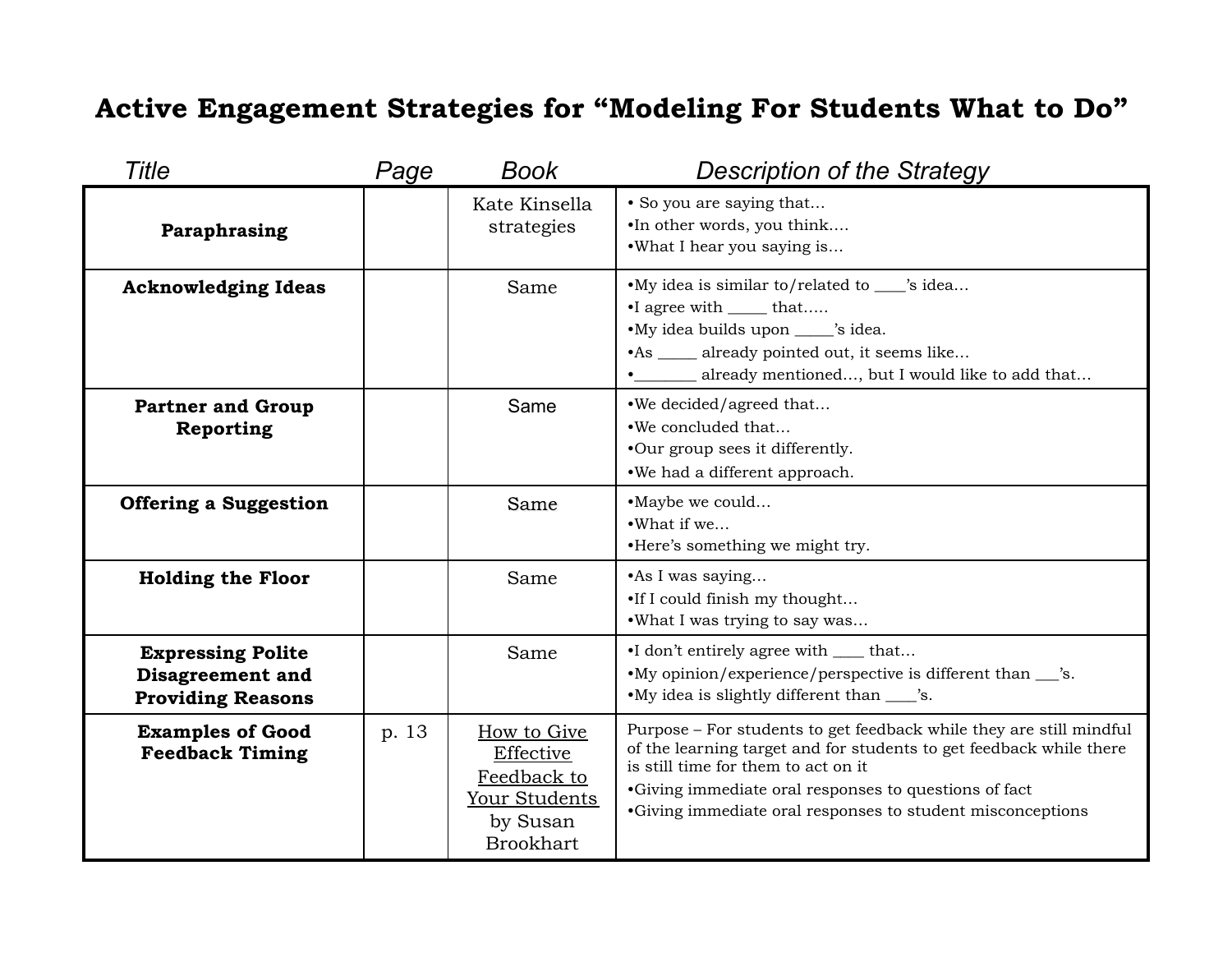### **Active Engagement Strategies for "Modeling for Students What to Do"**

| Title                                                  | Page  | <b>Book</b>                                                                                  | <b>Description of the Strategy</b>                                                                                                                                                                                                                                                  |
|--------------------------------------------------------|-------|----------------------------------------------------------------------------------------------|-------------------------------------------------------------------------------------------------------------------------------------------------------------------------------------------------------------------------------------------------------------------------------------|
| <b>Kinds of Comparisons</b><br><b>Used in Feedback</b> | p. 24 | How to Give<br><b>Effective Feedback</b><br>to Your Students<br>by Susan<br><b>Brookhart</b> | Examples of good kinds of comparisons -<br>•The purpose is to compare student work with criteria, or with<br>his/her past performance, or, sometimes with the work of others                                                                                                        |
| <b>Reciprocal Teaching</b>                             |       | Spotlight on<br>Comprehension<br>by Linda Hoyt                                               | A strategy that allows students to work in collaborative<br>small groups using prediction, reading, questioning,<br>clarifying, and summarizing                                                                                                                                     |
| Sum It Up                                              |       | Same                                                                                         | This is a two-step process. First students mark the most<br>important ideas from their readings with a VIP. They discuss with<br>partners. Then they use the A+B+C Summary Strategy. They use<br>their VIP's to generate topic sentence. This is a GREAT strategy.<br>Check it out. |
|                                                        |       |                                                                                              |                                                                                                                                                                                                                                                                                     |
|                                                        |       |                                                                                              |                                                                                                                                                                                                                                                                                     |
|                                                        |       |                                                                                              |                                                                                                                                                                                                                                                                                     |
|                                                        |       |                                                                                              |                                                                                                                                                                                                                                                                                     |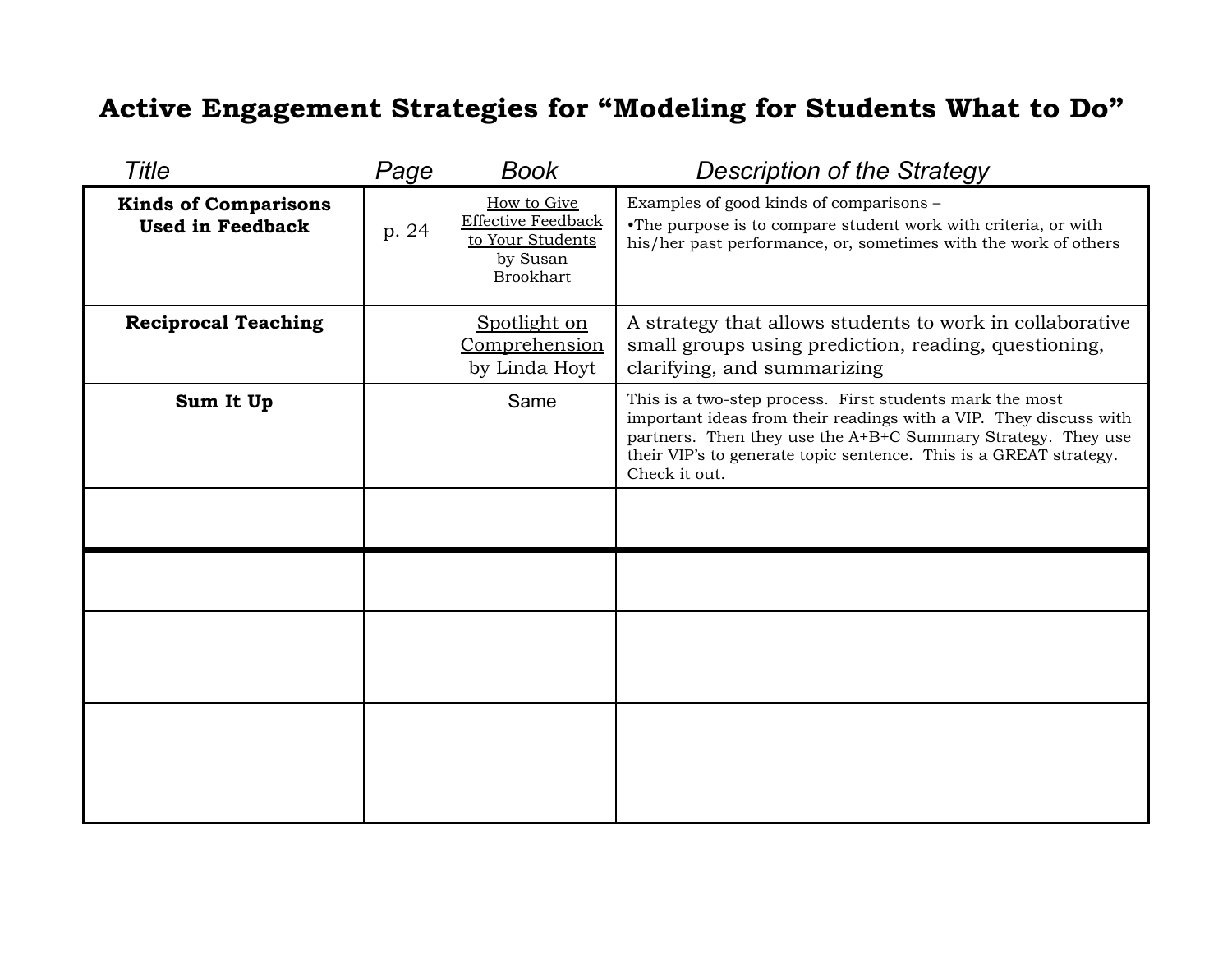# **Active Engagement Strategies for Each Direct Instruction Component**

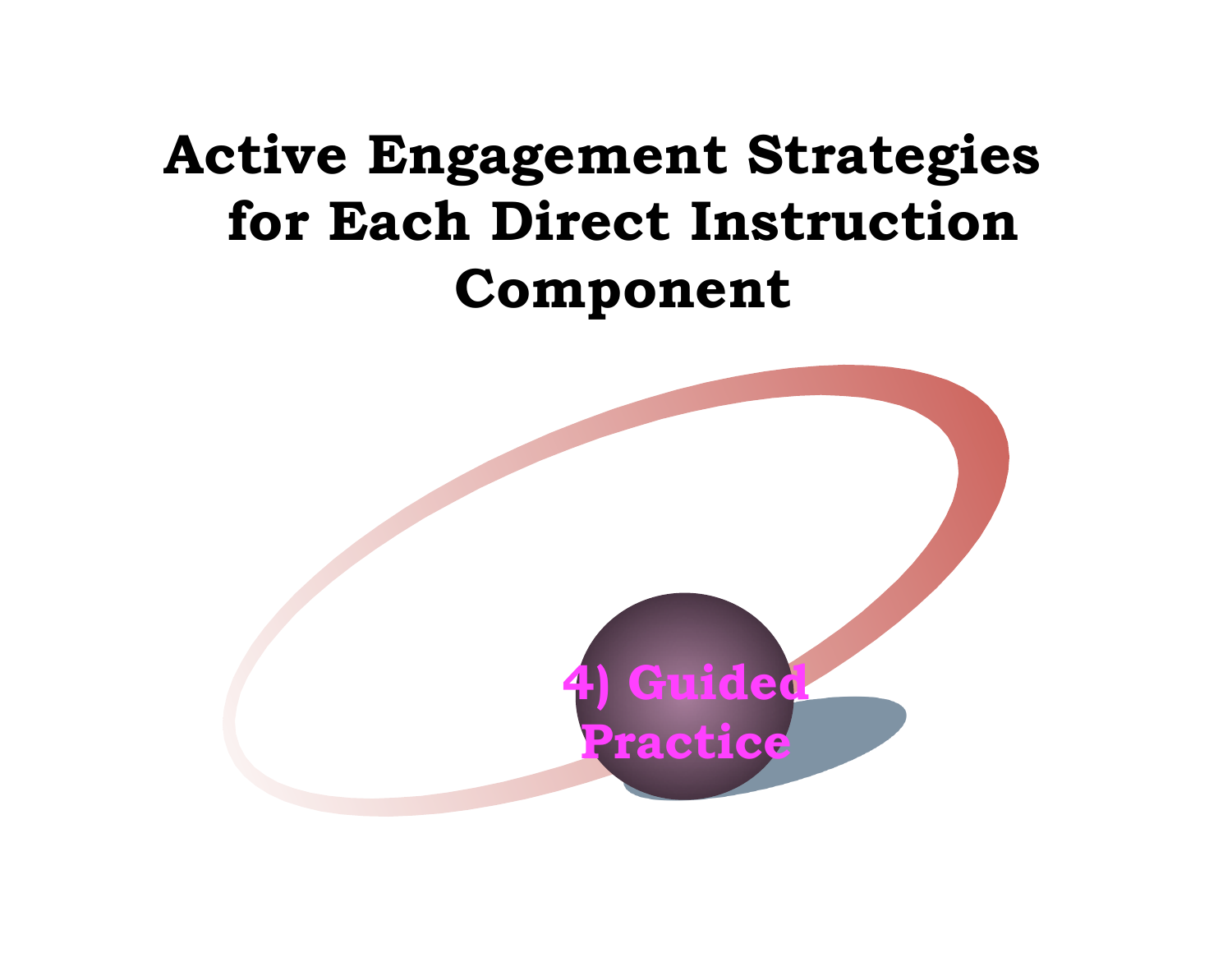| Title                         | Page | Book                                                                  | Description of the Strategy                                                                                                                                 |                                                                                                                                                                                                                                                                                                                                                                                                                                                                    |
|-------------------------------|------|-----------------------------------------------------------------------|-------------------------------------------------------------------------------------------------------------------------------------------------------------|--------------------------------------------------------------------------------------------------------------------------------------------------------------------------------------------------------------------------------------------------------------------------------------------------------------------------------------------------------------------------------------------------------------------------------------------------------------------|
| Two-Column<br><b>Notes</b>    | p. 8 | Cooperative<br>Learning by<br>Kagan, S. San<br>Clemente, CA,<br>1994. | the right.<br><b>MAIN IDEAS</b><br>How are islands formed?<br>$(3 \text{ ways})$<br>Atolls                                                                  | Two-column notes can be used in a variety of ways. Essentially,<br>the main idea is recorded on the left and supporting information on<br><b>DETAIL NOTES</b><br>1. Lava – layers flow into sea, onto<br>volcanic island, ex. Hawaii<br>2. Mountain tops – tops of mountains<br>in ocean, ex. Coasts of Maine/<br>Scotland<br>3. Barrier Islands – waves push up<br>sand, ex. Florida/New Jersey<br>Round, Oval, Horseshoe, ex. Cook,<br>Gilbert, Marshall Islands |
| Opinion-Proof<br><b>Notes</b> | p. 8 | Same as Above                                                         | <b>OPINION</b><br>Students should be allowed<br>to eat lunch off campus.<br><b>OPINION</b><br>Students should not be<br>allowed to eat lunch off<br>campus. | <b>PROOF</b><br>1. Support local lunch business<br>2. Give students a break<br>3. Teach students responsibility<br><b>PROOF</b><br>1. School cafeteria would lose money.<br>2. Cause problems for nearby<br>neighbors.<br>3. Late to afternoon classes.<br>4. Could have accidents.                                                                                                                                                                                |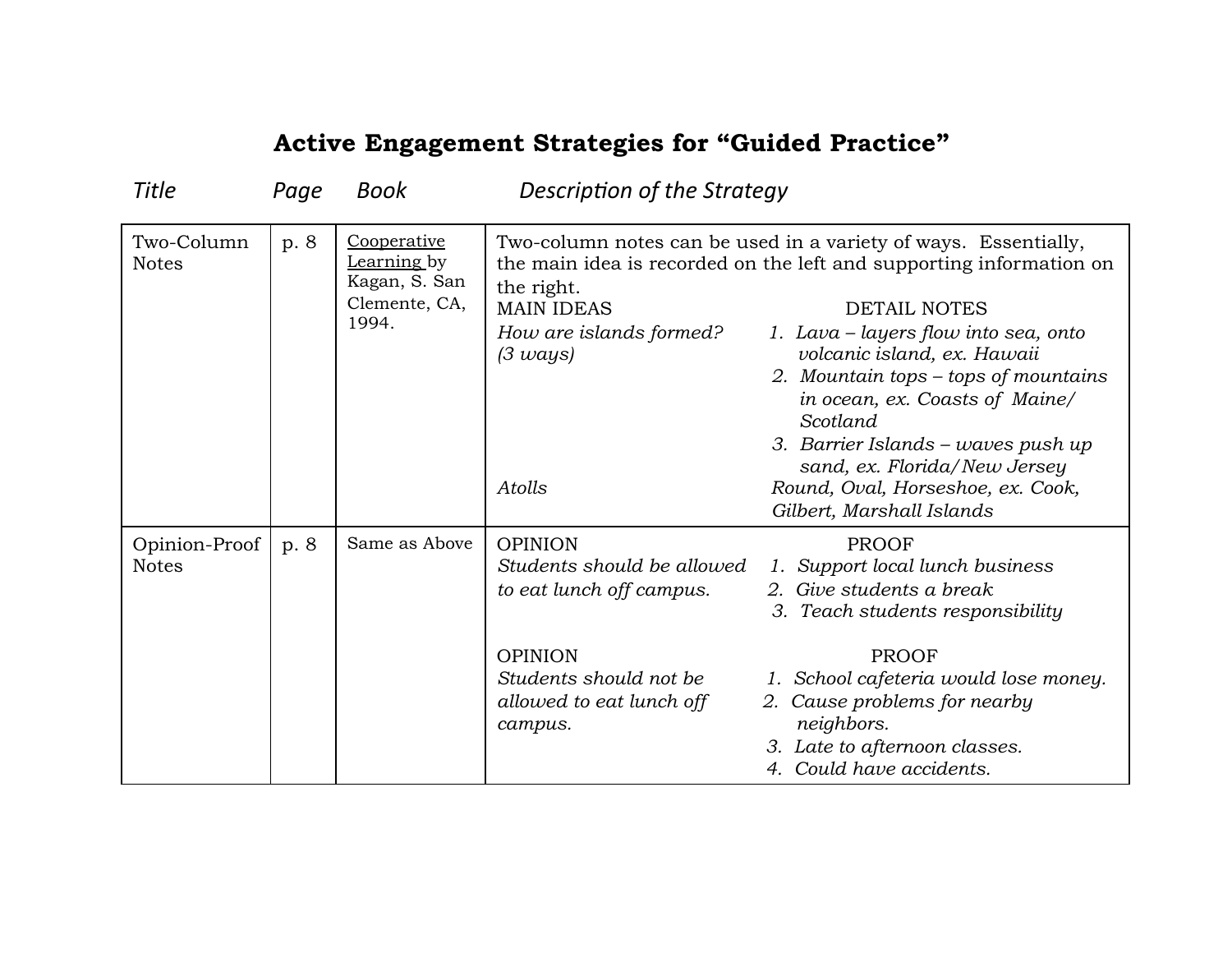| Title                                                 | Page     | <b>Book</b>                                                                           | <b>Description of the Strategy</b>                                                                                                                                                                                                                                                                                                                                  |
|-------------------------------------------------------|----------|---------------------------------------------------------------------------------------|---------------------------------------------------------------------------------------------------------------------------------------------------------------------------------------------------------------------------------------------------------------------------------------------------------------------------------------------------------------------|
| <b>Examples of Good</b><br><b>Amounts of Feedback</b> | p. 13    | How to Give<br>Effective Feedback<br>to Your Students<br>by Susan<br><b>Brookhart</b> | Purpose: For students to get enough feedback so they<br>understand what to do and for students to get feedback<br>on teachable moment points but not in an<br>overwhelming number<br>• Select two or three main points about a paper for<br>comment<br>•Giving feedback on important learning targets<br>•Commenting on at least as many strengths as<br>weaknesses |
| <b>Examples of Good Choice</b><br>in Audience         | p. 18    | Same as above                                                                         | Purpose: To reach the appropriate students with<br>specific feedback and to communicate, through<br>feedback, that student learning is valued<br>•Giving group or class feedback when the same mini-<br>lesson or reteaching session is required for a number of<br>students                                                                                        |
| <b>Learning Buddies or</b><br><b>Partners</b>         | p. 89-92 | Just ASK<br>Publications,<br>ASK, Inc.                                                | Students can self-select another student with whom to<br>process or think-pair-share. It is to provide time for a<br>focus question or discussion. See pages 89-92 for<br>curricular examples.                                                                                                                                                                      |
| Line-Ups                                              | p. 93-94 | Same as above                                                                         | Purpose is to get students to take and defend a position<br>on a topic, to evoke curiosity and focus during<br>instruction and help students develop articulation<br>skills This can be done for a variety of content areas                                                                                                                                         |
| <b>Venn Diagrams</b>                                  |          | Houghton<br>Mifflin<br>Company                                                        | Write details that tell how the two subjects discussed<br>are different in the outer circles. Write details that tell<br>how subjects are alike where the circles overlap.                                                                                                                                                                                          |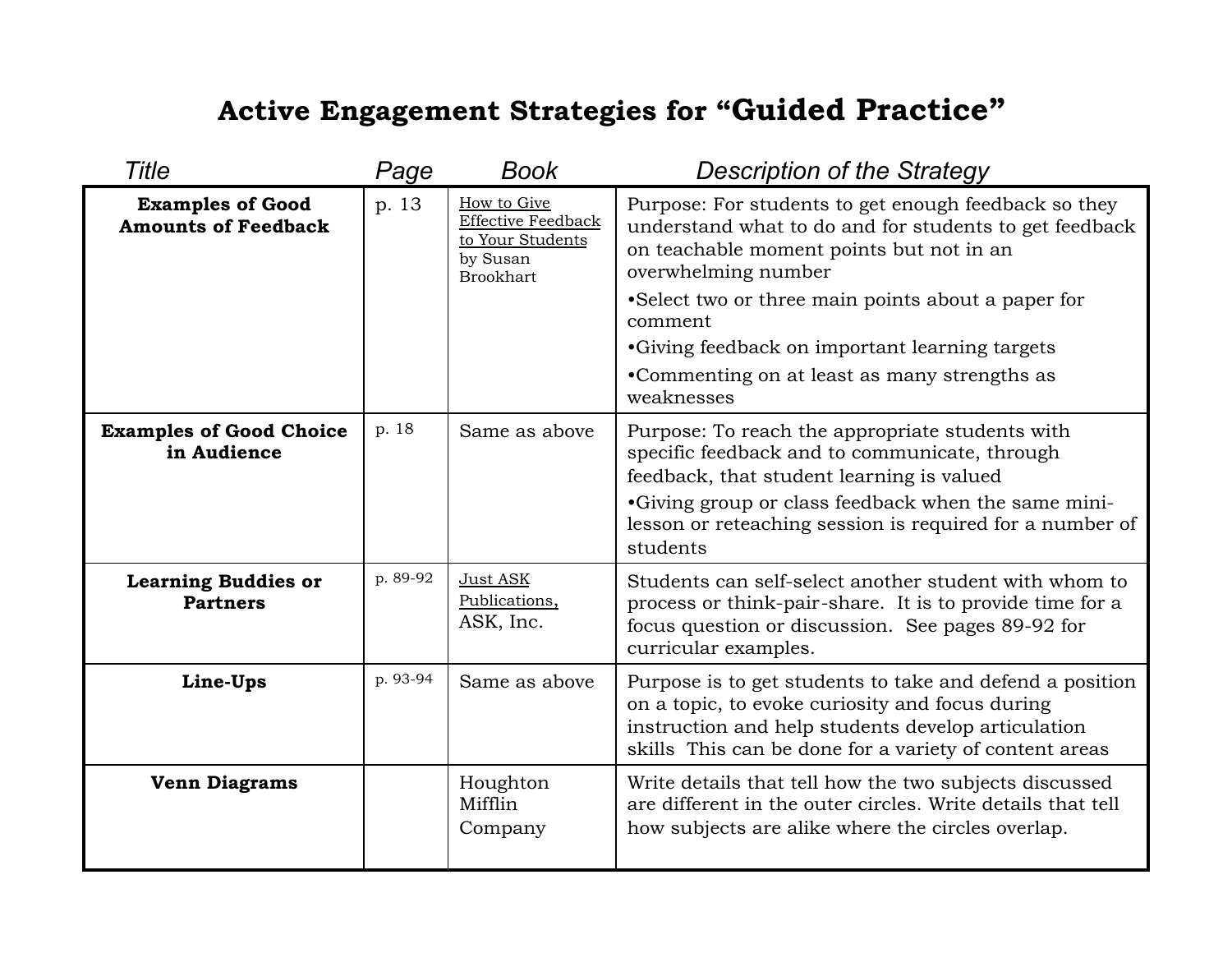| Title                       | Page | <b>Book</b> | <b>Description of the Strategy</b>                                                                                                                                                                                                                                                                                                                                                                                                                                                                                                                                                                                                                                                                                                   |
|-----------------------------|------|-------------|--------------------------------------------------------------------------------------------------------------------------------------------------------------------------------------------------------------------------------------------------------------------------------------------------------------------------------------------------------------------------------------------------------------------------------------------------------------------------------------------------------------------------------------------------------------------------------------------------------------------------------------------------------------------------------------------------------------------------------------|
| <b>A-B Partner Teach</b>    |      |             | •Partner A turn to Partner B.<br>•Tell your partner the two most important things you have learned so far<br>about<br>·Switch roles.                                                                                                                                                                                                                                                                                                                                                                                                                                                                                                                                                                                                 |
| <b>Ambassadors</b>          |      |             | • EACH tem member actively participates in a small group discussion.<br>Each member takes their own notes and pays close attention since the<br>"ambassador" is unknown at this point.<br>•Check for understanding of each other within the small group to make<br>sure each member can represent the group.<br>•Ambassadors are chosen randomly by the teacher. The ambassadors<br>get up and move to the closest group clockwise to your group.<br>•The groups orally summarize the discussion, key findings, evidence,<br>examples, etc. of their group to the ambassador.<br>•Ambassadors bring "home" to their group something different from the<br>"country" visited – a different opinion, example, point of view, etc.      |
| <b>Compare and Contrast</b> |      |             | • This technique requires the students to take two or more ideas and find<br>the similarities and the differences. To do this, the students must be<br>able to describe and analyze each topic individual to determine what the<br>basic themes or ideas are and then to compare them.                                                                                                                                                                                                                                                                                                                                                                                                                                               |
| <b>Fist to Five</b>         |      |             | To use this technique the teacher asks everyone to show their level of<br>understanding. Each person responds by showing a fist or a number of<br>fingers that corresponds to their understanding of the assignment/<br>ability to start working.<br>.Fist - I don't understand. I need more help before I can begin.<br>•1 Finger – I still need to discuss certain parts of the assignment.<br>$\cdot$ 2 Fingers – I am more comfortable with the assignment but would like<br>to discuss more of the details.<br>•3 Fingers – I do not totally understand, but I feel comfortable to start.<br>•4 Fingers – I feel like I have a good handle on most parts of the<br>assignment.<br>•5 Fingers – I totally understand what to do. |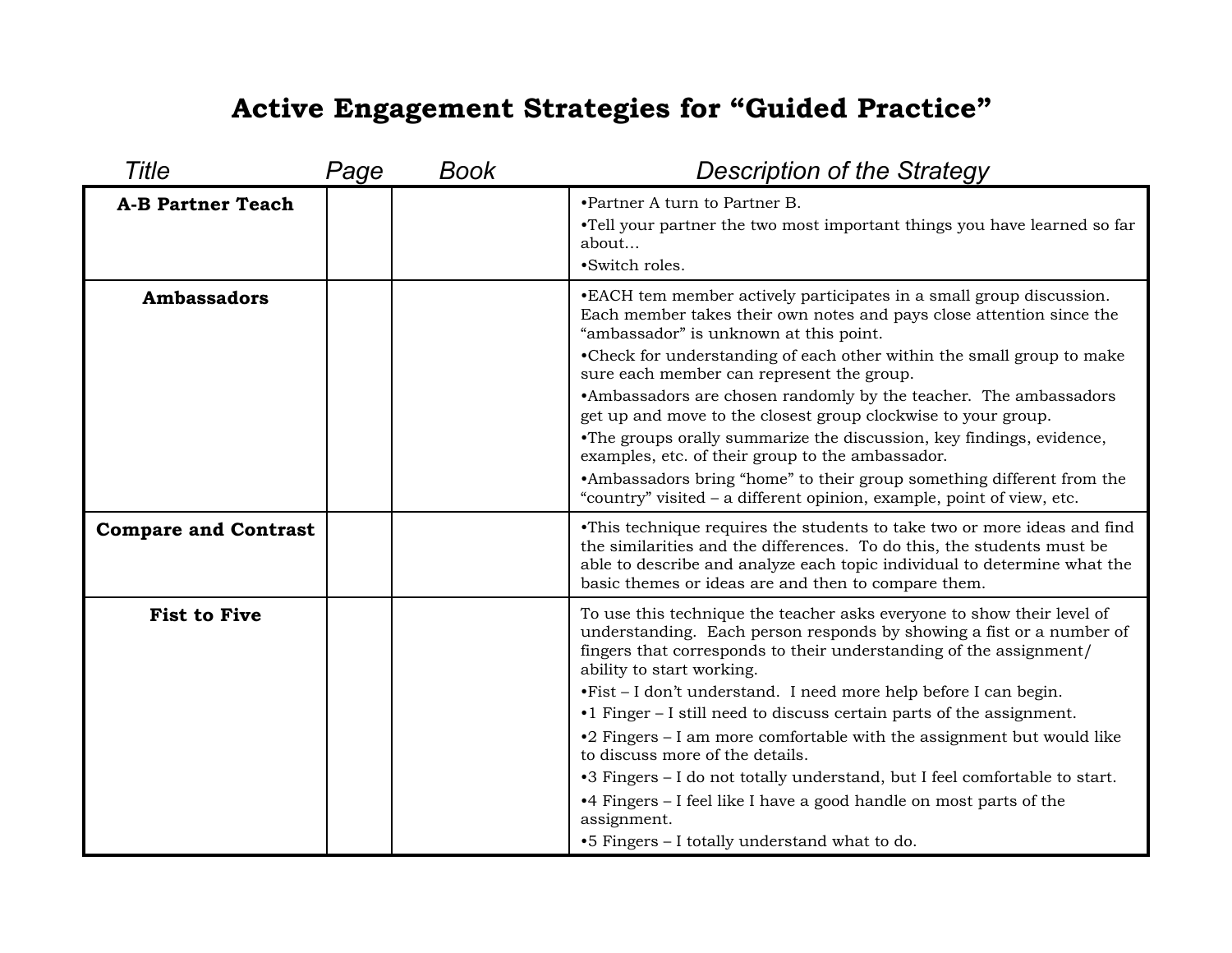| <b>Title</b>                | Page | <b>Book</b>                                                                                                                                                | <b>Description of the Strategy</b>                                                                                                                                                                                                                                                                                                                                                                                                                                                                                                                                                                                                                                                                                                                                                                                                    |
|-----------------------------|------|------------------------------------------------------------------------------------------------------------------------------------------------------------|---------------------------------------------------------------------------------------------------------------------------------------------------------------------------------------------------------------------------------------------------------------------------------------------------------------------------------------------------------------------------------------------------------------------------------------------------------------------------------------------------------------------------------------------------------------------------------------------------------------------------------------------------------------------------------------------------------------------------------------------------------------------------------------------------------------------------------------|
| <b>Brain Bark</b>           |      |                                                                                                                                                            | $\bullet$ In a short time block - 2 to 3 minutes, "bark" out all you know to a<br>partner about a certain topic.                                                                                                                                                                                                                                                                                                                                                                                                                                                                                                                                                                                                                                                                                                                      |
| <b>Four Corners</b>         |      | 50 Strategies for<br><b>Active Teaching</b><br>See p. 238 for<br>template                                                                                  | •The teachers posts questions, quotations, photos, etc., in each of the<br>corners of the room. The teachers assigns each student to a corner or<br>students choose. Once in the corner, the students discuss the focus of<br>the lesson in relation to the question, quote, etc. At this time, students<br>may report out or move to another corner and repeat the process. After<br>students have moved, as a writing response, they should be encouraged<br>to reflect on changes in opinion or new learning.                                                                                                                                                                                                                                                                                                                      |
| <b>Give One and Get One</b> |      | 50 Strategies for<br><b>Active Teaching</b><br>And also from<br>Kate Kinsella<br>See pages 250-252<br>for templates in<br>the book 50<br><b>STRATEGIES</b> | •Teacher poses a question or brainstorming task.<br>•Students are given silent time to consider what they know and record a<br>number of possible responses.<br>•Students draw a line after their final idea to clearly separate their own<br>ideas from those they are going to gather from about the room.<br>•Students silently move around and find a partner. Each quietly reads<br>the other's ideas, commenting on any of interest.<br>•Students write down one idea from their partner, along with the<br>partner's name.<br>• At the end of the exchange period, teacher facilitates debriefing of ideas.<br>•Students share one idea or fact they acquired from a partner (ex. "I<br>found out from Alex that").<br>•Students should strive to share an idea or fact from a classmate who<br>has not yet been acknowledged. |
| <b>Graphic Organizers</b>   |      |                                                                                                                                                            | This strategy provides an alternate system for organizing and beginning<br>apiece of writing or providing scaffolding for student learning and<br>increasing independence. These are visual tools that help students<br>organize their thoughts and ideas.<br>Cause/Effect<br>•Compare/Contrast<br>Flow Chart<br>•Word Web<br>Time Line<br>Persuasion Map<br>Problem-Solution Chart<br>•Venn Diagram<br>•Classifying Organizer                                                                                                                                                                                                                                                                                                                                                                                                        |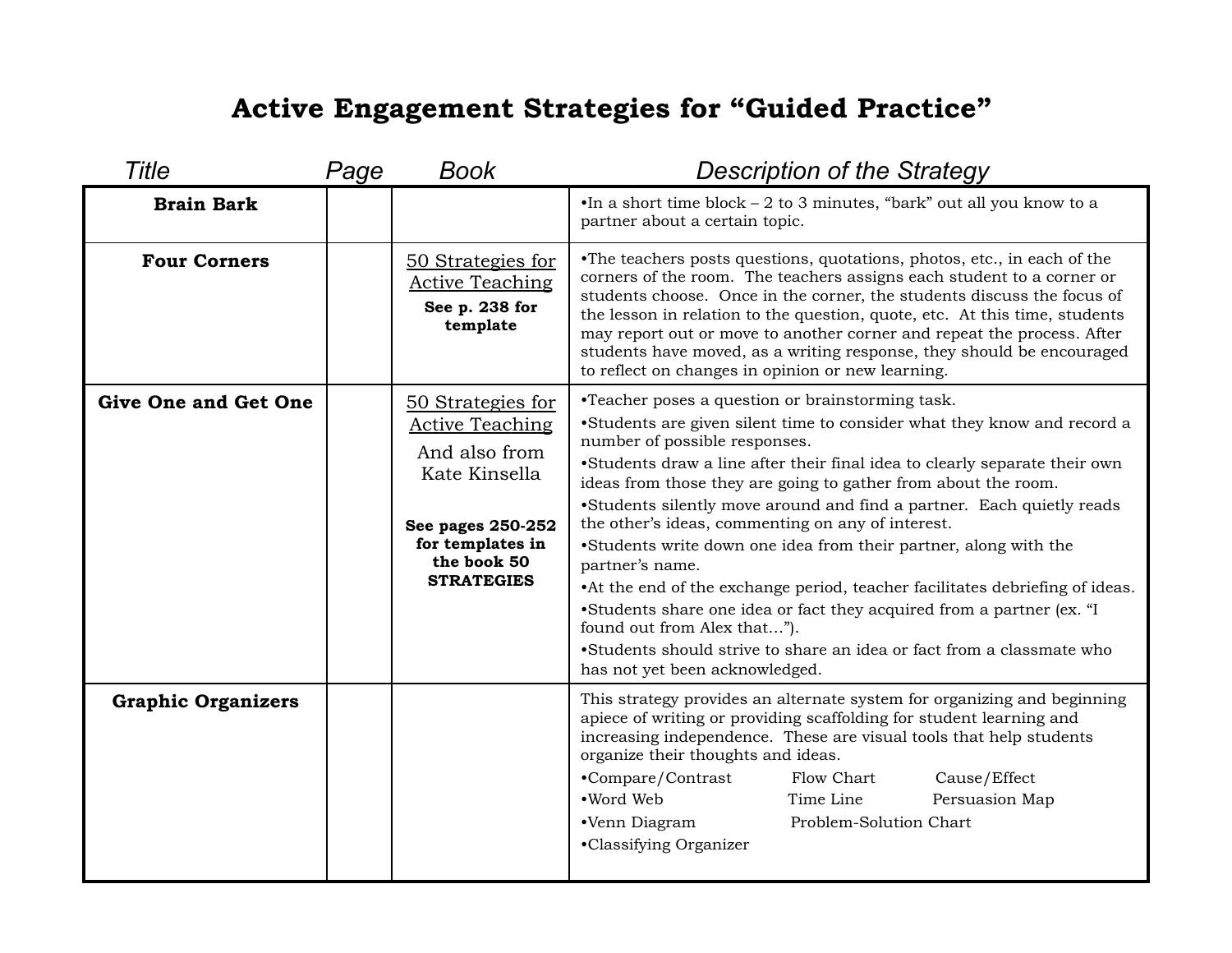| <b>DRTA</b> | <b>Russell</b><br>Stauffer,<br>1969 | A set of strategies teachers can use to increase reading comprehension. DR-TA guides<br>students through actively reading the text coaching them to make and support<br>predictions before reading, examine their predictions, conclusion. Students are taught<br>how to use prediction and monitoring to revise, extend, and elaborate initial hunches<br>based on textual information. Students actively compare, contrast, evaluate.<br><b>Steps:</b> 1. Guide a structured brainstorming like with Give One Get One. This will<br>generate information about topic before reading. List information gained on overhead<br>so all have background knowledge to make reasonable prediction. 2. Coach kids in<br>making an initial predictions using the title, introduction, and other textual cues.<br>Model this for kids first if need be and do a teacher think-aloud too. i.e. "Let's see, the<br>title is The Hubble Gets a Checkup. I see by the graphic it looks like maybe something<br>from outer space, so I predict the author will tell us about some kind of space station<br>that is getting fixed up $-$ like a doctor's check up I'll read this first part here and see<br>if I was close" |
|-------------|-------------------------------------|---------------------------------------------------------------------------------------------------------------------------------------------------------------------------------------------------------------------------------------------------------------------------------------------------------------------------------------------------------------------------------------------------------------------------------------------------------------------------------------------------------------------------------------------------------------------------------------------------------------------------------------------------------------------------------------------------------------------------------------------------------------------------------------------------------------------------------------------------------------------------------------------------------------------------------------------------------------------------------------------------------------------------------------------------------------------------------------------------------------------------------------------------------------------------------------------------------------|
|             |                                     | 3. Engage students in reading first paragraph, conduct a brief discussion where<br>students monitor their first prediction. Encourage students to confirm, revise, and<br>extend initial predictions based on information in first segment. Again, if needed,<br>model for kids. A key to effective comprehension instruction is "mental modeling"<br>which makes covert thinking processes overt for beginning readers. Structure the<br>discussion so that students share, compare, defend, an explain their predictions and<br>have access to the thoughts of their peers. 4. Continue the "directed thinking"<br>approach to the text using the predict-read-monitor/revise process. 5. Once students<br>are comfortable and confident in the basic cycle of the DR-TA, additional strategies can<br>be added to the process such as question generating-answering.                                                                                                                                                                                                                                                                                                                                       |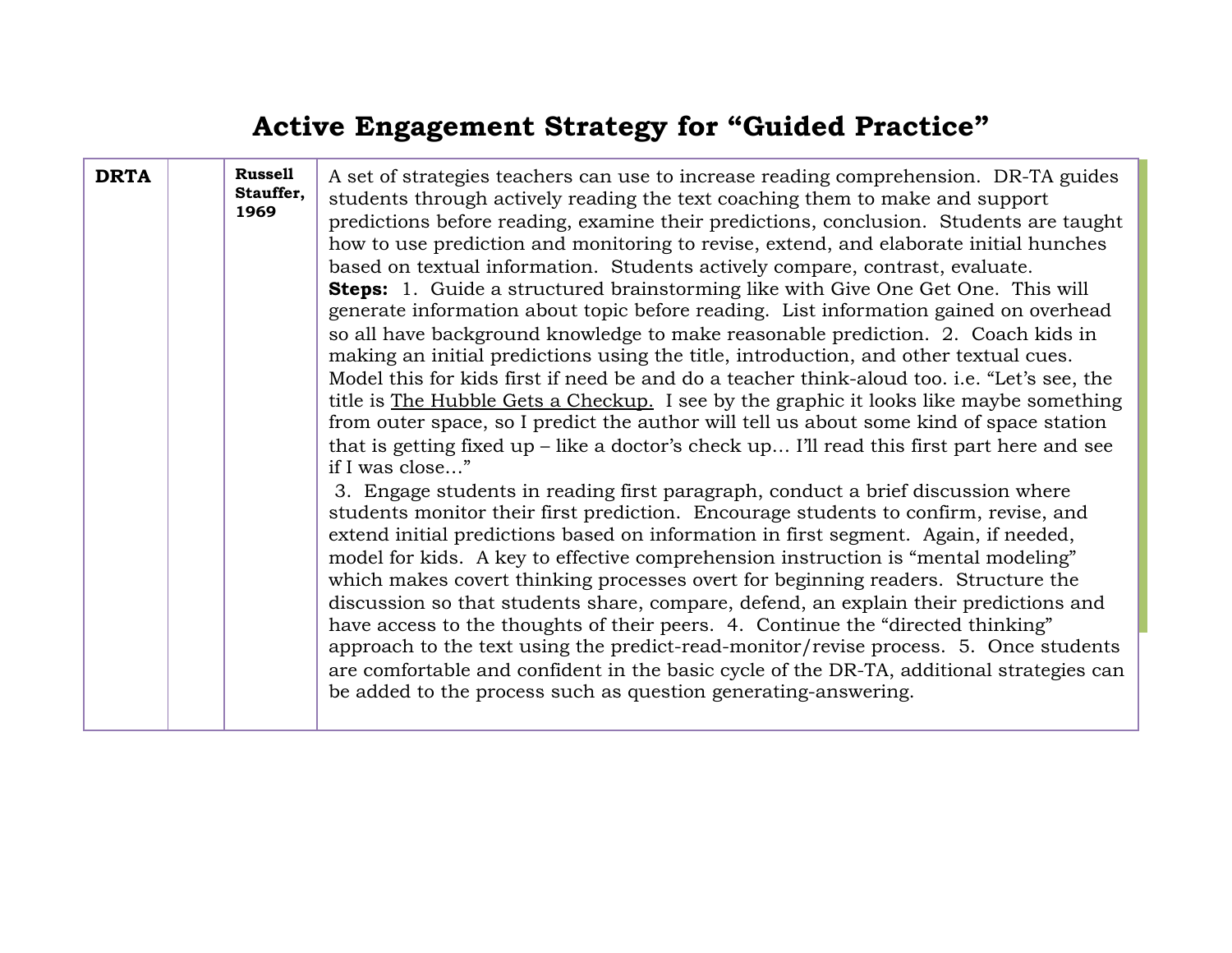Title *Page Book* Description of the Strategy

| Accountable<br>Talk       | p. 23 | Formative<br><u>Assessment</u><br>Techniques for<br>Your Classroom<br>by Douglas<br>Fisher & Nancy<br>Frey | Accountable Talk is a framework for teaching students about<br>discourse in order to enrich small group interactions.                                                                                                         |
|---------------------------|-------|------------------------------------------------------------------------------------------------------------|-------------------------------------------------------------------------------------------------------------------------------------------------------------------------------------------------------------------------------|
| Value Lineups             | p. 25 | Same as above                                                                                              | These help students to develop such in-depth knowledge by enabling<br>them to explore core concepts and understand problems by having<br>them first analyze their beliefs and then listen to the positions held<br>by others. |
| Misconception<br>Analysis | p. 32 | Same as above                                                                                              | This provides students an opportunity to discuss, often in small<br>groups, misunderstandings that they have.                                                                                                                 |
| ReQuest                   | p. 53 | Same as above                                                                                              | Reciprocal questioning was designed to teach students to ask and<br>answer questions as they read.                                                                                                                            |
| Socratic<br>Seminar       | p. 54 | Same as above                                                                                              | A way of engaging a group of learners in a conversation and series of<br>questions.                                                                                                                                           |
| Interactive<br>Writing    | p. 61 | Same as above                                                                                              | This allows students to share the pen with the teacher.                                                                                                                                                                       |
| Read-Write-<br>Pair-Share | p. 64 | Same as above                                                                                              | This focuses on print-based literacy skills while still encouraging<br>partners to discuss and make meaning of content.                                                                                                       |
|                           |       |                                                                                                            |                                                                                                                                                                                                                               |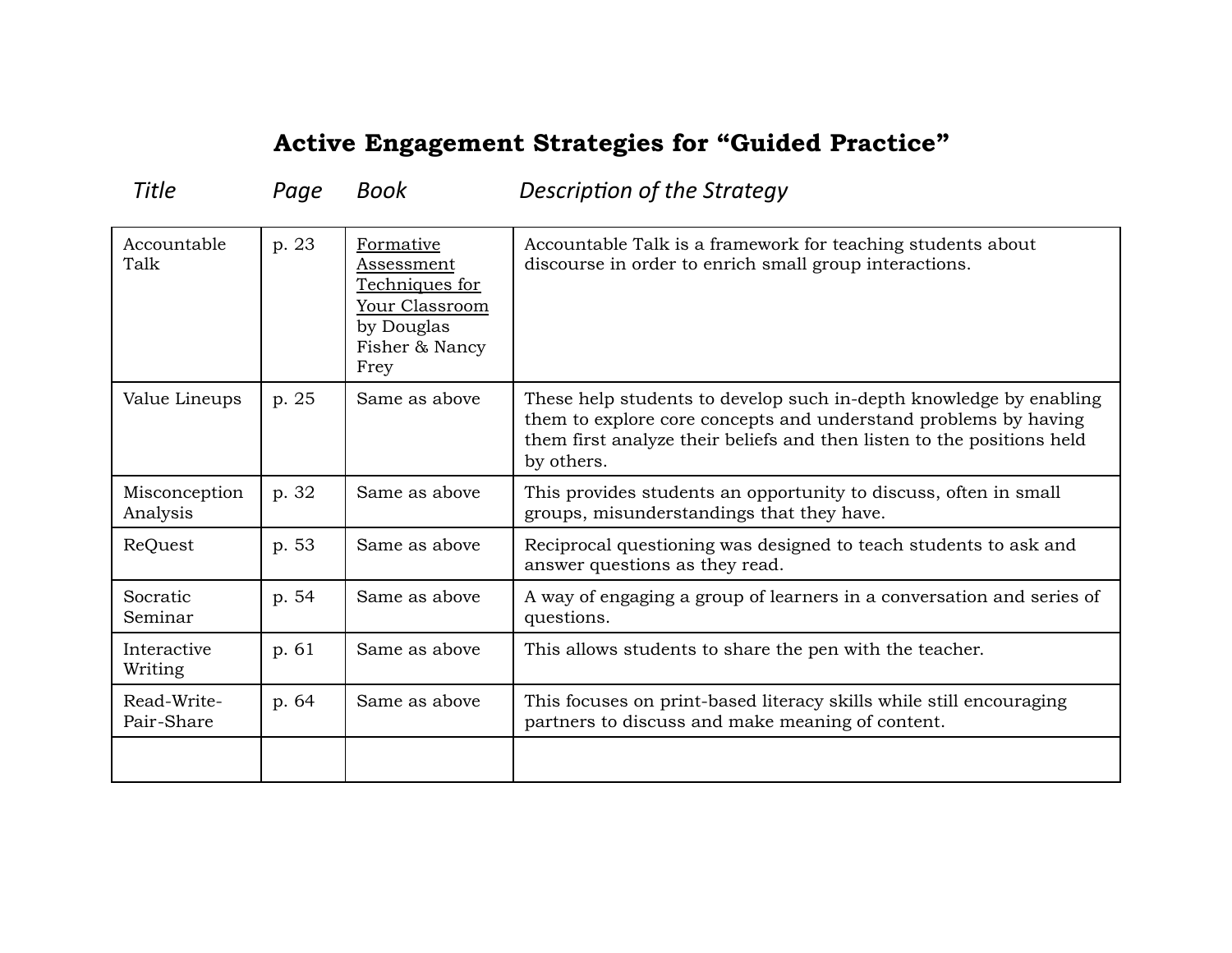| Title                                           | Page | Book | <b>Description of the Strategy</b>                                                                                                                                                                                                                                                                                                                                                                                                                                                                                                                                                                                                                                                                                                               |
|-------------------------------------------------|------|------|--------------------------------------------------------------------------------------------------------------------------------------------------------------------------------------------------------------------------------------------------------------------------------------------------------------------------------------------------------------------------------------------------------------------------------------------------------------------------------------------------------------------------------------------------------------------------------------------------------------------------------------------------------------------------------------------------------------------------------------------------|
| <b>Increasing Focus</b><br><b>During Lesson</b> |      |      | •Stop every 3,5, or 10 minutes and<br>•Think about the last 3,5,10 minutes and do one or a few of the<br>following:<br>•Summarize it in your own words.<br>.What do you think is the most?<br>•Answer this question<br>.What connections can you make to other subjects?<br>•How can you apply these ideas in your own life?<br>•Predict the direction of this<br>•Turn to your partner and see if he/she heard what you heard/.                                                                                                                                                                                                                                                                                                                 |
| <b>Idea Wave</b><br>(Whip Around)               |      |      | Each student lists 3 to 5 ideas about the assigned topic.<br>• A volunteer begins the "idea wave" by sharing one idea.<br>•The student to the right of the volunteer shares one idea; the next<br>student to the right shares one idea.<br>•The teacher directs the flow of the "idea wave", until several different<br>ideas have been shared.<br>•At the end of the formal "idea wave", a few volunteers who were not<br>included can contribute an idea.                                                                                                                                                                                                                                                                                      |
| <b>Outside/Inside Circles</b>                   |      |      | Outside/Inside circles in a tactic that facilitates dialogue and builds<br>community. It involves placing students in two circles, one inside the<br>other, with each student in one circle facing a student in the other. A<br>facilitator asks students to discuss a problem or a question. The<br>student on the outside tells the students on the inside how they would<br>attempt to solve it, then the outside person extends the thinking. The<br>outside students then rotates one to the left or right continuing the<br>discussion or starting a new discussion for a new problem. The<br>facilitator rounds off the discussion at an appropriate time by asking for<br>volunteers from the circles to share their new learning/ideas. |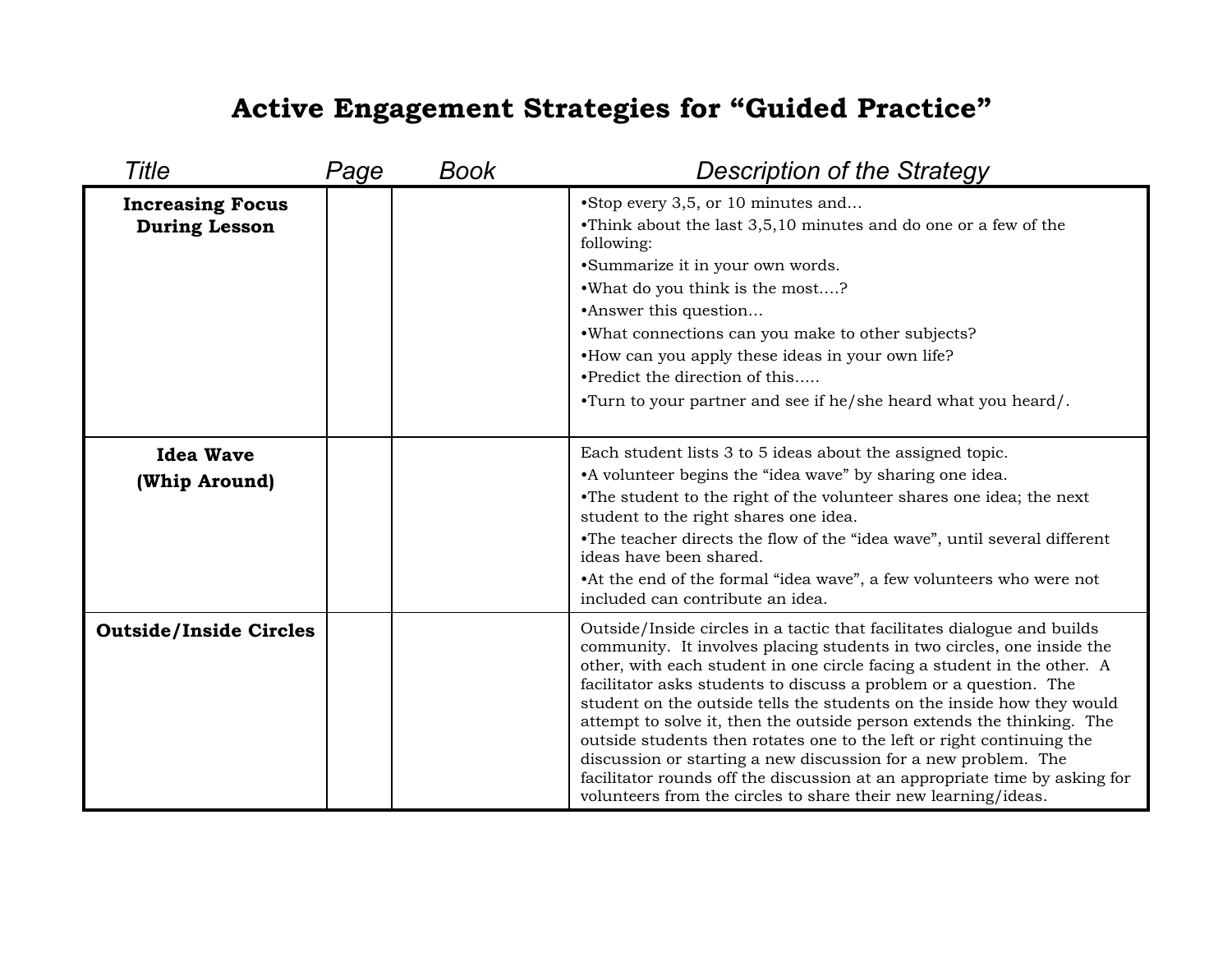| Title                     | Page      | Book                                           | <b>Description of the Strategy</b>                                                                                                                                                                                                                                                                                                                                                                                                                                                                                                                                                                                                                                                                                                                                                                                                                                                                                                                                                                                                                                                                                                         |
|---------------------------|-----------|------------------------------------------------|--------------------------------------------------------------------------------------------------------------------------------------------------------------------------------------------------------------------------------------------------------------------------------------------------------------------------------------------------------------------------------------------------------------------------------------------------------------------------------------------------------------------------------------------------------------------------------------------------------------------------------------------------------------------------------------------------------------------------------------------------------------------------------------------------------------------------------------------------------------------------------------------------------------------------------------------------------------------------------------------------------------------------------------------------------------------------------------------------------------------------------------------|
| Jigsaw                    |           |                                                | Teacher selects 3-4 different passages from the same text or selection<br>from several texts. Divide the class into 3-4 groups (one per passage)<br>and have them read the assigned passage. They meet together with all<br>students who read the same passage and discuss it. Students move<br>back to groups of 3-4 where each student in the group read a different<br>passage/text. Students take on the role of an "expert" with the specified<br>text and share what they learned with the small group.                                                                                                                                                                                                                                                                                                                                                                                                                                                                                                                                                                                                                              |
| <b>Concept Attainment</b> | p.107-109 | <u>50 strategies</u><br>for Active<br>Teaching | Develop or collect items that are examples and non-examples of a<br>concept or skill.<br>•Tell the kids that you will put items into groups and they are to figure<br>out the rule used to group them.<br>•Identify the items, one at a time, as examples or non-examples and put<br>them in two different places at front of room. OR ask several kids to<br>each hold an item as you direct them to the "yes" and "no" side of the<br>room.<br>•Invite students to share initial thinking about the sorting. Encourage<br>kids to generate hypotheses and ask whether the placement of new<br>items supports their developing hypotheses.<br>•If kids have their own set of materials, then guide all through the<br>sorting.<br>• As students figure out the rule, have them generate one or two more<br>examples that could be added to the collection.<br>•Example: Discovering states with international borders - examples<br>Montana, Texas, Arizona, Minnesota, New Mexico non-examples<br>Arkansas, Oregon, Colorado, Florida, Massachusetts Where would<br>each of the following be placed? Alaska, CA, Maine, Hawaii, Kentucky |
| <b>Concept Maps</b>       | p.158-162 | Same as<br>above                               | A type of graphic organizer that help kids organize and represent their<br>knowledge. They link concepts into propositions and relationships<br>among concepts. They are usually in the form of webs with nouns<br>linked to each other by verbs written on lines or arrows. See pages<br>159-161 for examples                                                                                                                                                                                                                                                                                                                                                                                                                                                                                                                                                                                                                                                                                                                                                                                                                             |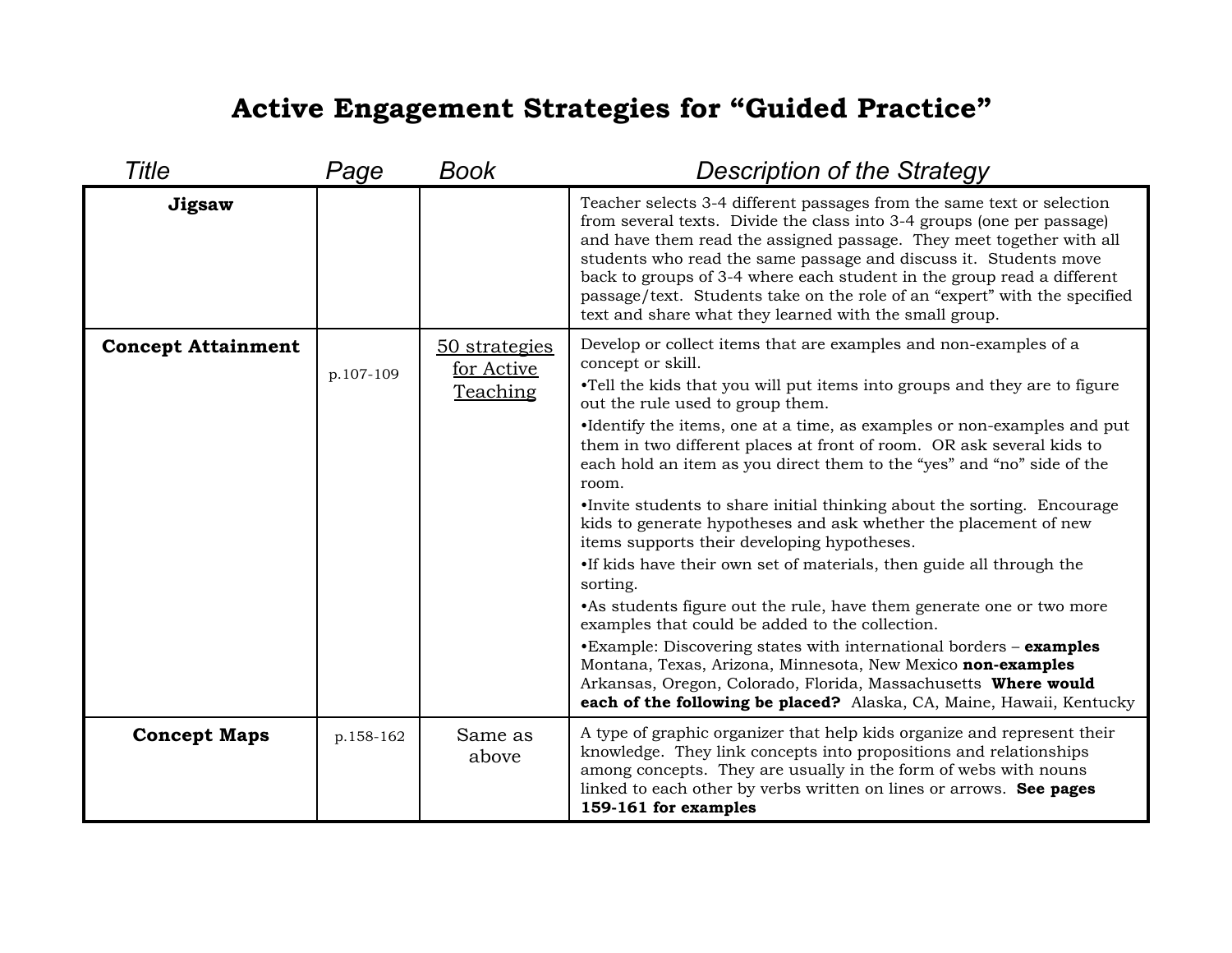| Title                           | Page  | Book                                           | <b>Description of the Strategy</b>                                                                                                                                                                                                                                                                                                                                                                                                                                                                                                                            |
|---------------------------------|-------|------------------------------------------------|---------------------------------------------------------------------------------------------------------------------------------------------------------------------------------------------------------------------------------------------------------------------------------------------------------------------------------------------------------------------------------------------------------------------------------------------------------------------------------------------------------------------------------------------------------------|
| <b>Numbered Heads</b>           | p. 95 | Just ASK<br>Publications<br>ASK, Inc.          | Students number off in teams, one through four.<br>•Teacher asks a question<br>•Students discuss possible answers to the question, for a set amount of<br>time. Group works to agree on best answer with all kids ready to<br>represent team.<br>•Teacher calls a number 1-4 and all students with that number raise<br>their hand, ready to respond.<br>•Teacher randomly calls on students with the specified number to<br>answer on behalf of their team.<br>•Teacher continues asking questions until the brainstorming or review<br>session is finished. |
| <b>Teacher Read</b>             |       | Same as<br>Above                               | A student reads aloud, pausing to leave out a word every once in a while.<br>The class has to be on task so they can chime in on the word that needs<br>to be said. When the student wants to pass on to another reader, they<br>select the next student to "teacher read".                                                                                                                                                                                                                                                                                   |
| <b>Partner Reading</b>          |       | Same as<br>Above                               | Divide students into groups of two. Partner A reads a paragraph and<br>Partner B summarizes it. The roles switch back and forth with each<br>paragraph until the assigned reading is completed.                                                                                                                                                                                                                                                                                                                                                               |
| <b>Revealing</b><br>Information | p.130 | 50 Strategies<br>for Active<br><b>Teaching</b> | Teacher develops clues about a topic that will help kids identify the<br>topic, clues from the most general down to the most specific, students<br>respond as directed by the teacher to see how many clues are needed<br>before the answer can be discovered. (see pages 130-133 for details)                                                                                                                                                                                                                                                                |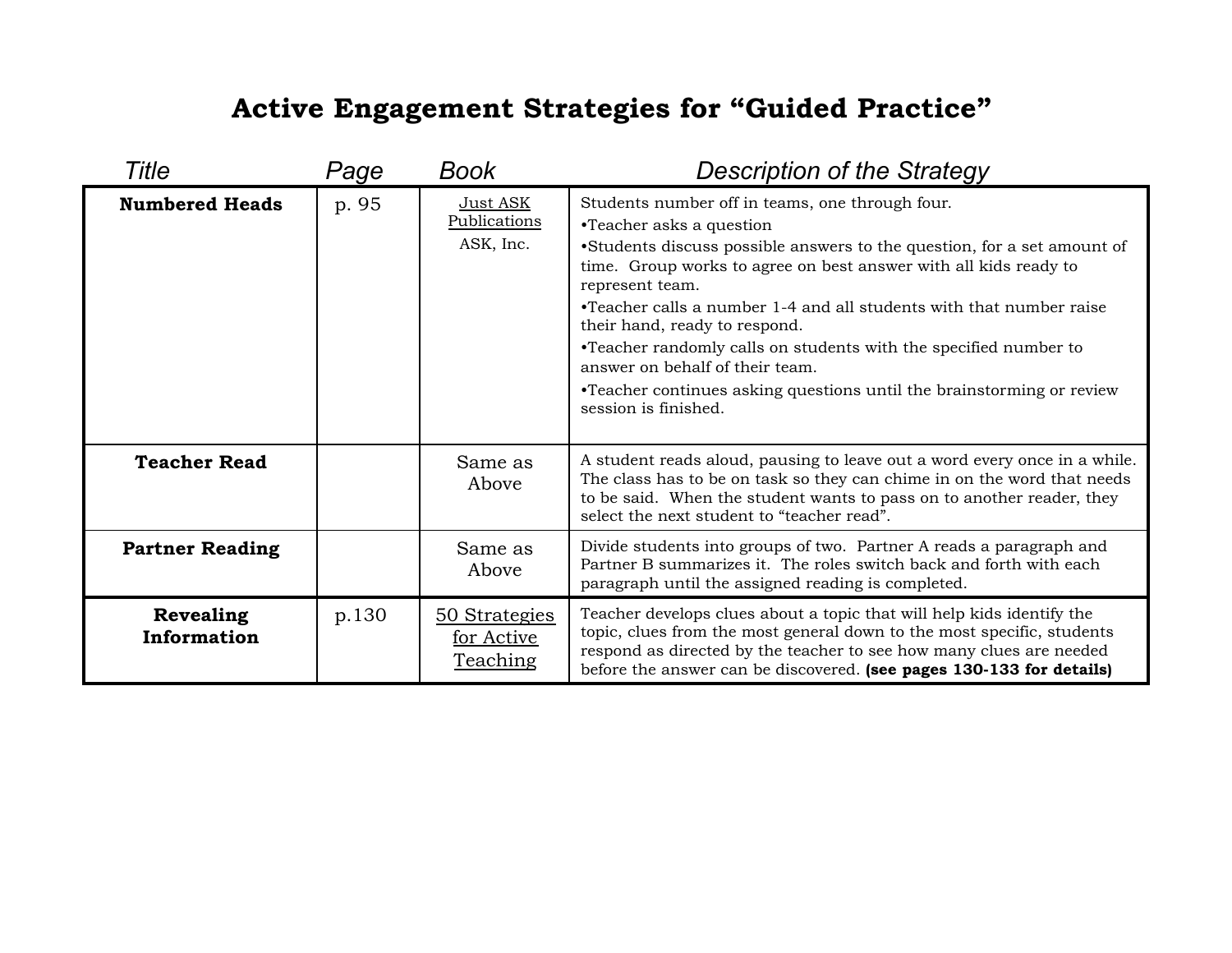| <b>Title</b>                                            | Page  | <b>Book</b>                                                           | <b>Description of the Strategy</b>                                                                                                                                                                                                                                                                                                                                                                                                                                                                                                                                                                                                               |
|---------------------------------------------------------|-------|-----------------------------------------------------------------------|--------------------------------------------------------------------------------------------------------------------------------------------------------------------------------------------------------------------------------------------------------------------------------------------------------------------------------------------------------------------------------------------------------------------------------------------------------------------------------------------------------------------------------------------------------------------------------------------------------------------------------------------------|
| <b>Flow Chart</b>                                       |       | Houghton Mifflin<br>Company                                           | Write your topic at the top. List steps or events in time<br>order.                                                                                                                                                                                                                                                                                                                                                                                                                                                                                                                                                                              |
| <b>Fact and Opinion</b>                                 |       | Same                                                                  | Write your topic at the top. Add details to each column.                                                                                                                                                                                                                                                                                                                                                                                                                                                                                                                                                                                         |
| <b>Goal-Reasons Web</b>                                 |       | Same                                                                  | Write reasons in the circles below. Add facts or examples in<br>the circles connected to the reasons.                                                                                                                                                                                                                                                                                                                                                                                                                                                                                                                                            |
| <b>Persuasion Map</b>                                   |       | Same                                                                  | Write the goal in the first box. Write three reasons in the<br>next boxes. List facts and examples in the branching boxes.                                                                                                                                                                                                                                                                                                                                                                                                                                                                                                                       |
| <b>Analogy Organizer</b>                                |       | Same                                                                  | A is to B<br>as<br>C is to D                                                                                                                                                                                                                                                                                                                                                                                                                                                                                                                                                                                                                     |
| <b>Experimental Inquiry</b><br><b>Graphic Organizer</b> |       | Same                                                                  | List the Observation, the relevant theory or rule, then<br>possible explanation, prediction, activity or experiment, and<br>finally the results                                                                                                                                                                                                                                                                                                                                                                                                                                                                                                  |
| <b>Mapping Complete</b><br><b>Definitions</b>           | p. 10 | Cooperative<br>Learning by<br>Kagan, S. San<br>Clemente, CA,<br>1994. | This strategy helps students expand meanings and<br>relationships of words. It looks like a graphic organizer.<br>Vocabulary word is boxed in the center. Above it is the<br>boxed question "What is it?" Students write the answer.<br>Beside the word is the boxed question "What is it like?"<br>Students write all the words or phrases that describe the<br>word. Below is the boxed question "What are some<br>examples?" Students write the answers. Example word<br>YOGURT. What is it? Food, dairy product. What is it like?<br>Cool, creamy, soft, frozen, healthy. What are some<br>examples? Fat free, strawberry, low-fat, vanilla. |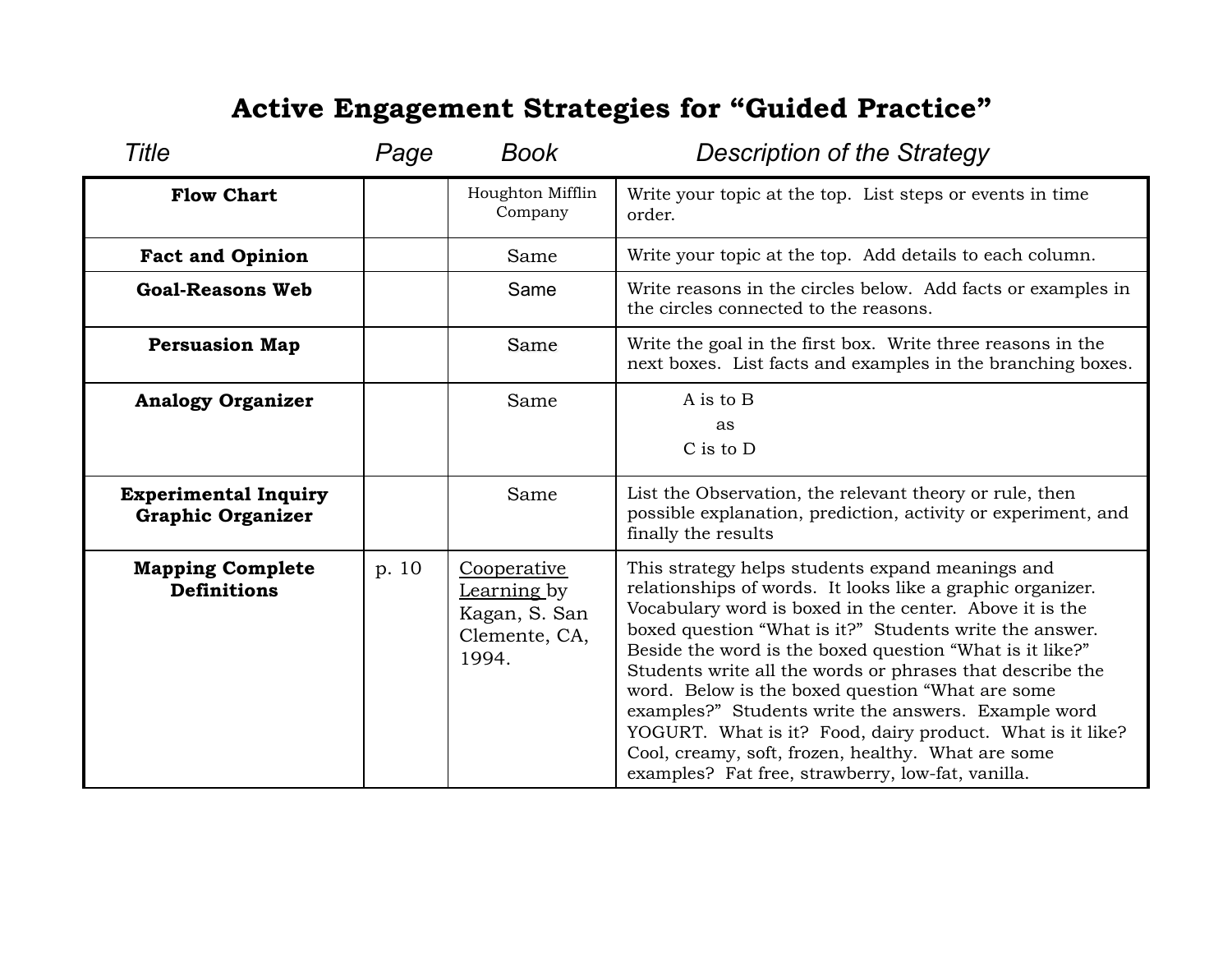| Title                                                                       | Page | <b>Book</b>                     | <b>Description of the Strategy</b>                                                                                                                                        |
|-----------------------------------------------------------------------------|------|---------------------------------|---------------------------------------------------------------------------------------------------------------------------------------------------------------------------|
| <b>Clocks</b>                                                               |      | Houghton<br>Mifflin,<br>Company | Write details in time order in each section. Not all<br>sections need to be filled in                                                                                     |
| <b>Sequence Chart</b>                                                       |      | Same as above                   | List steps or events in time order.<br>First<br><b>Next</b><br><b>Next</b><br>$\cdots$<br>Last                                                                            |
| <b>Step by Step Chart</b>                                                   |      | Same as above                   | Write each step in order. Add details.<br>Step 1<br>Details<br>Step 2<br>Details<br>Step 3<br>Details                                                                     |
| <b>Classification Topic-</b><br><b>Details Graphic</b><br><b>Organizers</b> |      | Same as above                   | Cluster/Word Webs<br>Concept Pattern Organizer<br>Descriptive Pattern Organizer<br>Describing Wheel<br><b>Classification Organizer</b>                                    |
| <b>Inverted Triangle</b>                                                    |      | Same as above                   | Write a broad topic on the top line. Write one part of<br>the topic on the next line. Write one part of that topic<br>below it. Keep going until you get a focused topic. |
| <b>Observation Chart</b>                                                    |      | Same as above                   | List the details for each sense in the correct column.<br>Sight<br>Sound Touch Taste Smell                                                                                |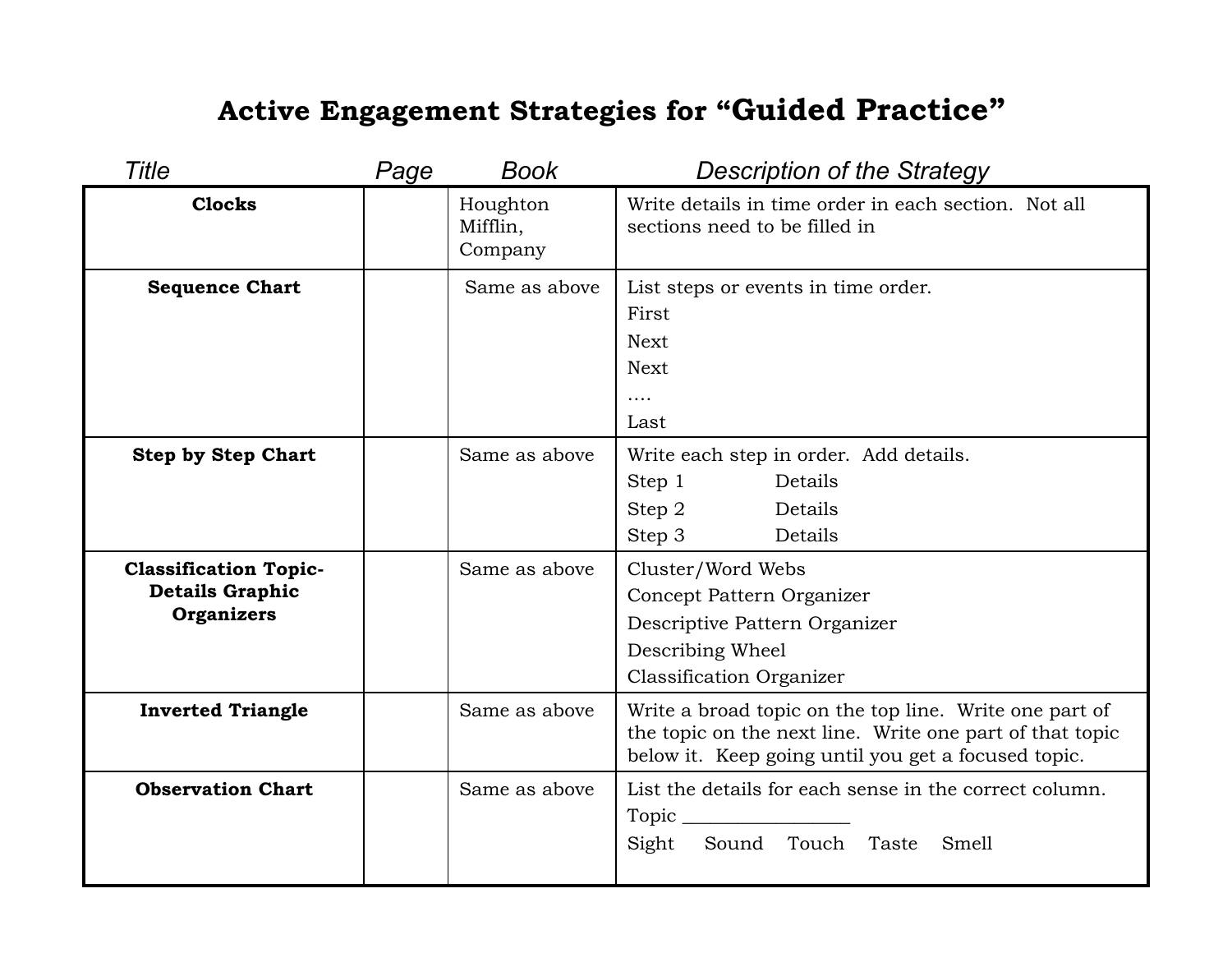| <b>Title</b>                                   | Page | <b>Book</b>                     | <b>Description of the Strategy</b>                                                                            |
|------------------------------------------------|------|---------------------------------|---------------------------------------------------------------------------------------------------------------|
| <b>Story-Plot Graphic</b><br><b>Organizers</b> |      | Houghton<br>Mifflin,<br>Company | F W's Chart – What happened? Who was there? Why<br>did it happen? When did it happen? Where did it<br>happen? |
| <b>Story Map 1</b>                             |      | Same as above                   | Taking notes in each section including setting,<br>characters, problem, plot and events, and resolution       |
| <b>Story Map for primary</b><br>grades         |      | Same as above                   | Write notes in each section – beginning, middle, and<br>end                                                   |
| <b>Episode Pattern Organizer</b>               |      | Same as above                   | Use of words in a graphic organizer                                                                           |
| <b>KWS Chart</b>                               |      | Same as above                   | Add details to each column – What I know, What I want<br>to learn, and Possible Sources                       |
| <b>Problem-Solution Chart</b>                  |      | Same as above                   | List the story problems in the first column. List<br>solutions in the right column.                           |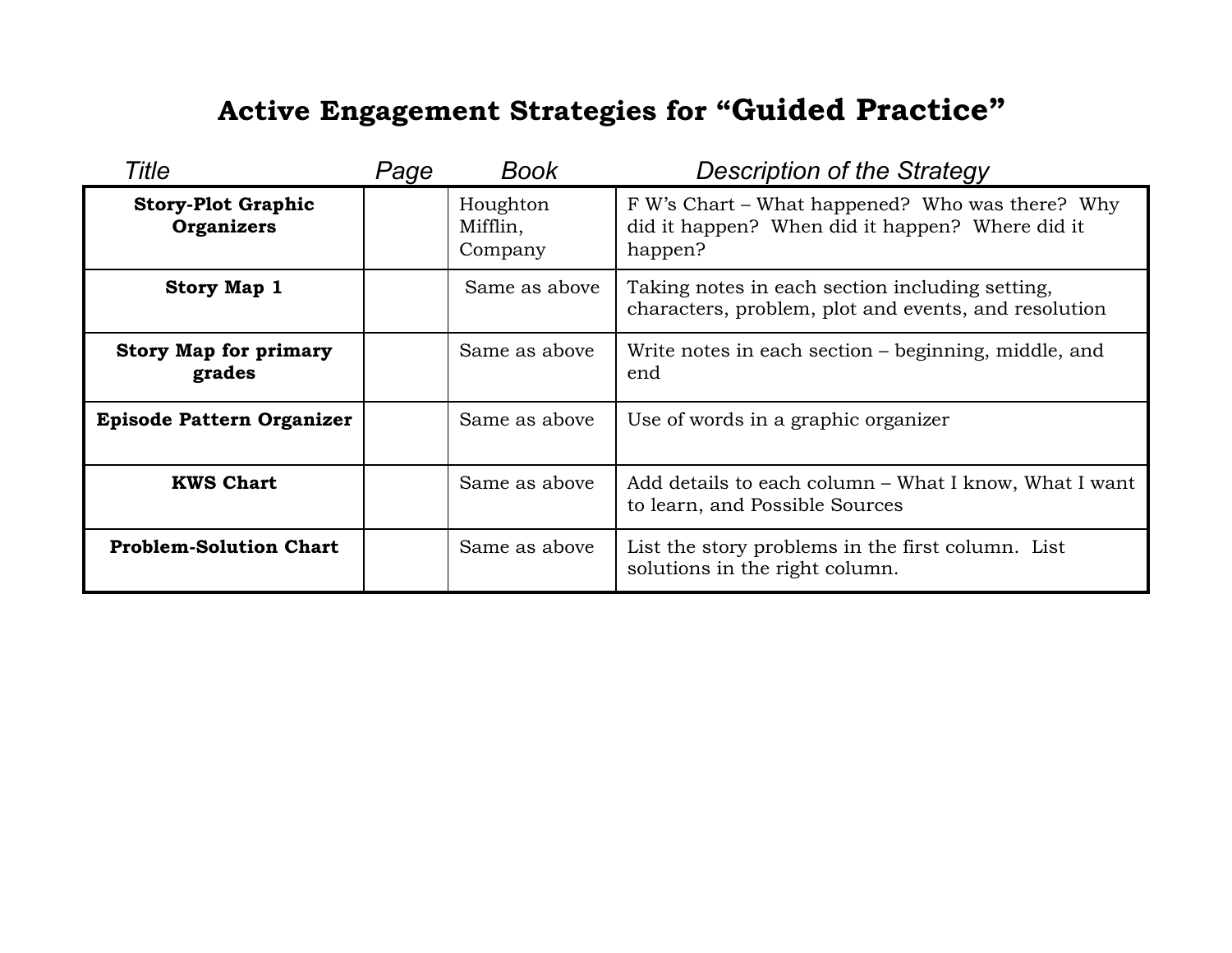## **Active Engagement Strategies for Each Direct Instruction Component**

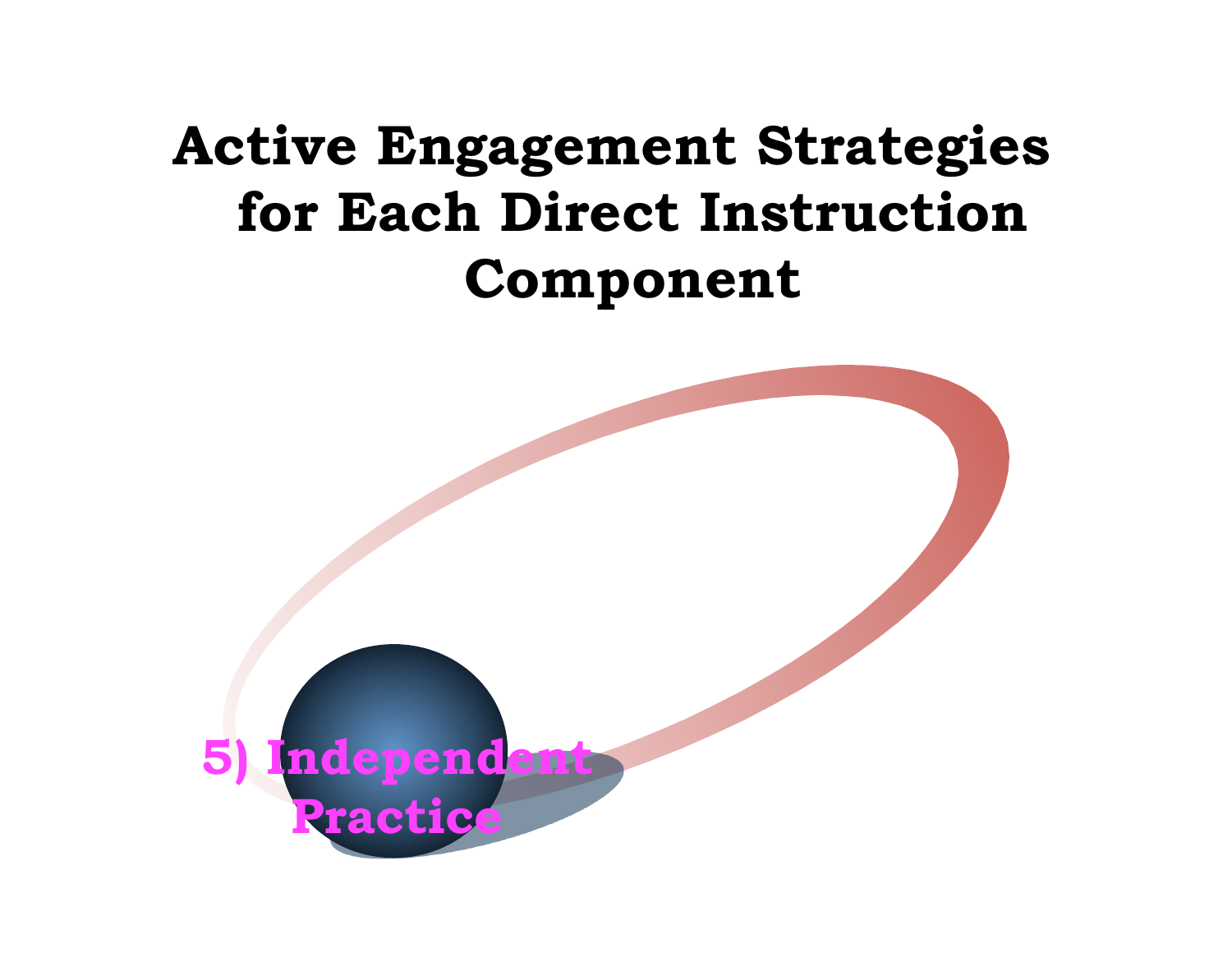#### **Active Engagement Strategies for "Independent Practice"**

| Title                      | Page       | <b>Book</b>                                                         | <b>Description of the Strategy</b>                                                                                                                                                                                                                                                                                                                                                                                                                                          |
|----------------------------|------------|---------------------------------------------------------------------|-----------------------------------------------------------------------------------------------------------------------------------------------------------------------------------------------------------------------------------------------------------------------------------------------------------------------------------------------------------------------------------------------------------------------------------------------------------------------------|
| <b>Sequencing Cards</b>    | p.150-153  | 50 Strategies for<br><b>Active Teaching</b>                         | Teaches students to order their information. May work in teams or<br>independently. After instruction, provide students with the cards you<br>have developed. They are to put the cards in sequential order. i.e.<br>students may be asked to order cards that display the steps of the<br>scientific method. A math class may be asked to order cards that have<br>the individual steps of the answer of a division or algebra problem.<br>(Examples are on pages 152-153) |
| <b>Content Structures</b>  | p. 154-157 | Same as<br>above                                                    | Students work together to organize content strips. Each group is<br>provided an envelope containing strips of paper with information about a<br>unit of study. Students are to build a display of strips that shows how<br>the ideas are related $-$ including major ideas vs. details, etc. (see pages<br>156-157 for examples)                                                                                                                                            |
| List-Group-Label           | p. 168     | Same                                                                | Students brainstorm as many words as they can on a given subject and<br>then organize the words into meaningful groups with labels.                                                                                                                                                                                                                                                                                                                                         |
| K.I.D. Vocabulary          | p. 506     | Spotlight on<br>Comprehension<br>by Linda Hoyt<br>Heinemann<br>2005 | Key Word + Important Information + Draw to remember<br>•Record a key word. Focus on one that is important.<br>.Writ down important information about it. What do you know? What<br>connections can you make?<br>•Create a visual or memory device to help remember<br>•Use the word in a sentence. Be sure the meaning does not change in<br>the sentence you create. (See page __ for detail)                                                                              |
| <b>Two-Column Notes</b>    | p. 507     | Same as<br>above                                                    | • A student pulls the main ideas from a reading selection, placing the<br>main ideas in the left-hand column.<br>•Details/elaborations that relates to the main idea are placed in the<br>right-hand column.<br>•Students study by folding the grid in half and looking at main ideas<br>while quizzing themselves on details. (See page __ for detail)                                                                                                                     |
| <b>Reciprocal Teaching</b> | p. 508-510 | Same as<br>above                                                    | See pages 508-510 for a thorough description of this strategy                                                                                                                                                                                                                                                                                                                                                                                                               |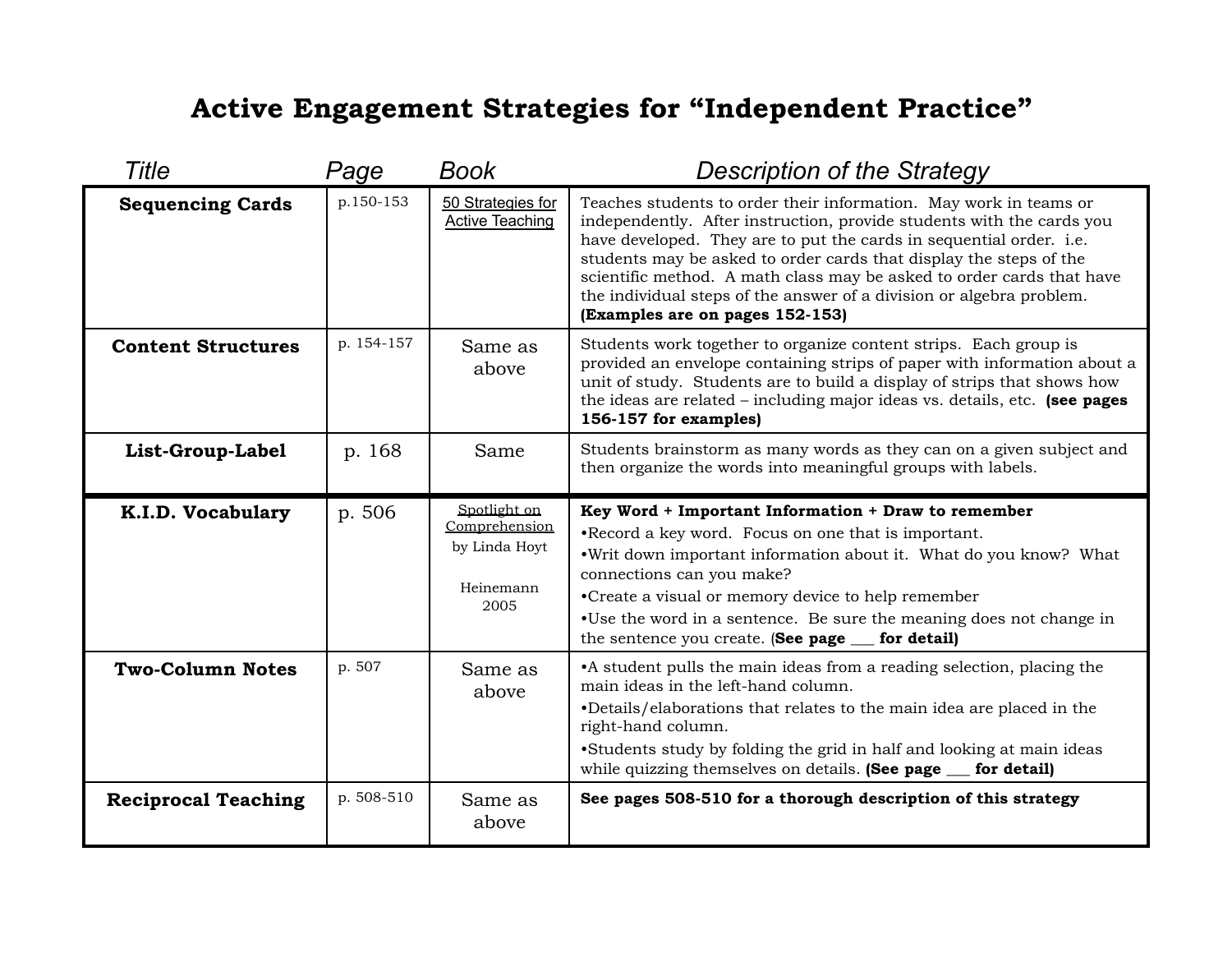## **Active Engagement Strategies for "Independent Practice"**

| Title                                                                        | Page              | <b>Book</b>                                                | <b>Description of the Strategy</b>                                                                                                                                                                                                                                                                                                                   |
|------------------------------------------------------------------------------|-------------------|------------------------------------------------------------|------------------------------------------------------------------------------------------------------------------------------------------------------------------------------------------------------------------------------------------------------------------------------------------------------------------------------------------------------|
| <b>Personal Opinion Guide</b><br>Or<br><b>Anticipation Reaction</b><br>Guide | p. 103            | Just ASK<br>Publications,<br>ASK Inc.                      | A strategy to use before and after reading a selection.<br>Student marks whether they agree or disagree with<br>statements about the selection before and then after<br>they read. Discussion is rich and deep about the topic.                                                                                                                      |
| <b>Reciprocal Teaching</b>                                                   |                   | Spotlight on<br>Comprehension<br>By Linda Hoyt             | A collaborative group project using prediction, reading,<br>questioning, clarifying, and summarizing. A very<br>powerful strategy to use.                                                                                                                                                                                                            |
| Sum It Up                                                                    |                   | Same as above                                              | See section Guided Practice for details                                                                                                                                                                                                                                                                                                              |
| <b>Two-Column Notes</b>                                                      |                   | Same as above                                              | Student pulls main ideas from a reading, placing the<br>main ideas in the left-hand column. Then details that<br>relate to the main idea are placed in the right-hand<br>column. Students study by folding the grid in half and<br>looking at the main ideas while quizzing themselves on<br>details. See examples in the book for various subjects. |
| <b>Ideas for Use With</b><br><b>Blooms Taxonomy</b>                          |                   |                                                            | in the packet for this information<br>See pages                                                                                                                                                                                                                                                                                                      |
| <b>Bloom's Taxonomy:</b><br><b>Definitions and Examples</b>                  | p.<br>231-23<br>3 | Just ASK<br>Publications.<br>ASK, Inc.                     | Each level of Bloom's Taxonomy is defined and example<br>assignments are listed.                                                                                                                                                                                                                                                                     |
| <b>Scavenger Hunt</b>                                                        | p,.<br>96-97      | Same as above                                              | A strategy to use to review, preview, or expand a topic.<br>Students work in teams, it is a good game.                                                                                                                                                                                                                                               |
| <b>Cornell Notes</b>                                                         | p. 44-49          | Kate Kinsella,<br>San Francisco<br><b>State University</b> | A process of note-taking for students to use up through<br>college. Very useful for students and a great tool for<br>use in studying for tests and quizzes.                                                                                                                                                                                          |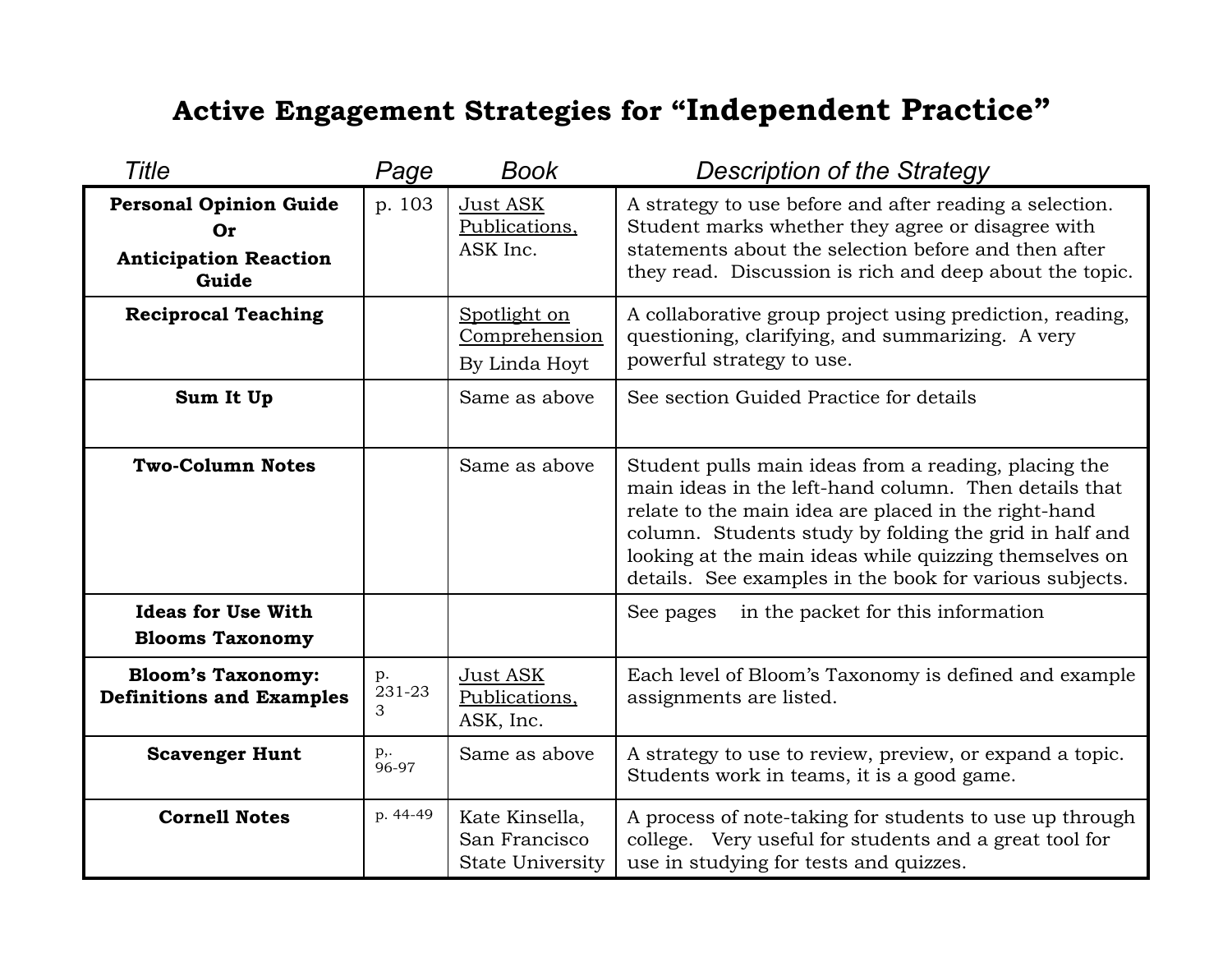#### **Active Engagement Strategies for Independent Practice**

| <b>Title</b>                       | Page  | Book                                                                  | Description of the Strategy                                                                                                                                                                                                                                                                                                                                                                                                                                                                                                                                                                                                                |
|------------------------------------|-------|-----------------------------------------------------------------------|--------------------------------------------------------------------------------------------------------------------------------------------------------------------------------------------------------------------------------------------------------------------------------------------------------------------------------------------------------------------------------------------------------------------------------------------------------------------------------------------------------------------------------------------------------------------------------------------------------------------------------------------|
| Inside/Outside<br>Circles          |       | Cooperative<br>Learning by<br>Kagan, S. San<br>Clemente, CA<br>1994.  | For Inside/Outside Circles, the class is divided in half. Half the<br>class becomes the inside circle, and the other half the outside<br>circle for two large concentric circles. Students in the inside circle<br>face the students in the outside circle. The teacher announces a<br>topic, asks a question, or students ask each other questions on<br>sheets or flashcards. After partners from the inside and outside<br>circle have shared or answered each other's questions, one circle<br>is rotated so students face new partners for a new question or<br>topic.                                                                |
| Showdown                           |       | Same as Above                                                         | Teammates each write an answer; then there is a "Showdown" as<br>they show their answers to one another. Mini white boards or<br>pieces of paper can be used for this.                                                                                                                                                                                                                                                                                                                                                                                                                                                                     |
| Mapping<br>Complete<br>Definitions | p. 10 | Cooperative<br>Learning by<br>Kagan, S. San<br>Clemente, CA,<br>1994. | This strategy helps students expand meanings and relationships of<br>words. It looks like a graphic organizer. Vocabulary word is boxed in<br>the center. Above it is the boxed question "What is it?" Students write<br>the answer. Beside the word is the boxed question "What is it like?"<br>Students write all the words or phrases that describe the word. Below<br>is the boxed question "What are some examples?" Students write the<br>answers. Example word YOGURT. What is it? Food, dairy product.<br>What is it like? Cool, creamy, soft, frozen, healthy. What are some<br>examples? Fat free, strawberry, low-fat, vanilla. |
| Spool Papers                       | p. 9  | Same as Above                                                         | This is a template to organize information. Introductory paragraph<br>contains a thesis, lead question, fact, quote, anecdote to gain reader<br>attention. Last sentence in introduction is the thesis. Next is the Body<br>which has at least two paragraphs. Each would deal with a topic of the<br>thesis and include support. Concluding paragraph starts with the<br>restatement of the thesis followed by clincher sentences.                                                                                                                                                                                                        |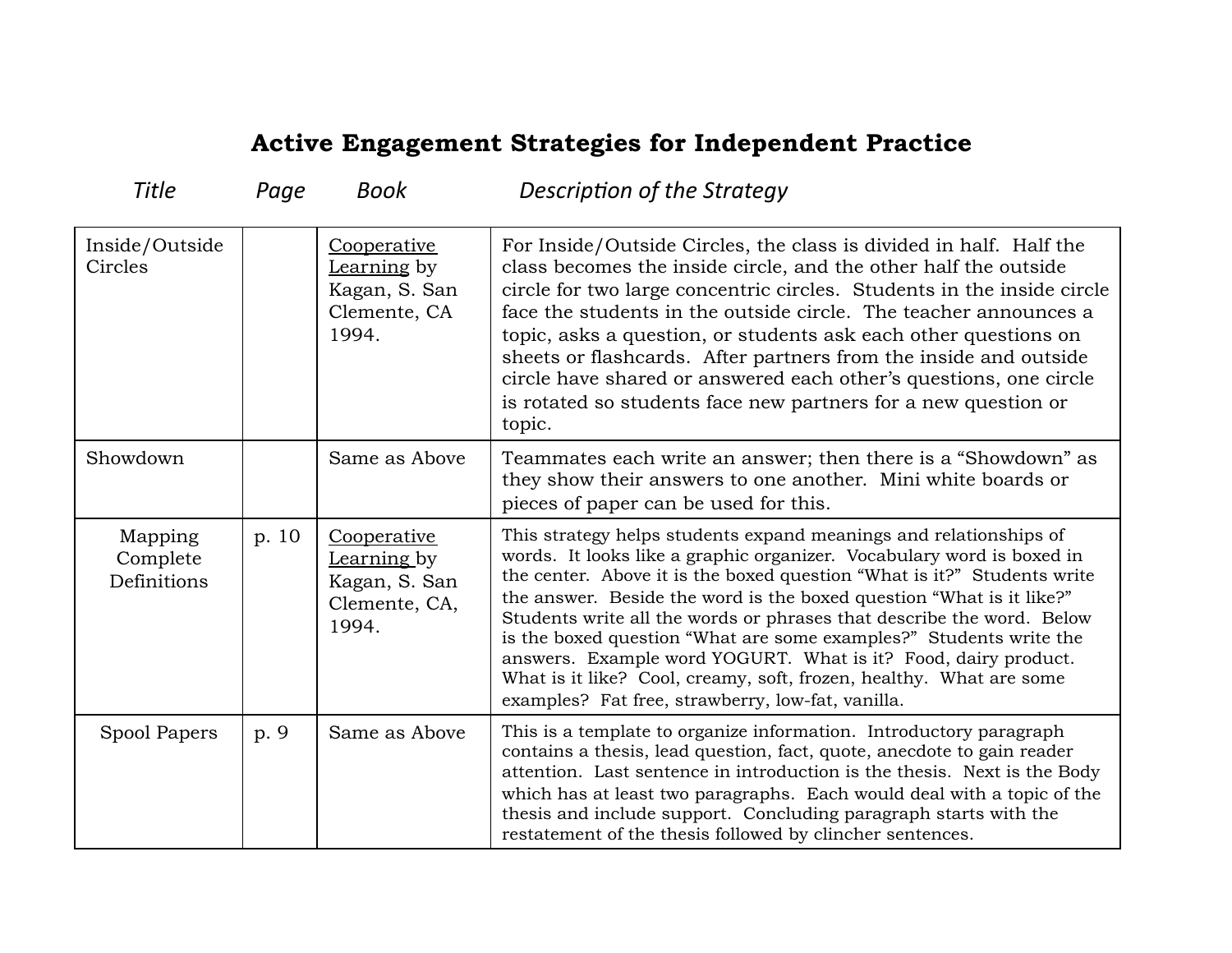# **Active Engagement Strategies for Each Direct Instruction Component**

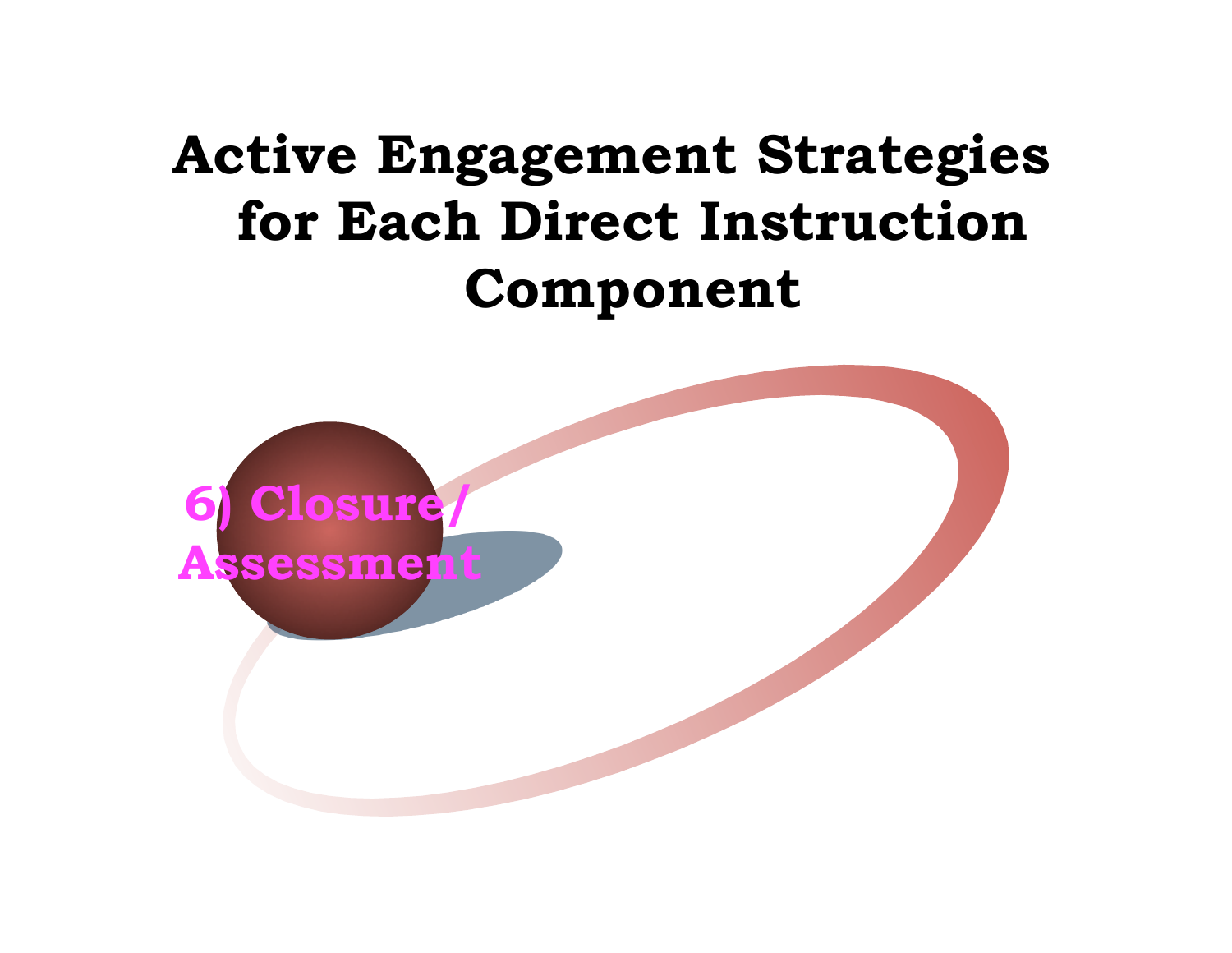## **Active Engagement Strategies for "Assessment"**

| <b>Title</b>                                          | Page       | <b>Book</b>                                                               | <b>Description of the Strategy</b>                                                                                                                                                                                                                                                                                                                                                                                                                                                                                                                                                                               |
|-------------------------------------------------------|------------|---------------------------------------------------------------------------|------------------------------------------------------------------------------------------------------------------------------------------------------------------------------------------------------------------------------------------------------------------------------------------------------------------------------------------------------------------------------------------------------------------------------------------------------------------------------------------------------------------------------------------------------------------------------------------------------------------|
| Q & A Match                                           | p. 198-200 | 50 Strategies for<br><b>Active Teaching</b><br>See p. 255 for<br>template | Provides an interactive opportunity for kids to show their learning.<br>Students each receive a card with information and find a match with a<br>peer. So, half the kids receive questions and half receive answers. After<br>all the students have found their match, move them into a large circle,<br>facing one another. Each pair then shares their question and answer.<br>For sample lessons for middle school PE and a math lesson, (see pages<br>199-200 for description)                                                                                                                               |
| <b>Restate the</b><br><b>Standard or</b><br>Objective |            | Same as Above                                                             | Ask or do the following as closure or assessment at end of a lesson:<br>.Who can tell me what we learned today?<br>•Choral or partner restate of what we learned today<br>•Journal quick write: students write reflection, key learning of the day<br>•Dismissal/line up: students must state one key learning as they leave<br>the class<br>$-3.2.1 - 3$ – Things I learned today, 2 – comment, 1 – Question I still<br>have                                                                                                                                                                                    |
| <b>Share the Wealth</b>                               | p. 72      | <u>50 Strategies for</u><br><b>Active Teaching</b>                        | Students share their thoughts and allow the teacher to check everyone's<br>understanding (i.e. pull sticks, unison response, visual response)                                                                                                                                                                                                                                                                                                                                                                                                                                                                    |
| Outcome<br><b>Statements</b>                          |            | Same as Above                                                             | This strategy helps kids summarize the focal point of the lesson. It helps<br>them reflect on it as well. The teacher provides students with a series of<br>prompts to complete written about the day's lesson. These could include<br>the following:<br>•I now understand how to<br>•I was surprised by<br>•I am beginning to wonder why<br>•I can see connections between<br>•I would like help with<br>•Students write two or three detailed outcome statements about new<br>insights, observations, which could be shared during a Whip-a-Round or<br>a Think-Pair-Share. It leads then into discussion too. |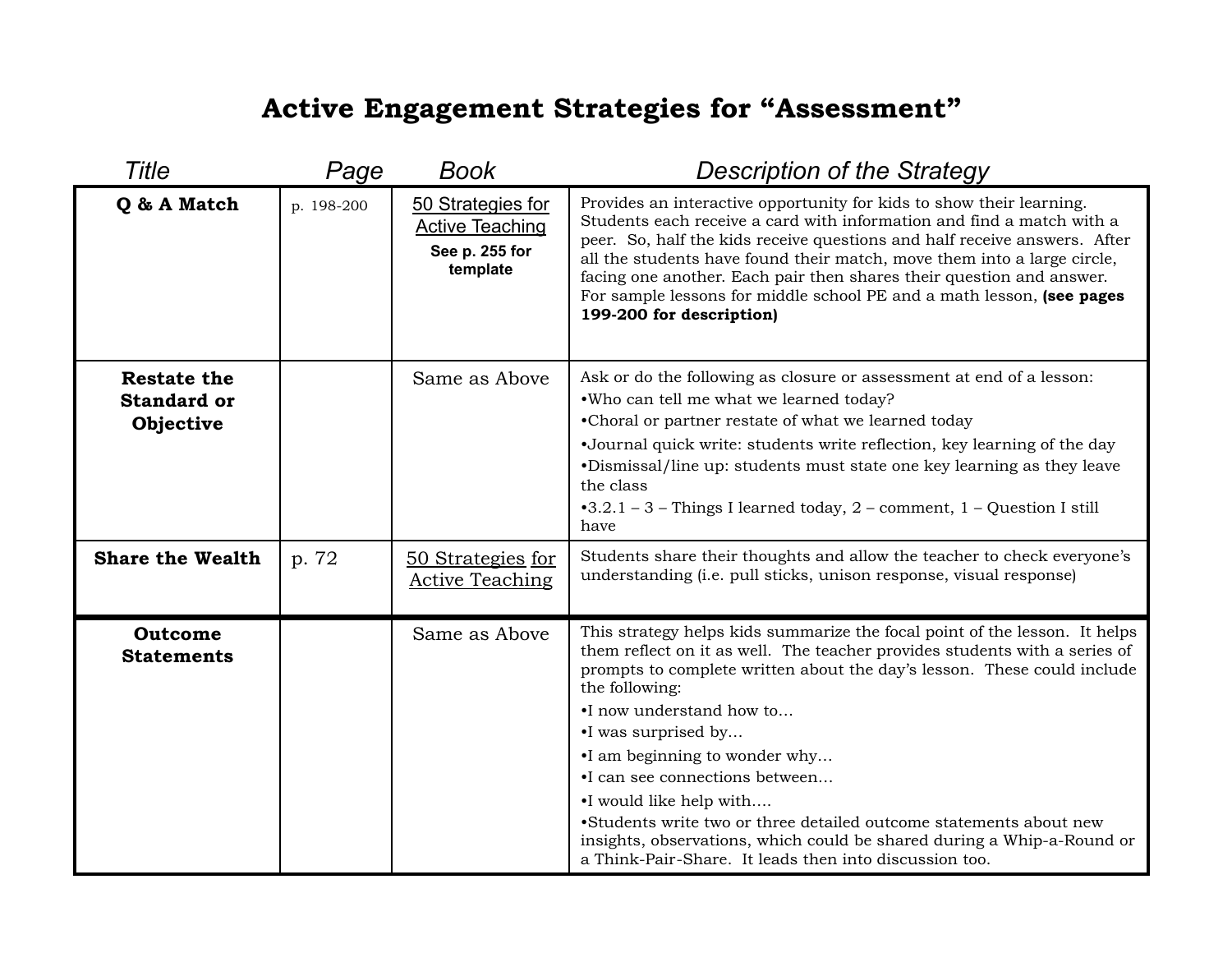#### **Active Engagement Strategies for "Closure or Assessment"**

| Title                                            | Page          | Book                                                                                         | <b>Description of the Strategy</b>                                                                                                                                                                                                                                                                                                                                                                       |
|--------------------------------------------------|---------------|----------------------------------------------------------------------------------------------|----------------------------------------------------------------------------------------------------------------------------------------------------------------------------------------------------------------------------------------------------------------------------------------------------------------------------------------------------------------------------------------------------------|
| <b>Up and Out</b>                                | p.<br>101-104 | 50 Strategies<br>for Active<br>Teaching                                                      | •Students get up and out of their seats – (use cards to reshuffle<br>students, line up in a certain order, two circle discussions, wander<br>and freeze, $-$ see pages 102-104 for thorough directions)                                                                                                                                                                                                  |
| <b>Word Journals</b>                             | p.207         | Same                                                                                         | Students revisit information, analyze it, summarize it in a single<br>word and provide an explanation for the selection of the word. (see<br>pp. 207-209 for more details)                                                                                                                                                                                                                               |
| <b>Found Poems</b>                               | p. 215        | Same                                                                                         | After reading or studying a topic,<br>students identify words and phrases<br>they believe capture the key ideas in<br>the content and arrange them to<br>form a poem.                                                                                                                                                                                                                                    |
| <b>Examples of Good</b><br><b>Feedback Focus</b> | p. 22         | How to Give<br><b>Effective Feedback</b><br>to Your Students<br>by Susan<br><b>Brookhart</b> | (Feedback purpose is to describe specific qualities of<br>work in relation to learning targets, to make<br>observations about learning processes, to foster<br>student self-efficacy by drawing connections between<br>student work and effort)<br>• Make comments about the work process you ob<br>served or recommendations about a work process or<br>study strategy that would help improve the work |
| <b>Outcome Statements</b>                        | p. 24         | Kate Kinsella,<br>San Francisco<br><b>State University</b>                                   | •A process for students to use in reflecting upon their learning.<br>They write their thoughts using phrases to start: I learned I<br>discovered I observed I was surprised I wonder I now<br>realize I would like to find out more about I am still confused<br>about                                                                                                                                   |
| <b>Find My Rule</b>                              |               | Cooperative<br>Learning by<br>Kagan, S. San<br>Clemente, CA.<br>1994.                        | The teacher presents to the class many items that<br>follow a rule. It is up to the students to induce the rule<br>from the clues.                                                                                                                                                                                                                                                                       |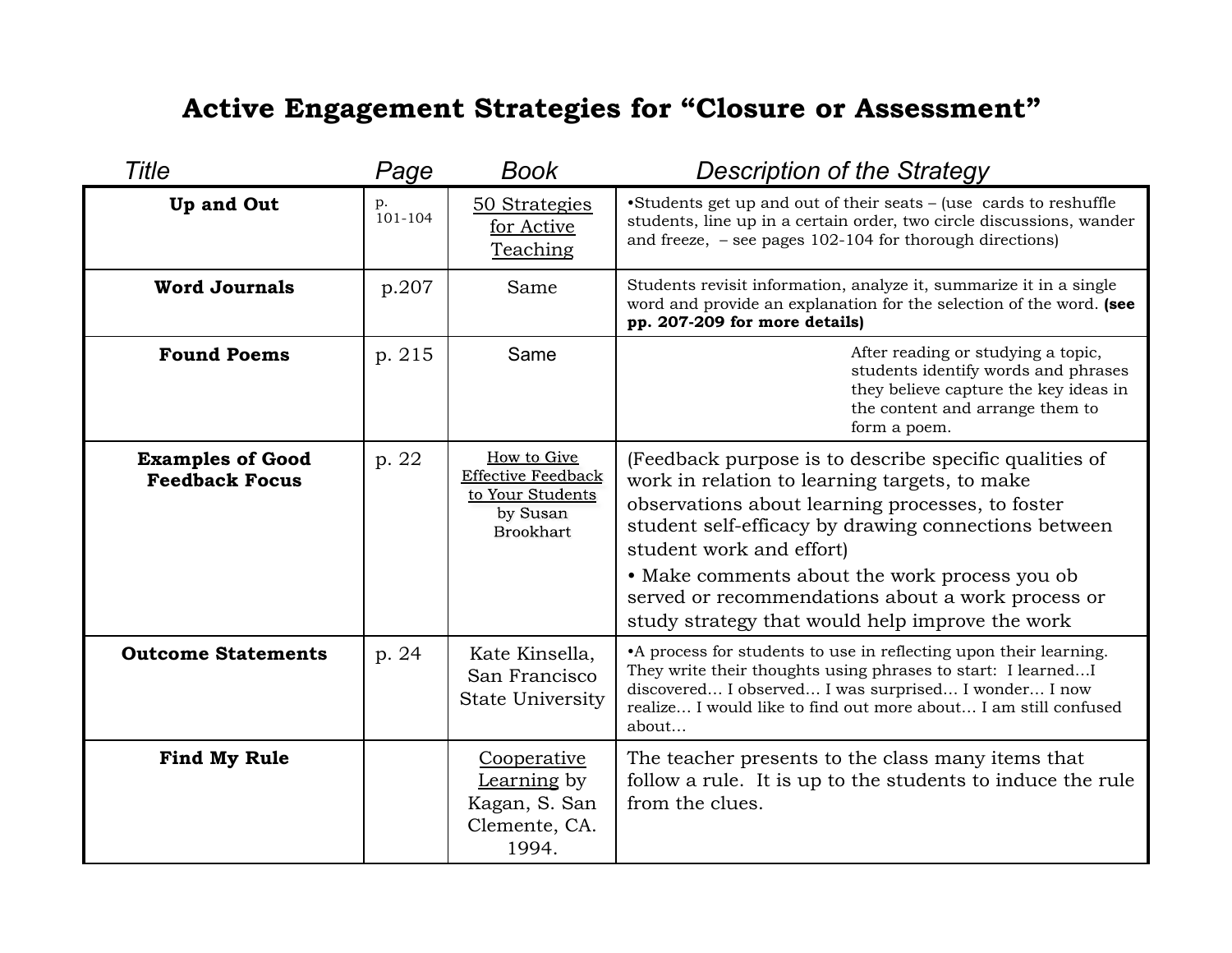#### **Active Engagement Strategies for "Closure or Assessment"**

| Retellings                            | p. 26 | Formative<br>Assessment<br>Techniques for<br>Your Classroom<br>by Douglas<br>Fisher & Nancy<br>Frey | New accounts or adaptations of a text that allow students to consider<br>information and then summarize, orally, what they understand about<br>this information.                                                                          |
|---------------------------------------|-------|-----------------------------------------------------------------------------------------------------|-------------------------------------------------------------------------------------------------------------------------------------------------------------------------------------------------------------------------------------------|
| Summary<br>Writing                    | p. 66 | Same as above                                                                                       | Provides the teacher with insight into how learners condense<br>information. It is analogous to retelling and serves as a way for<br>students to demonstrate their ability to recapitulate what they have<br>read, viewed, or done.       |
| <b>RAFT</b>                           | p. 67 | Same as above                                                                                       | (Role, Audience, Format, Topic) Writing-to-Learn provides students<br>with an opportunity to clarify their thinking. RAFT writing prompts<br>were designed to help students take different perspectives in their<br>writing and thinking. |
| Multimedia<br>Presentations           | p. 82 | Same as above                                                                                       | Provide learners an opportunity to share what they know as they<br>combine text, graphics, video, sound, and even animation.                                                                                                              |
| Electronic and<br>Paper<br>Portfolios | p. 83 | Same as above                                                                                       | A collection of items intended to reflect a body of work.                                                                                                                                                                                 |
| Visual<br>Displays of<br>Information  | p. 87 | Same as above                                                                                       | Requires students to represent knowledge in a nonlinguistic fashion,<br>typically using images or movement to do so. Four types are<br>mentioned; graphic organizers, inspiration, foldables, dioramas.                                   |

Title *Page Book* **Description of the Strategy**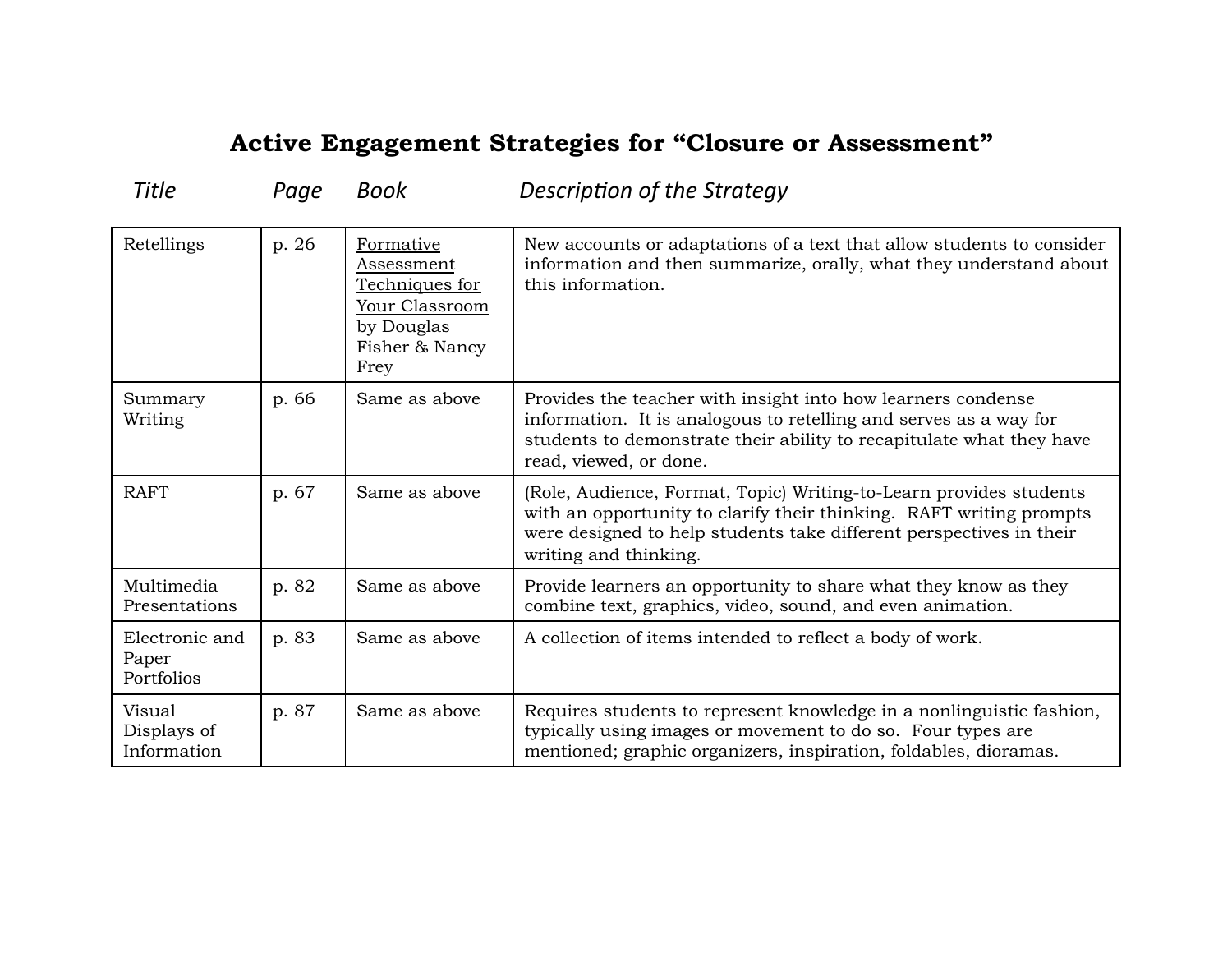#### **Active Engagement Strategies for "Closure or Assessment"**

| <b>Title</b>        | Page | Book                                    | Description of the Strategy                                                                                                                                                                                                                                                                                                                                                                       |
|---------------------|------|-----------------------------------------|---------------------------------------------------------------------------------------------------------------------------------------------------------------------------------------------------------------------------------------------------------------------------------------------------------------------------------------------------------------------------------------------------|
| Circle-The-<br>Sage |      | Cooperative<br>Learning by<br>Kagan, S. | Students who know the answer to the teacher's question<br>become "Sages". Sages stand up and students gather around<br>the Sages to listen to the Sage's explanation or answer. When<br>working in teams, each teammate circles a different Sage, then<br>they return to their team to compare notes.                                                                                             |
| Team Chant          |      | Same as Above                           | Students work in small groups to make Team Chants related to<br>the content. First, students come up with the words and<br>phrases related to the content. Then they come up with a<br>rhythmic chant that highlights the important words or phrases.<br>Finally, they add rhythm to their chant, usually in the form of<br>stomping, clapping, or snapping. Movements may be<br>integrated also. |
| Mind<br>Mapping     |      | Same as Above                           | Students create a visual map of their ideas. Teacher give topic, like<br>Geometry. Students write the word of draw picture of it in center.<br>Radiating from main idea are related ideas, icons, arrows, symbols,<br>and codes used to represent main idea and interrelation of related<br>ideas.                                                                                                |
| What I Know         |      | Same as Above                           | Teacher generates a page with three sections, or students take a<br>piece of paper and create three sections. One section is labeled<br>WHAT I KNOW ABOUT The next section is labeled WHAT I HAVE<br>LEARNED ABOUT And the last section is labeled WHAT CAN I DO<br>WITH THIS INFORMATION This is a good closure or assessment<br>activity.                                                       |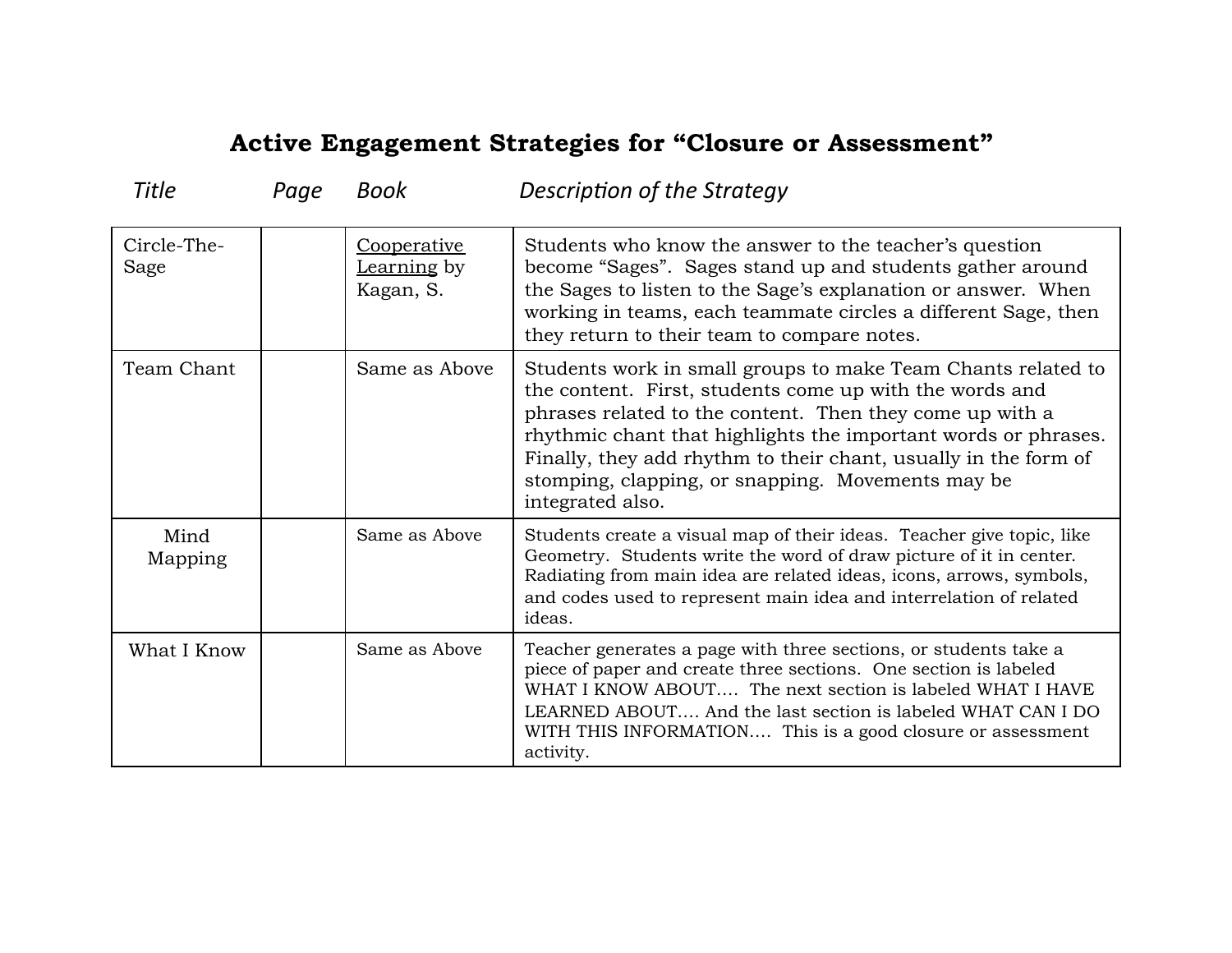#### **Active Engagement Strategy for "Closure or Assessment"**

| <b>Title</b>               | Page | Book           | Description of the Strategy                                                                                                                                                                                                                                                                                                                                                                                                                                                                                                                                                                                                                                                                                                                                                                                                                                                                                                                                                                                                                                                                                                                                                                                                                                                                                                                                                                                                                                                                                                                                      |
|----------------------------|------|----------------|------------------------------------------------------------------------------------------------------------------------------------------------------------------------------------------------------------------------------------------------------------------------------------------------------------------------------------------------------------------------------------------------------------------------------------------------------------------------------------------------------------------------------------------------------------------------------------------------------------------------------------------------------------------------------------------------------------------------------------------------------------------------------------------------------------------------------------------------------------------------------------------------------------------------------------------------------------------------------------------------------------------------------------------------------------------------------------------------------------------------------------------------------------------------------------------------------------------------------------------------------------------------------------------------------------------------------------------------------------------------------------------------------------------------------------------------------------------------------------------------------------------------------------------------------------------|
| <b>Show</b><br>you<br>Know |      | Kagan,<br>1992 | This strategy requires students to add a clarifying sentence to a teacher provided<br>prompt demonstrating understanding of new word. For example, if the new word<br>was eclectic, a Show You Know assessment prompt could be: "Mr. Lamont had<br>the most eclectic wardrobe of any teacher on the high school staff;<br>." The student would need to provide a clarifying phrase/sentence<br>to "Show they Know" the meaning of eclectic such as,<br>, yesterday he wore a Highlander Tartan, complete with a dress to honor St.<br>Patrick's Day!"<br>Show You Know sentences move vocabulary assessment beyond the multiple<br>choice/matching formats to foster more in-depth understanding. <b>STEPS</b> : 1.<br>Select four to twelve important words 2. Tell students in advance of the<br>importance of the list 3. Provide direct explanation of word meanings using various<br>vocabulary strategies, including calling students' attention to the word as used in<br>context. 4. Provide opportunity for kids to study words in pairs/small groups –<br>including teacher modeling of Show You know Sentence completion as well as<br>challenging kids to come up with their own Show You Know Sentences for one<br>another to complete. 5. Pick four to six words from the list and construct Show<br>You Know Sentence prompts by creating accessible sentences using appropriate<br>context followed by a semi colon. 6. Direct kids to add another sentence after the<br>semicolon that demonstrates their understanding of the underlined word. |